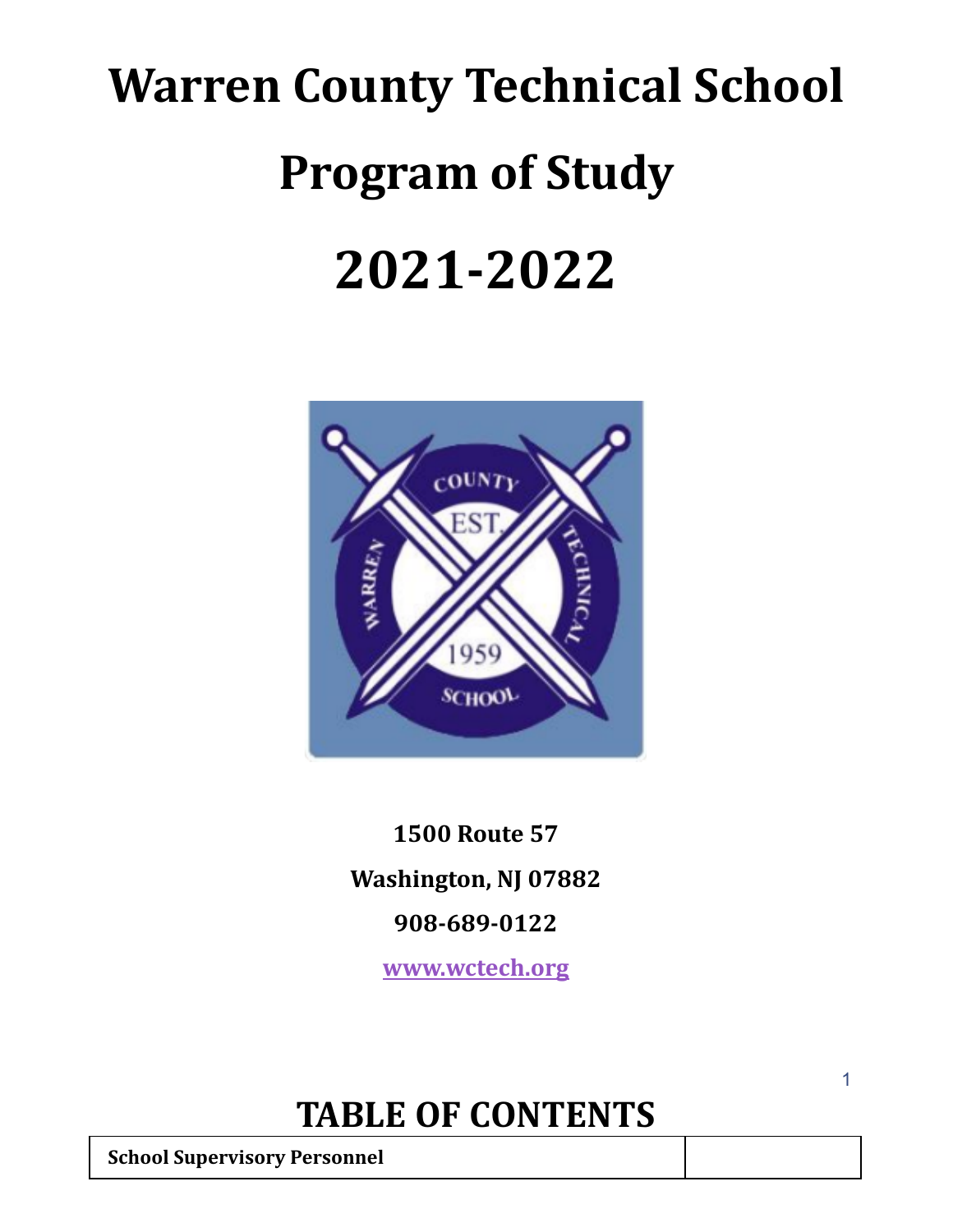| <b>School Information</b>                          |  |
|----------------------------------------------------|--|
| <b>Graduation Requirements</b>                     |  |
| <b>Course Selection Worksheets</b>                 |  |
| <b>Academic Information</b>                        |  |
| <b>Course Descriptions - CTE</b>                   |  |
| <b>Course Descriptions - Special Education</b>     |  |
| <b>Course Descriptions - English</b>               |  |
| <b>Course Descriptions - History</b>               |  |
| <b>Course Descriptions - Math</b>                  |  |
| <b>Course Descriptions - Science</b>               |  |
| <b>Course Descriptions - Physical Education</b>    |  |
| <b>Course Descriptions - Fine Arts</b>             |  |
| <b>Course Descriptions - World Language</b>        |  |
| <b>Course Description - Freshman Seminar</b>       |  |
| <b>Dual Enrollment and Articulation Agreements</b> |  |
| <b>Virtual High School</b>                         |  |

## **SCHOOL SUPERVISORY PERSONNEL**

2

### **ADMINISTRATION**

908-689-0122

| <b>Title</b>                                  | <b>Name</b>      | <b>Email</b>         |
|-----------------------------------------------|------------------|----------------------|
| Superintendent                                | Derrick Forsythe | forsythed@wctech.org |
| <b>Principal/Director of Special Services</b> | Diana Weston Mai | maid@wctech.org      |
| Assistant Principal/Athletic Director         | Jeff Tierney     | tierneyj@wctech.org  |
| <b>Business Administrator</b>                 | Amy Barkman      | barkmana@wctech.org  |
| Supervisor of Curriculum and Instruction      | Noreen Matias    | matiasn@wctech.org   |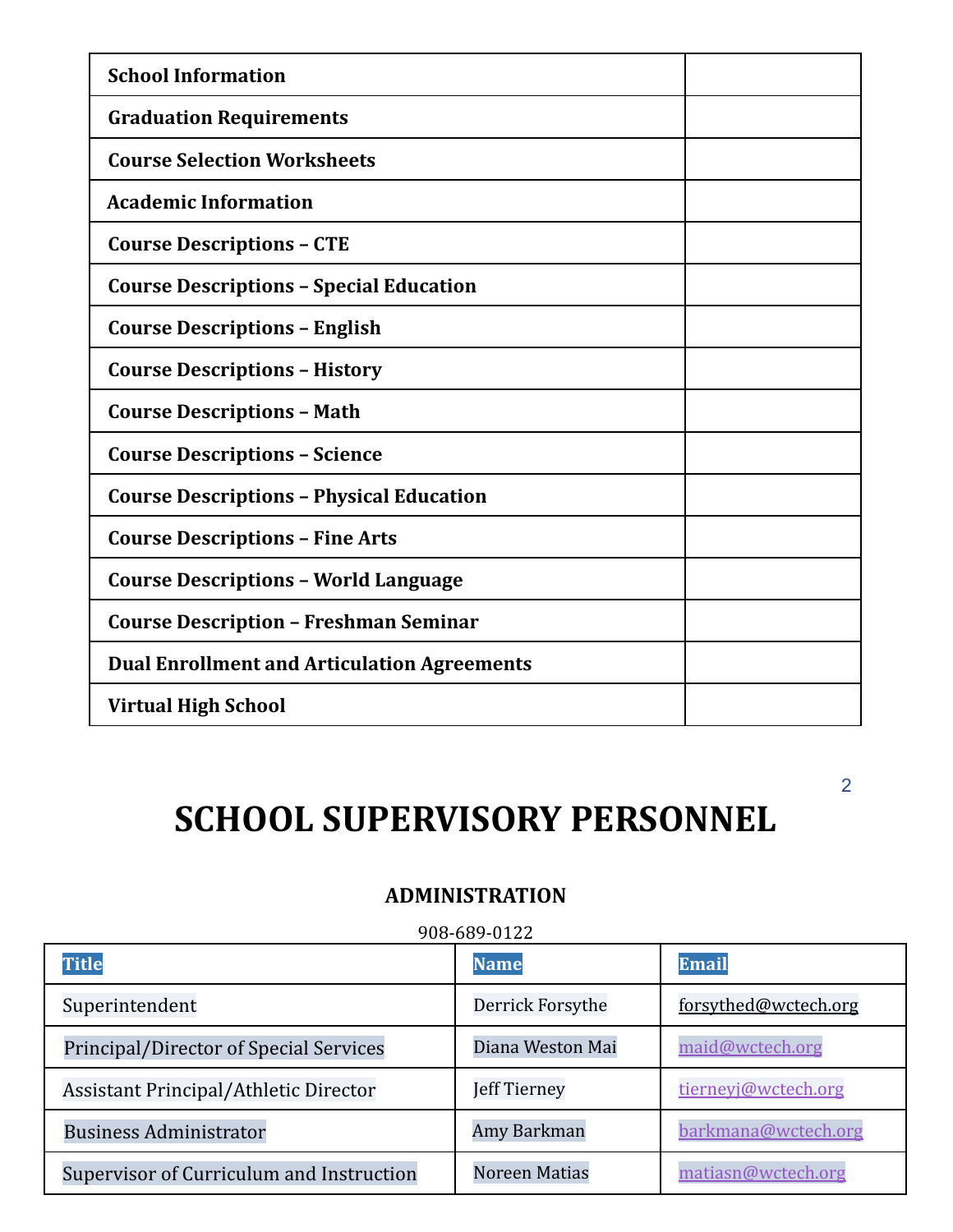#### **GUIDANCE DEPARTMENT**

| 908-835-2819                        |                        |                      |  |  |
|-------------------------------------|------------------------|----------------------|--|--|
| <b>Title</b>                        | <b>Name</b>            | <b>Email</b>         |  |  |
| Guidance Counselor (Grades 9-10)    | Joseph Orchulli        | orchullij@wctech.org |  |  |
| Guidance Counselor (Grades 11-12)   | Kristen Sarte          | sartek@wctech.org    |  |  |
| Guidance Counselor (RTI, 504 Plans) | <b>Erick Bowers</b>    | bowerse@wctech.org   |  |  |
| Guidance Counselor (Wellness Room)  | <b>Heather Dentzau</b> | dentzauh@wctech.org  |  |  |
| <b>Guidance Secretary</b>           | <b>Sharon Lentine</b>  | lentines@wctech.org  |  |  |

**School Information**

**Our Mission**: Warren County Technical School strives to develop opportunities for vocational, academics, and personal achievement through the cooperation of students, staff, parents and community in an atmosphere of mutual respect.

**Our Philosophy**: Warren County Technical School provides a solid education with life-long rewards. We recognize the need to provide America's students with the skills to compete in a highly technical workforce. Our requirements go beyond the fundamentals of reading, writing, and arithmetic to encompass critical thinking skills that include problem solving, decision making, and reasoning. Furthermore, we work to develop the character and personal qualities of good citizenship in each student. All students regardless of race, gender, orientation, religious background, or disability are embraced in the community of the school as a member of the Warren Tech family

**Our Goals**: Warren County Technical School prepares high school graduates for the world marked by rapid change and escalating thresholds for technical and academic skills needed for success. We educate our students at all levels for these higher expectations with solid academic foundation and exposure to additional relevant career areas in addition to student primary choice. Career and Technical Education prepares students to succeed as global citizens for career opportunities for the 21st Century and to support healthy economic growth within the state.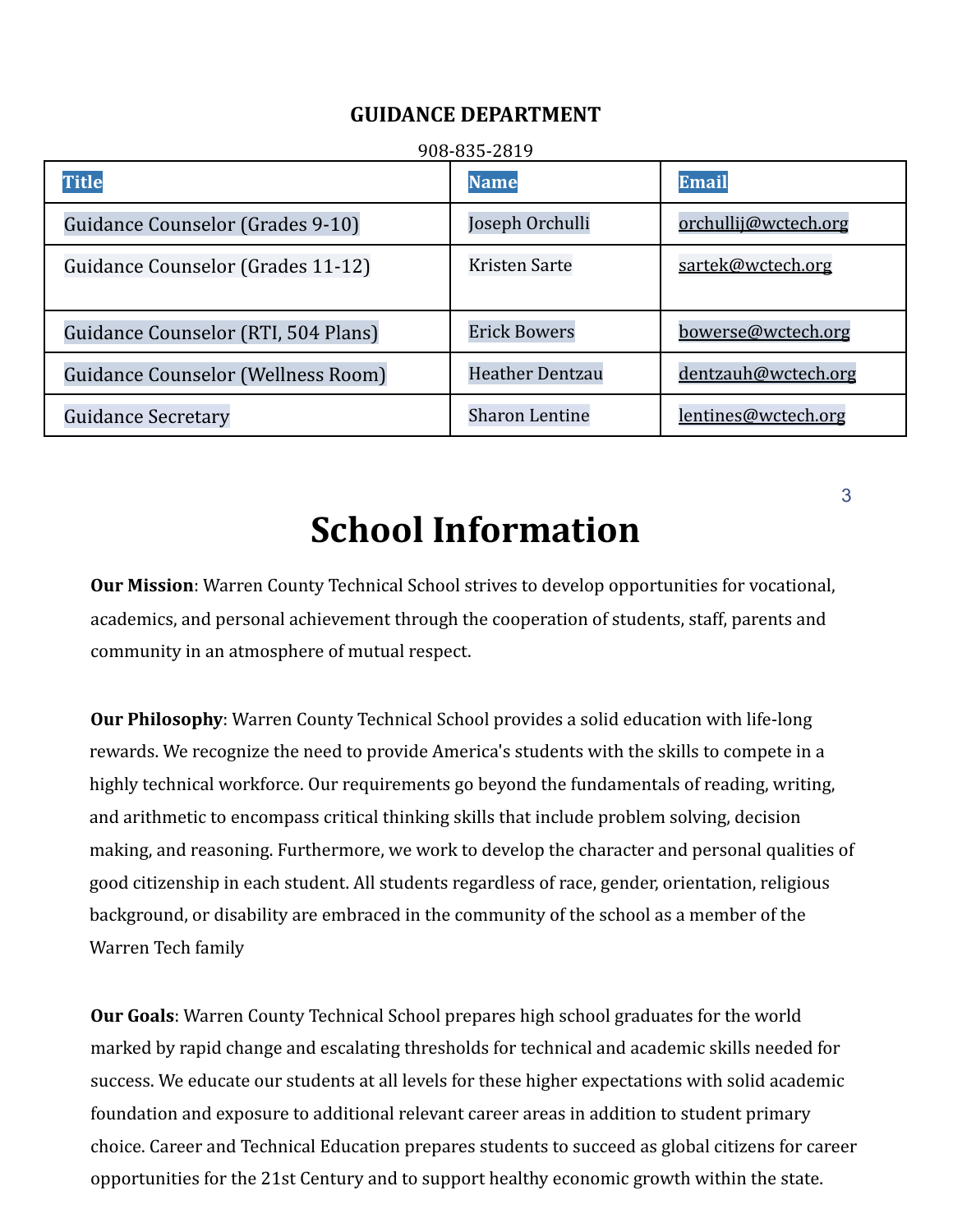**Who We Are**: Warren County Technical School in Franklin, NJ prepares students with the skills that employers are looking for. While the costs of college education continually rise and the job market becomes increasingly flooded with college graduates who are struggling to set themselves apart, it is becoming increasingly important for today's high school students to develop marketable skills that employers need, along with their college preparations. Warren Tech prepares students with these in demand career skills and its graduates take these skills to enter the workforce and to enter college programs. Graduates of Warren Tech can work their way through college by relying on the skills, licenses, certifications, and experience that Warren Tech provided them. In conjunction with the career training, Warren Tech also offers Dual

Enrollment, Advanced Placement and College Prep Courses to ensure students are marketable for both careers and college programs.

4

Warren Tech offers real-life, hands on career training in Automotive Technology, Building Technology, Child Development, Cinematography and Video Production, Computer Programming, Cosmetology, Culinary Arts, Electrician (Residential and Commercial), Electronics Technology, General Engineering, Graphic Arts, Health Science, Law and Public Safety, and Welding and Metal Fabrication.

Warren County Technical School stands out because it offers specialized career training that prepares students with the specific skills that employers need, in addition to its traditional high school program that prepares students for college.

Students enrolled at Warren Tech run restaurants, auto shops, and cosmetology salons, build full size structures, design products, sell products, and more. They learn how to use modern equipment and technology that is used in industry today. The hands on training in these career areas cannot be mimicked in a traditional classroom setting. Students at Warren Tech are prepared to begin earning a paycheck as they gain licenses, certifications, and build networks with professionals.

In addition to the career training offered at Warren Tech, the school also offers a traditional high school curriculum that prepares students for college. Warren Tech has several Dual Enrollment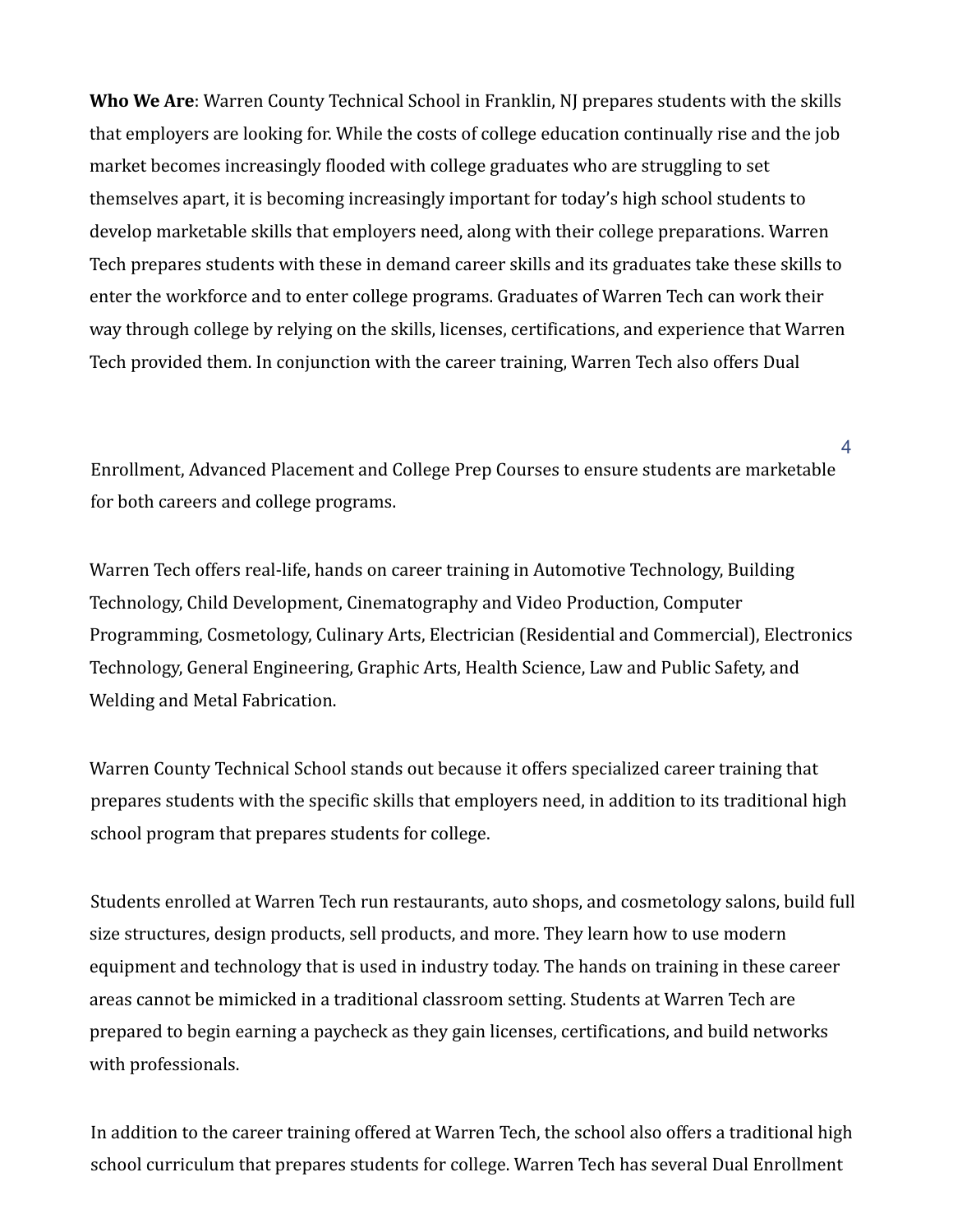courses and Articulation Agreements in place with colleges and universities including Warren County Community College and NJIT. Warren Tech also offers Advanced Placement, Honors, and College Prep courses.

## **Graduation Requirements**

Local high school graduation requirements include completion of **120 credits** in courses designed to meet all of the New Jersey Student Learning Standards, including but not limited to the following:

| <b>Career and Technical Education</b> | Students must earn 50 credits and must<br>successfully complete four years of a<br>Career Major Program.                                                                                                                                                                                                                           |
|---------------------------------------|------------------------------------------------------------------------------------------------------------------------------------------------------------------------------------------------------------------------------------------------------------------------------------------------------------------------------------|
| English                               | Students must complete at least 20 credits<br>in English language arts aligned to grade<br>nine through twelve standards.                                                                                                                                                                                                          |
| Math                                  | Students must complete at least 15 credits<br>in mathematics, including Algebra I or the<br>content equivalent; geometry or the<br>content equivalent; and a third year of<br>mathematics that builds on the concepts<br>and skills of algebra and geometry and<br>that prepares students for college and<br>21st century careers. |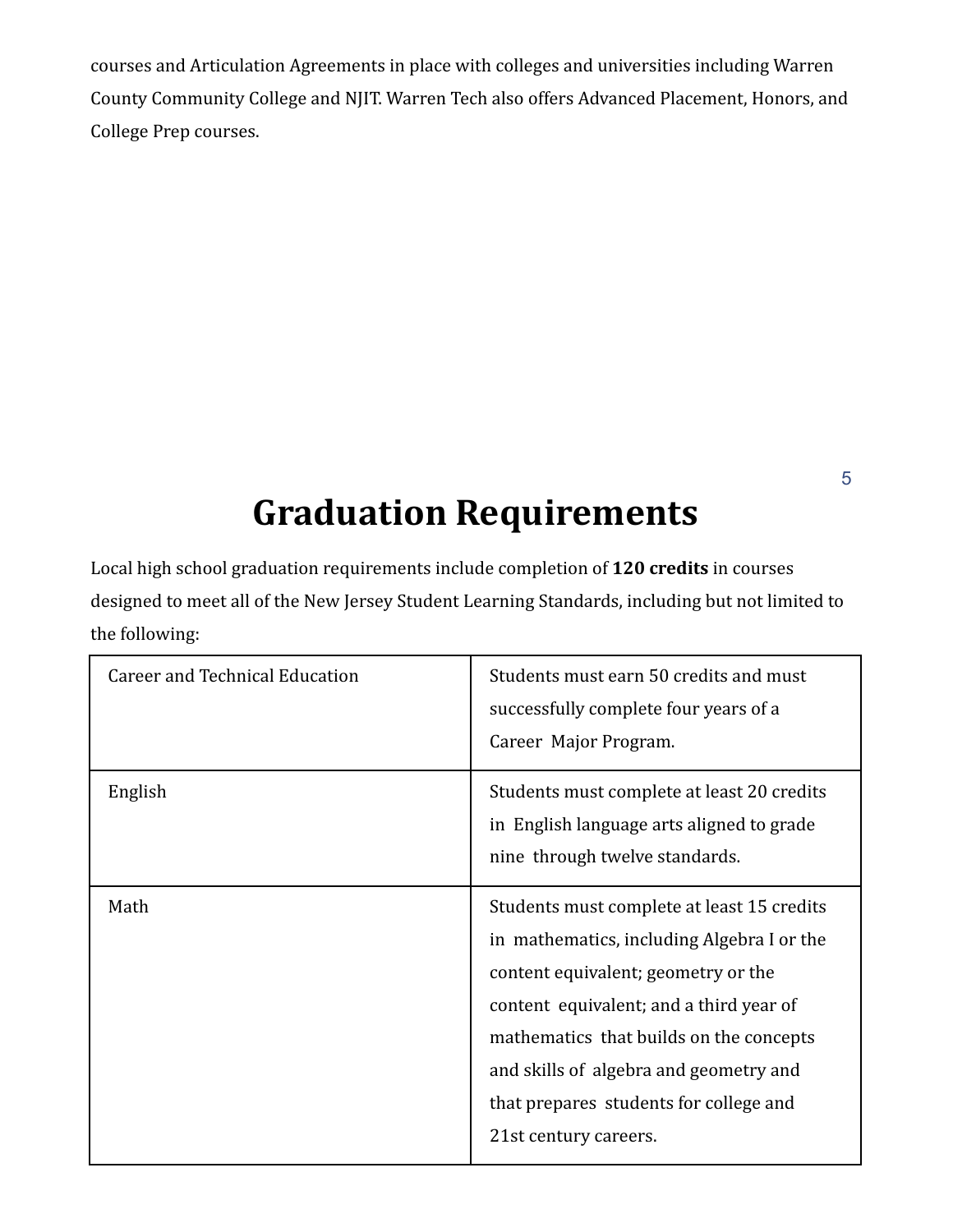| <b>Social Studies</b> | Students must complete at least 15 credits<br>in social studies, including five credits in<br>world history; and the integration of<br>civics, economics, geography, and global<br>content in all course offerings                                                                                                                                        |
|-----------------------|-----------------------------------------------------------------------------------------------------------------------------------------------------------------------------------------------------------------------------------------------------------------------------------------------------------------------------------------------------------|
| Science               | Students must complete 15 credits in<br>science, including at least five credits in<br>laboratory biology/life science or the<br>content equivalent; one additional<br>laboratory/inquiry-based science course,<br>which shall include chemistry,<br>environmental science, or physics; and one<br>additional laboratory/inquiry-based<br>science course; |

|                               | n                                                                                                                                                                                 |
|-------------------------------|-----------------------------------------------------------------------------------------------------------------------------------------------------------------------------------|
| Physical Education and Health | Students must complete at least 3.75 credits<br>in health, safety, and physical education<br>during each year of enrollment, distributed<br>as one hundred fifty minutes per week |
| Visual and Performing Arts    | Students must complete at least five credits<br>in visual and performing arts.                                                                                                    |
| World Language                | Students must complete at least five credits<br>in world language.                                                                                                                |
| <b>Financial Literacy</b>     | Students must complete at least 2.5 credits<br>in in financial, economic, business, and<br>entrepreneurial literacy.                                                              |

The high school graduation credit requirement may be met in whole or in part through program completion of a range of experiences that enable students to pursue a variety of personalized learning opportunities, as follows: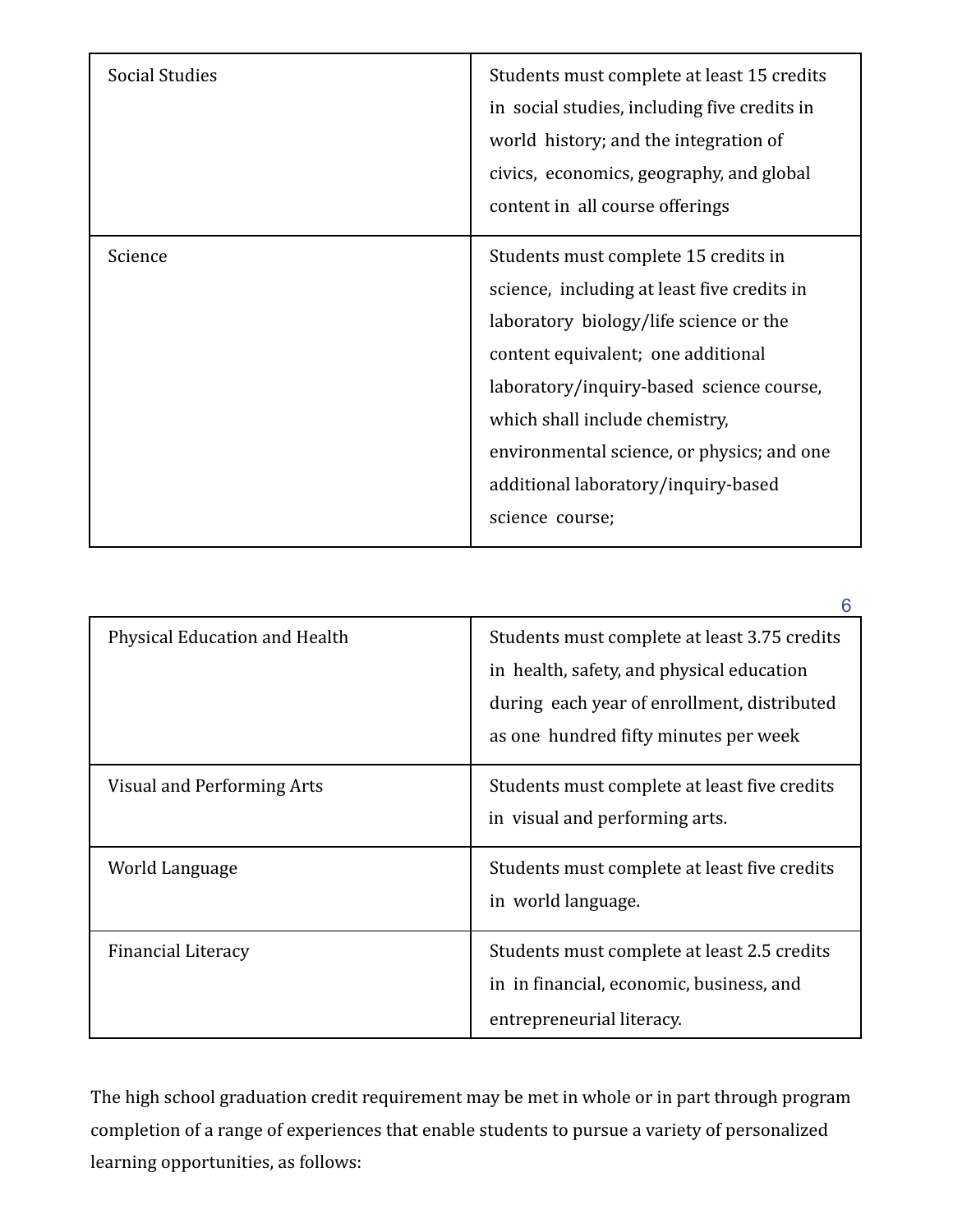The district shall establish a process to approve individualized student learning opportunities that meet or exceed the NJSLS. Individualized student learning opportunities in all NJSLS areas include, but are not limited, to the following: (1) Independent study; (2) Online learning; (3) Study abroad programs; (4) Student exchange programs; and (5) Structured learning experiences, including, but not limited to, work-base programs, internships, apprenticeships, and service learning experiences.

## **Course Selection Worksheets**

### **Students in Grade 9 – 11 Must Enroll in 40 Credits. Students in Grade 12 Must Enroll in at Least 30 Credits.**

*When scheduling students into academic classes for the next school year—level placement will be determined by student performance in the same academic program. In order to move up an academic level the student will need to earn a 90% average or higher (or receive \*\*\*TEACHER RECOMMENDATION\*\*\*) in current level class at the time of scheduling. In order to stay at the same academic level, the student will need to earn a 75% average or higher (or receive \*\*\*TEACHER RECOMMENDATION\*\*\*) in current level class at the time of scheduling.*

| uldue 9        |         |      |                              |         |          |
|----------------|---------|------|------------------------------|---------|----------|
| <b>Subject</b> | English | Math | <b>TT.</b><br><b>History</b> | Science | Language |

**Grade 9**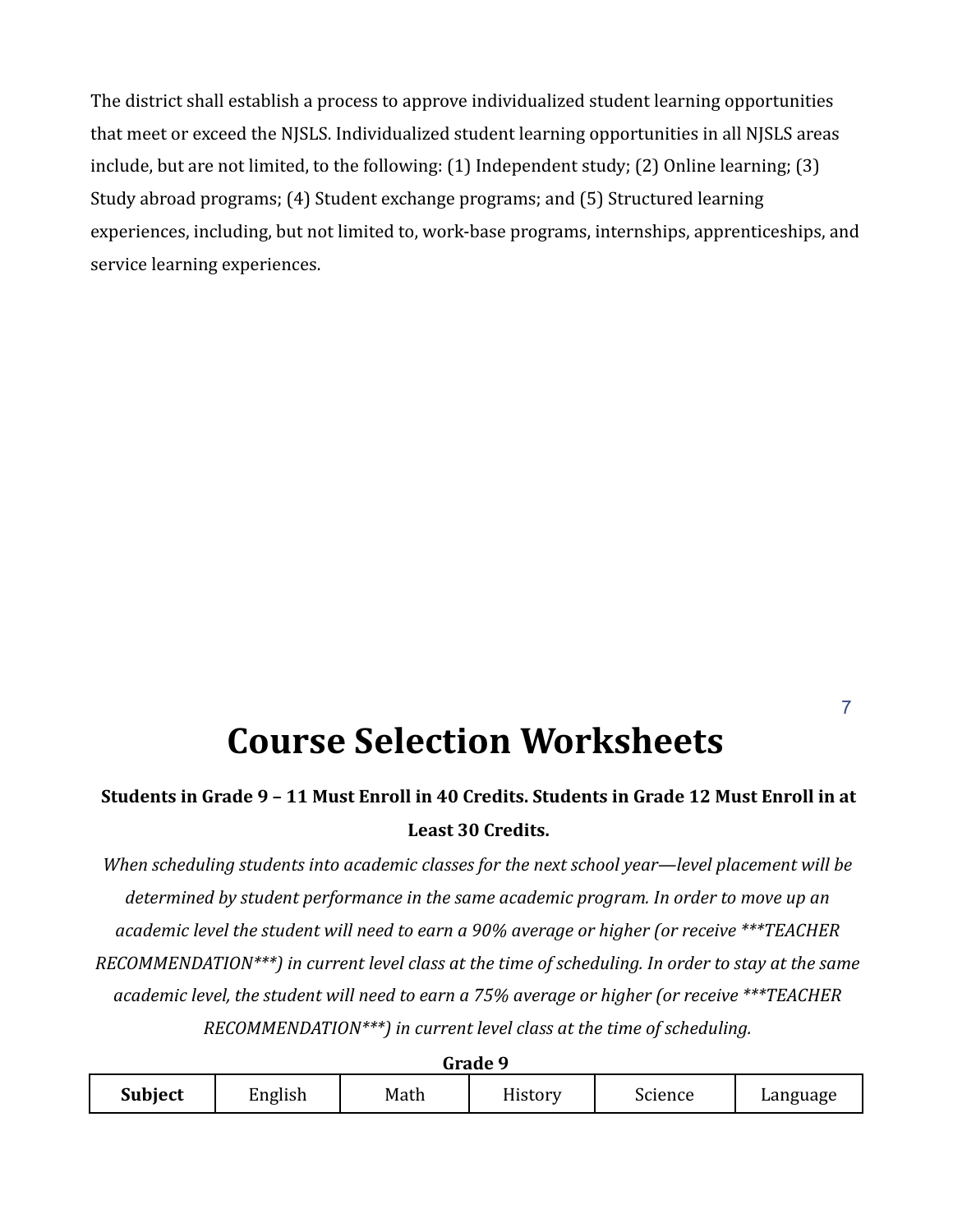| Course         | English 9 | Algebra I | World   | Environment | Spanish I |
|----------------|-----------|-----------|---------|-------------|-----------|
| <b>Choices</b> |           |           | History | al Science  |           |
|                | English 9 | Geometry  |         |             | Spanish I |
|                | Honors    |           | World   | Environment | Honors    |
|                |           | Geometry  | History | al Science  |           |
|                |           | Honors    | Honors  | Honors      |           |

All 9<sup>th</sup> grade students will also take Health / PE 9, Freshman Seminar, and the first year of a Career Major.

| Grade 10       |            |            |                    |                |       |
|----------------|------------|------------|--------------------|----------------|-------|
| <b>Subject</b> | English    | Math       | History            | Science        | Art   |
| Course         | English 10 | Geometry   | US I               | <b>Biology</b> | Art I |
| <b>Choices</b> |            |            |                    |                |       |
|                | English 10 | Geometry   | <b>US I Honors</b> | <b>Biology</b> |       |
|                | Honors     | Honors     |                    | Honors         |       |
|                |            | Algebra II |                    |                |       |
|                |            | Algebra II |                    |                |       |
|                |            | Honors     |                    |                |       |

All  $10^{\text{th}}$  grade students will also take Health / PE 10 and the second year of a Career Major.

| Grade 11       |                                       |  |  |  |  |
|----------------|---------------------------------------|--|--|--|--|
| <b>Subject</b> | English<br>History<br>Science<br>Math |  |  |  |  |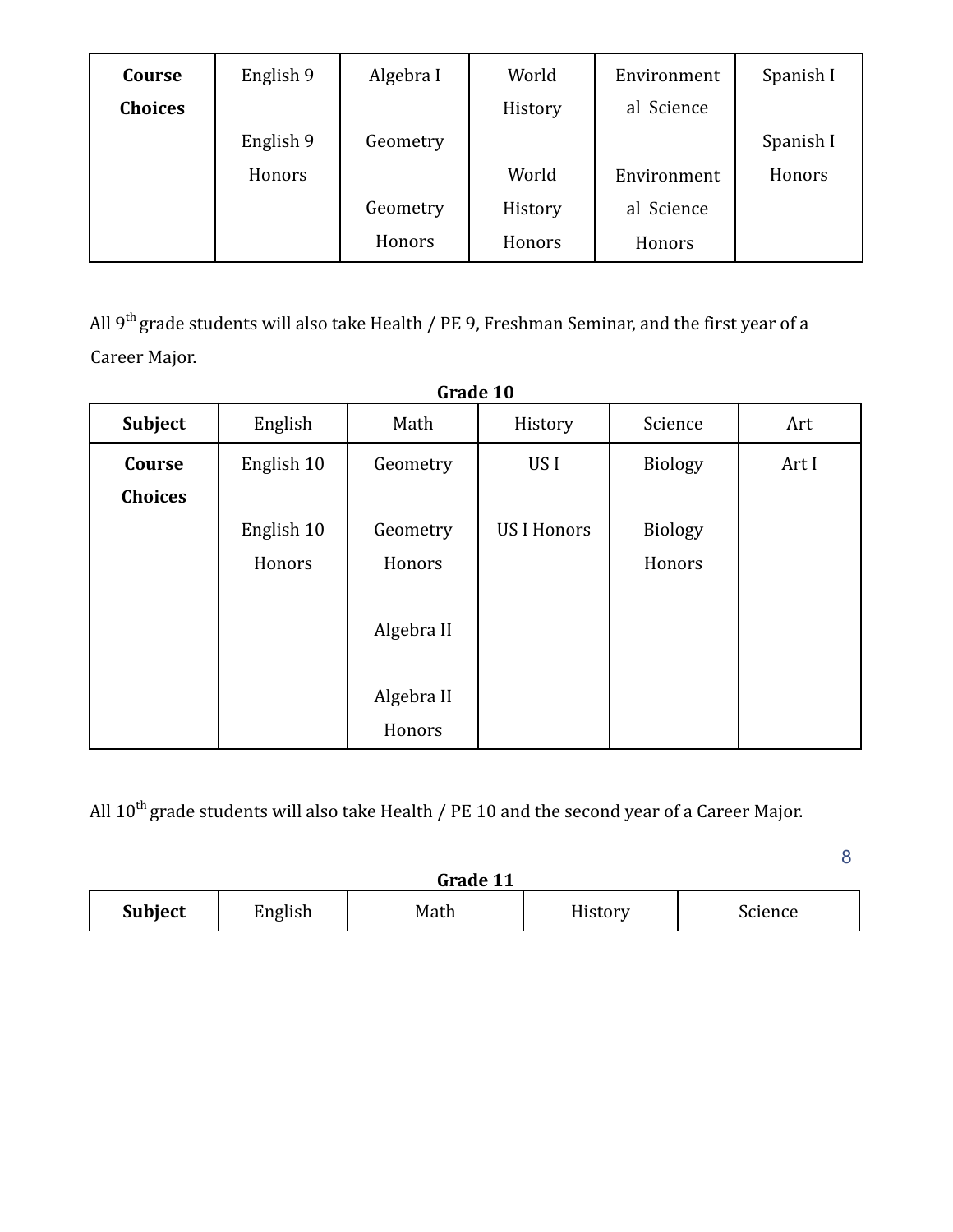| Course         | English 11     | Algebra II        | US II      | Chemistry               |
|----------------|----------------|-------------------|------------|-------------------------|
| <b>Choices</b> |                |                   |            |                         |
|                | English II     | Algebra II Honors | AP History | Chemistry               |
|                | Honors         |                   | Course     |                         |
|                |                | Intermediate      | Options    | <b>Honors Earth</b>     |
|                | AP English     | Algebra           | (VHS)      |                         |
|                | Course         |                   |            | Science                 |
|                | <b>Options</b> | Pre-Calculus      |            |                         |
|                | (VHS)          |                   |            | <b>Forensic Science</b> |
|                |                | Pre-Calculus      |            |                         |
|                |                | Honors            |            |                         |

All  $11^{\text{th}}$  grade students will also take Health / PE 11, and the third year of a Career Major.

|                |                |              | Graue 12   |                 |                    |
|----------------|----------------|--------------|------------|-----------------|--------------------|
| <b>Subject</b> | English        | Math         | Science    | <b>Business</b> | Elective           |
|                |                | (Optional)   | (Optional) |                 | Courses/Senior     |
|                |                |              |            |                 | Option             |
| Course         | English 12     | Pre-Calculus | Physics    | Introducti      | Virtual High       |
| <b>Choices</b> |                |              | Honors     | on to           | School (VHS)       |
|                | English 12     | Pre-Calcul   |            | <b>Business</b> | Electives          |
|                | Honors         | us Honors    | Forensic   |                 |                    |
|                |                |              | Science    |                 | Art II             |
|                | AP             | Calculus     |            |                 | Spanish II         |
|                | English        | Honors       |            |                 |                    |
|                | Course         |              |            |                 | *Students who      |
|                | <b>Options</b> | AP           |            |                 | choose Senior      |
|                | (VHS)          | Calculus     |            |                 | Option do not have |
|                |                | (VHS)        |            |                 | classes Periods 1  |
|                |                |              |            |                 | and 2              |
|                |                |              |            |                 |                    |

**Grade 12**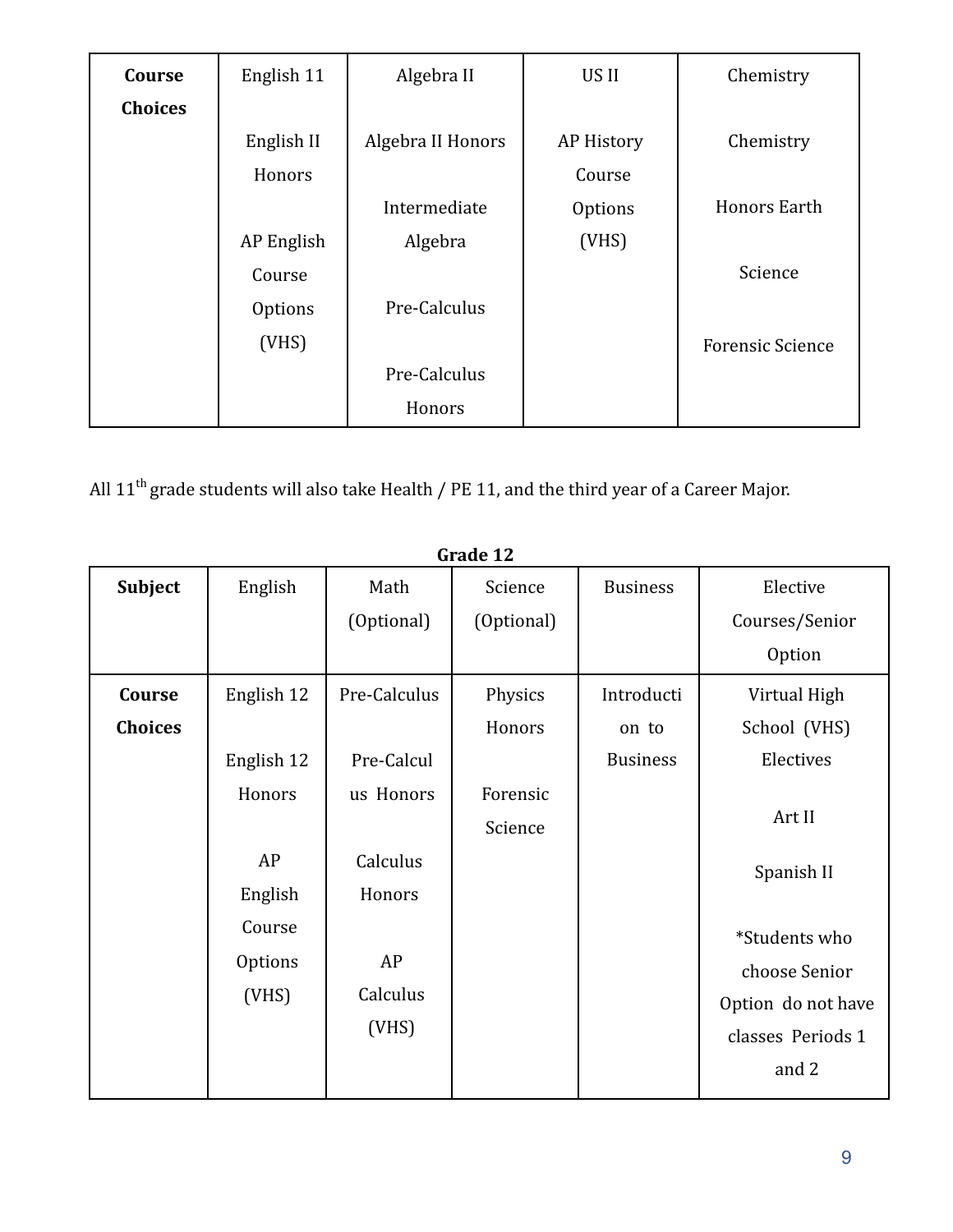| Financial  |  |  |
|------------|--|--|
| Math (VHS) |  |  |

All 12<sup>th</sup> grade students will also take Health / PE 12, and the final year of a Career Major.

## **Academic Information**

#### **Grading Scale**

The grading scale utilized by Warren County Technical School is the recommended grading scale from the College Board. Each marking period grade is calculated as 20% of the final grade for a full year course. The final exam is calculated as 20% of the final yearly average. All Honors and courses are weighted with a +.5 for GPA calculations. All AP courses are weighted with a +1.0 for GPA calculations beginning the 2020-2021 School Year and are not retroactive.

| Letter Grade Percent Grade 4.0 Scale |              |     |  |
|--------------------------------------|--------------|-----|--|
| $A+$                                 | 97-100       | 4.0 |  |
| A                                    | 93-96        | 4.0 |  |
| A-                                   | 90-92        | 3.7 |  |
| B+                                   | 87-89        | 3.3 |  |
| B                                    | 83-86        | 3.0 |  |
| B-                                   | 80-82        | 2.7 |  |
| C+                                   | 77-79        | 2.3 |  |
| C                                    | 73-76        | 2.0 |  |
| C-                                   | 70-72        | 1.7 |  |
| D+                                   | 67-69        | 1.3 |  |
| D                                    | 1.0<br>65-66 |     |  |
| F                                    | Below 65     | 0.0 |  |

#### **Academic Honors**

High Honor Roll- Awarded to students who have attained a 93 or above in all classes.

Honor Roll- Awarded to students who have attained an 85 or above in all classes.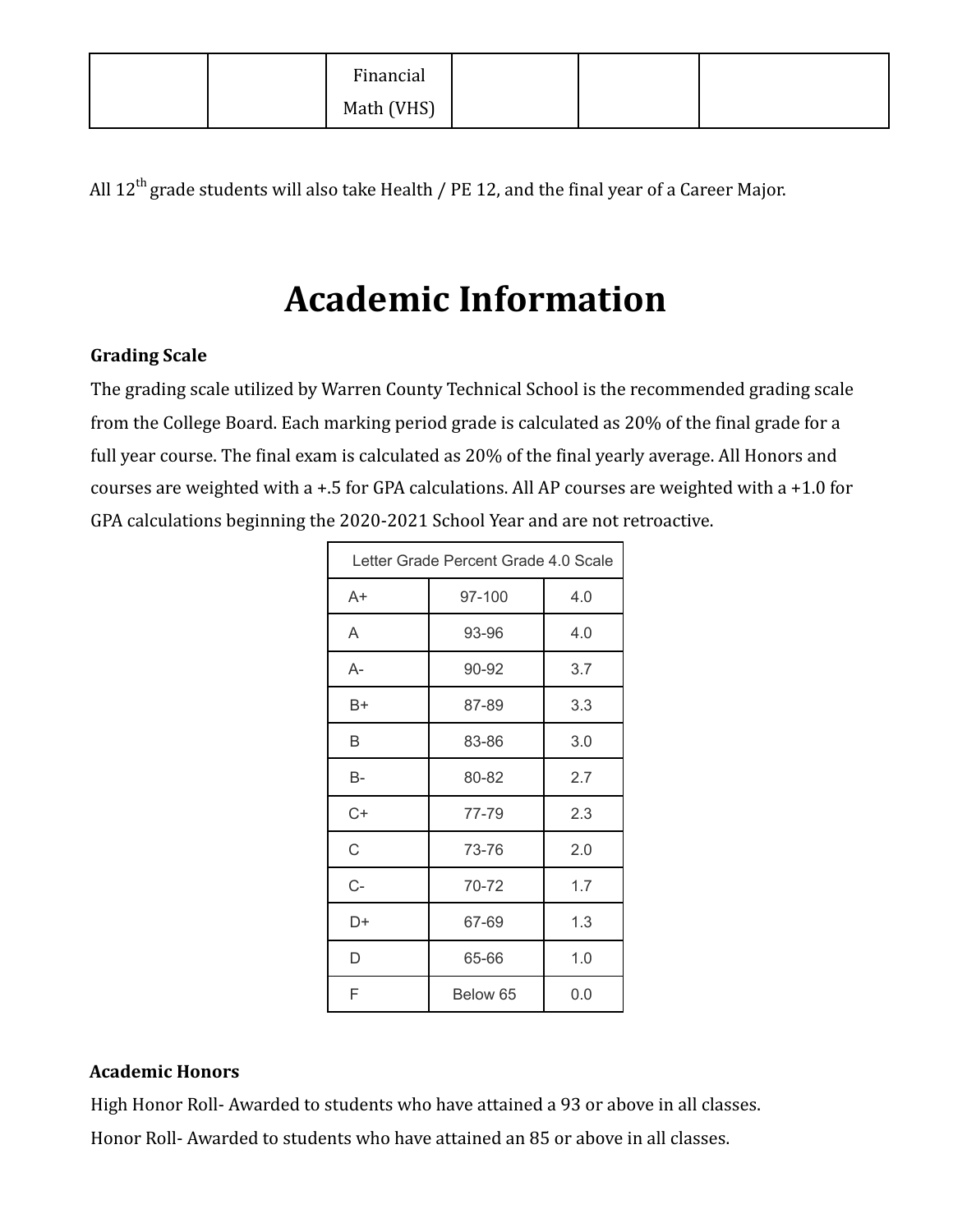#### **Progress Reports/Report Cards**

The Assistant Principal will email all parents at the mid-marking period and end of marking period dates to inform them that Progress Reports and Report Cards are available to view on the Genesis Parent Portal. If a parent/guardian would like a paper copy of your Progress Report or Report Card, please have them contact Ms. Lentine in the Main Office at (908) 835-2819.

#### **Failure Policy**

10

There are ample tutoring help sessions and other avenues for improvement available to students who seek assistance. If a student fails for the year, he/she will be notified in writing of the status of the course make-up possibilities. If a student fails any subject for the year, he/she will have to make arrangements through the guidance department to take summer school classes.

If a student fails three or more classes or his/her career major\* for the year, he or she will need to transfer back to their home school district. A letter explaining the justification for this change in academic placement will be sent at this time, which outlines the appeal procedure for this decision.

\*FEE BASED CREDIT RECOVERY OPTIONS EXIST ONLY FOR ACADEMIC COURSES. \*THERE ARE NO CREDIT RECOVERY OPTIONS FOR CAREER MAJORS IN SUMMER SCHOOL.

#### **State Assessment Requirements**

Starting with the Class of 2021, students will only have two pathways to meet the high school graduation assessments requirements:

(1) Pass the PARCC Algebra 1 and English language arts/literacy (ELA) grade 10 assessments; or (2) The submission by the district of a student portfolio through the NJDOE's portfolio appeals process, assuming the student has taken all PARCC assessments associated with the high school level courses for which they were eligible\* and received valid scores.

Each school year the NJDOE will determine the proficiency level needed on the assessments to meet the requirement.

#### **Program Selection**

With the assistance of their counselor, using the recommendations provided by their classroom teachers, students will select their courses. Parents are encouraged to contact the counselor if they have any questions regarding course selection. A typical program consists of eight periods of instruction, usually four academics, physical education one/two electives, and two/three career and technical education. Courses are offered based upon student enrollment. Under enrolled courses may be cancelled prior to school opening. Students are required to select alternate elective courses in priority order. To meet the needs of competitive universities, a challenging academic schedule should include four years of coursework in English, mathematics,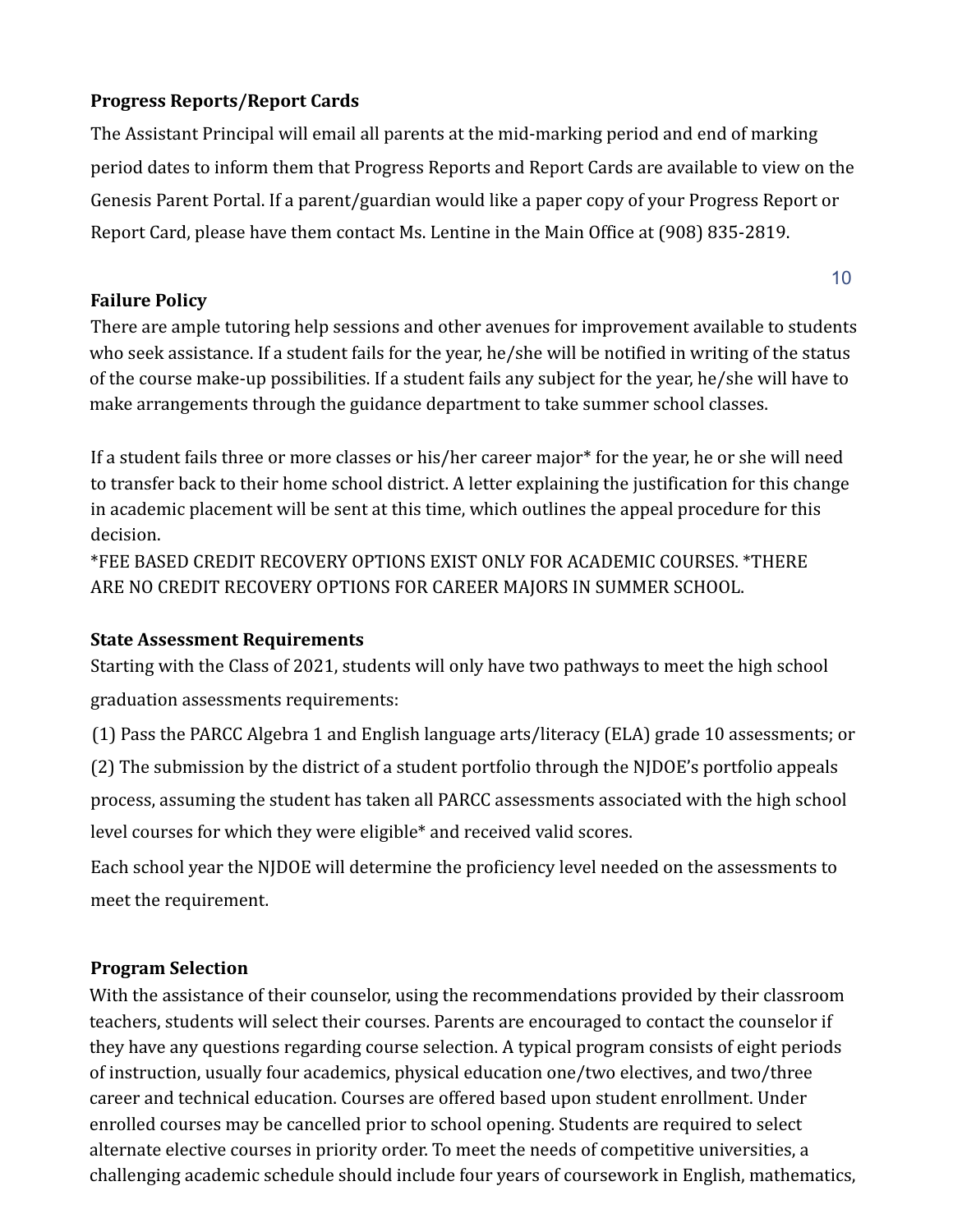Social Studies, and Science and at least two years of a foreign language.\* Additional consideration will be given for Honors and Advanced Placement courses. \*Students who desire three years of a foreign language may take Spanish II and/or Spanish III via Virtual High School (VHS) during the  $10^\mathrm{th}$ ,  $11^\mathrm{th}$ , or  $12^\mathrm{th}$  grade school year or over the summer.

#### **Course Level Recommendation**

Any decision concerning a student's course placement will be made cooperatively between

classroom teachers and guidance staff using the following criteria.

- ∙ Current academic achievement
- ∙ Motivation, study habits, effort, and maturity.
- ∙ Honors and AP level class may require submission of examples of student work and/or interview.

11

#### **Schedule Changes**

A change in a student's schedule must have merit and meaning behind it. Students are encouraged to review their schedule the week before school begins and email any transfer requests to their guidance counselor. After September 30<sup>th</sup>, no schedule changes will be made unless warranted by the Child Study Team or the Administrative team. Seniors will be given first priority.

#### **Career & College Readiness**

In addition to the career training offered at Warren Tech, the school also offers a traditional high school curriculum that prepares students for college. Warren Tech has several Dual Enrollment courses and Articulation Agreements in place with colleges and universities including Warren County Community College, Rutgers, and NJIT. Tech also offers Advanced Placement, Honors, and College Prep courses.

#### **Structured Learning Experiences (SLE)**

Structured Learning Experiences (SLE) are designed for students who would like to work in their field of interest. An SLE can be during or after school and be paid or unpaid and can last from a few days to months. These experiences are structured supervised activities that may take place in a workplace or agency or a non-profit community organization. The SLE experiences are designed to give students structured, supervised activities that will assist them to clarify career goals, explore career possibilities, develop employable skills, or make the transition between school and employment or further education and training. All structured learning experiences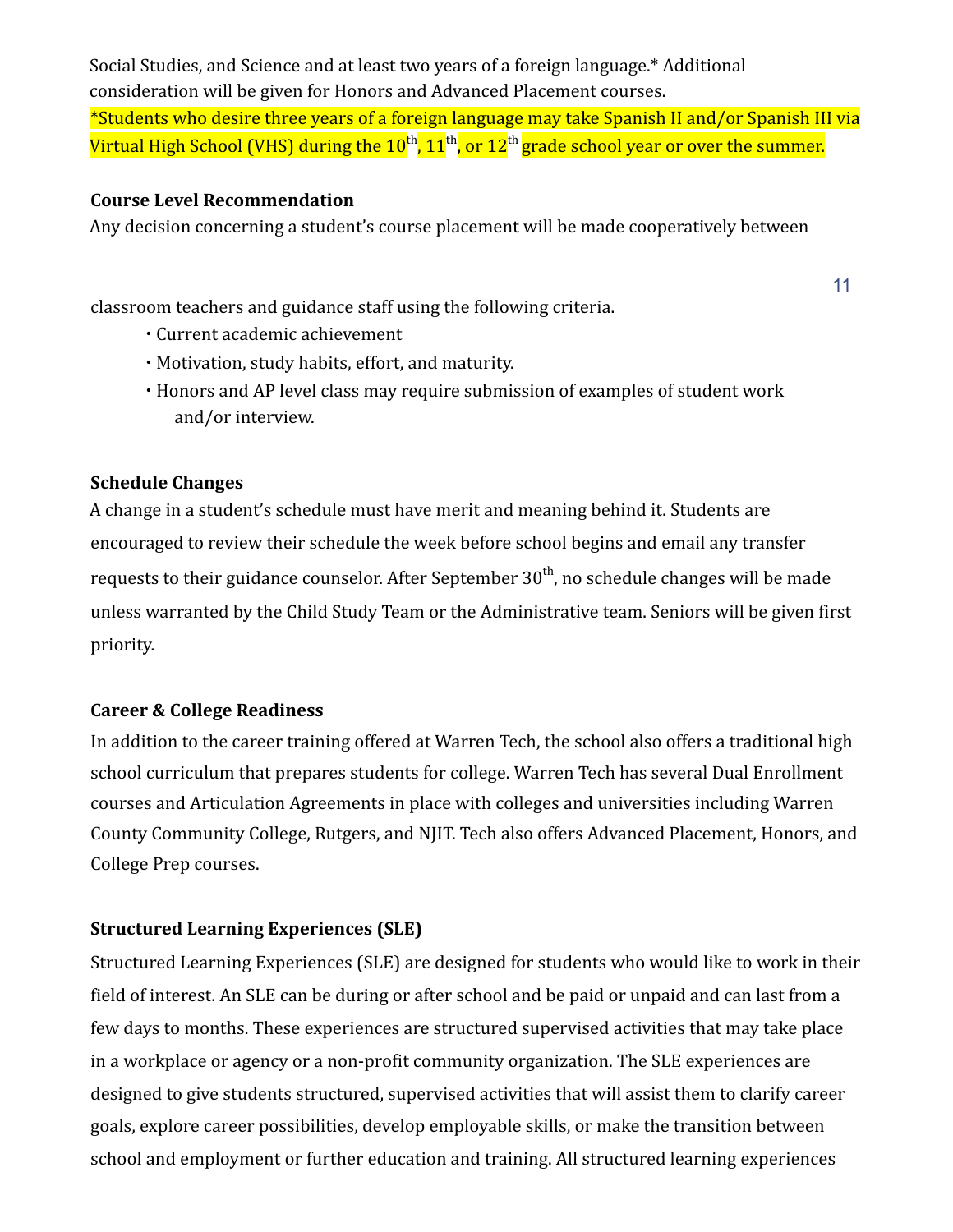must adhere to applicable state and federal child labor laws and other rules of the State Departments of Education and Labor. Structured learning experiences may include, but are not limited to: apprenticeships, internships, job shadowing, cooperative education, school-based enterprises, volunteer activities, and vocational student organizations.



## **Course Descriptions – Career and Technical Education**

*Warren County Technical School requires that all students complete fifty credits in their chosen Career and Technical Education Program. Students may only change career majors during their ninth grade year. Warren County Technical School offers 15 distinct Career Major Programs.*

> Automotive Technology Building Technology Child Development Television, Radio & Digital Media Computer Programming Cosmetology Electrical Applications Engineering Health Science Culinary Arts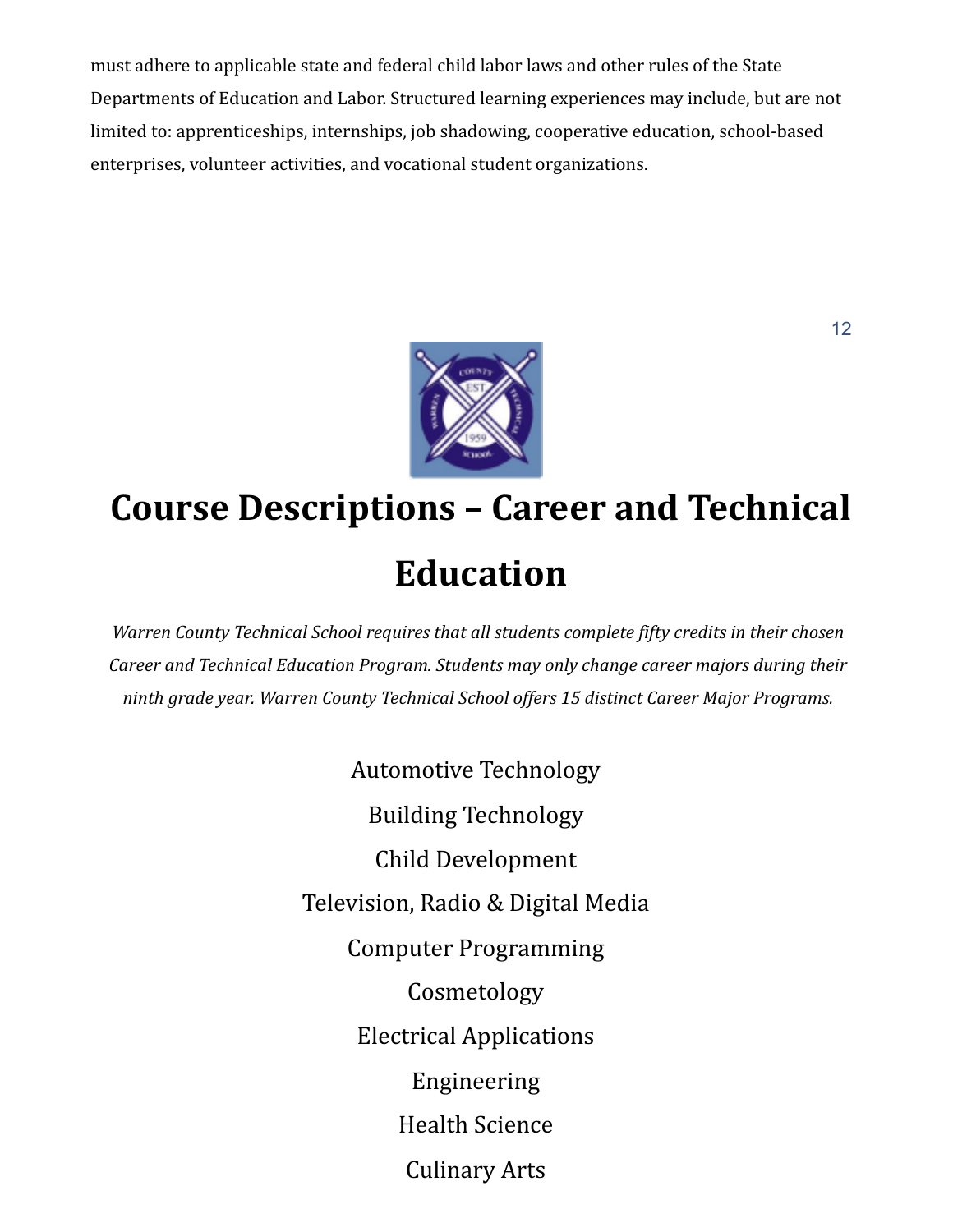## Law and Public Safety Welding

### **Automotive Technology**

#### **Required Course Sequence**

| 9 <sup>th</sup> Grade | 10 <sup>th</sup> Grade | 11 <sup>th</sup> Grade | $12th$ Grade         |
|-----------------------|------------------------|------------------------|----------------------|
| Automotive            | Automotive             | Automotive             | Automotive           |
| Technology I          | <b>Technology II</b>   | Technology III         | <b>Technology IV</b> |
| 5 Credits             | 10 Credits             | 15 Credits             | 15 Credits           |
| 49 Min. per Day       | 92 Min. per Day        | 140 Min. per Day       | 140 Min. per Day     |

#### **Program Description**

The Automotive Technology Career Major Program is a comprehensive course of study that incorporates all aspects of the automobile. Students explore automotive systems and their components and learn how to apply operating principles, diagnose malfunctions, and perform a full range of automotive repairs.

The Warren Tech automotive facility is an ASE (Automotive Service Excellence) certified shop which provides students with the opportunity to not only learn from certified master mechanics, but also gain hands-on experience and earn ASE Industry Certifications.

These certifications make graduates of this program very marketable to prospective employers. Students in this program are assisted with job placement opportunities through Warren Tech's Structure Learning Experience (SLE) that allows students to obtain employment and receive high school credit for it during the school day.

Students in the Automotive Technology Program have a variety of post-secondary options. Students enrolled in Automotive Technology classes at Warren Tech are prepared to continue their education through a partnership with Warren County Community College where they are able to earn up to 16 credits towards their Associate's Degree while still in high school.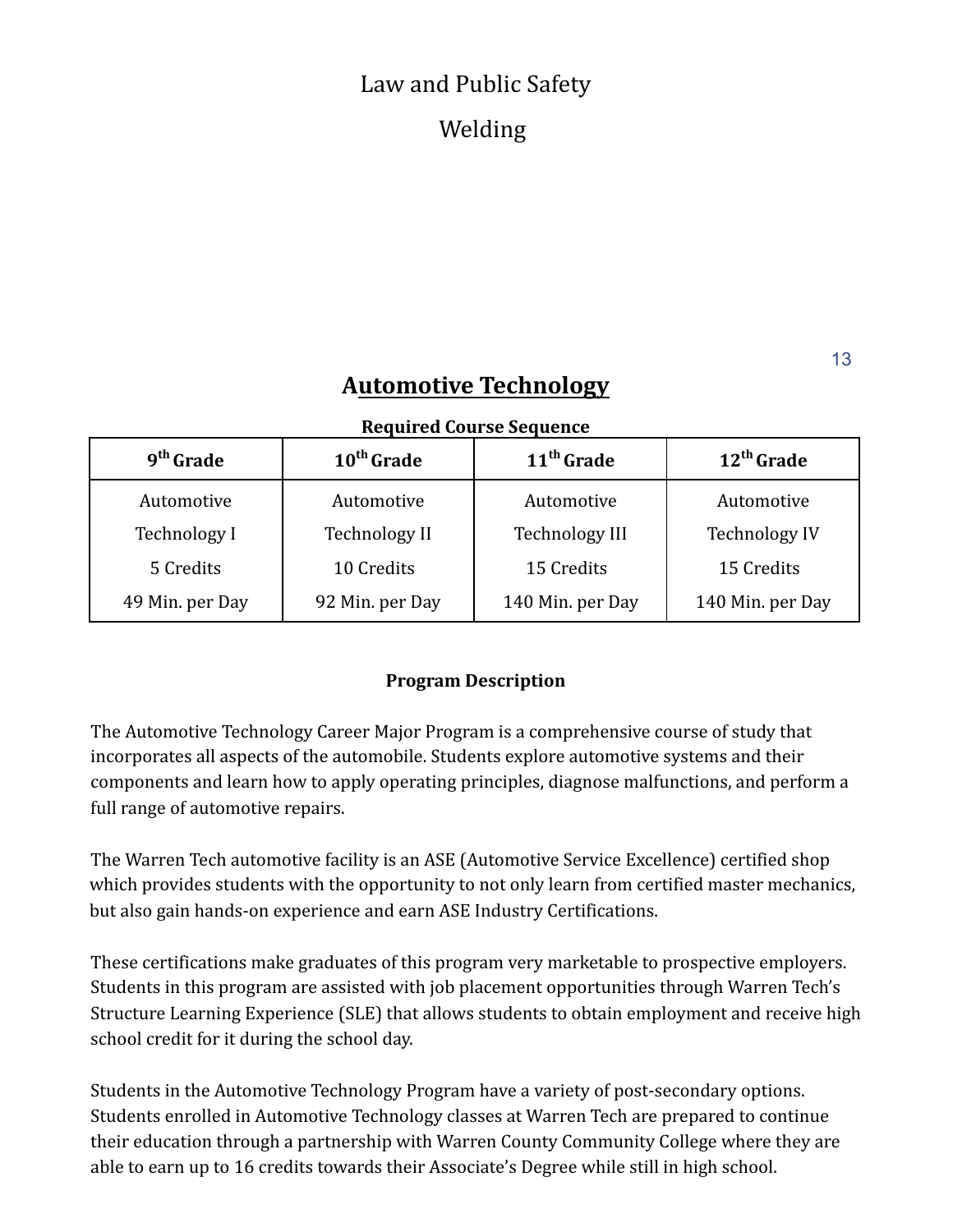Warren Tech automotive students are also introduced to automotive trade schools and are prepared to continue their education at one of the schools. Warren Tech graduates from this program have continued their education at Universal Technical Institute (UTI), Lincoln Tech, BMW Service Technician Education Programs, and other technical programs.

Automotive Technology students are also prepared to enter the workforce straight out of high school. By successfully completing the four year course of study, student have the skills and certifications that they need to begin a career as an automotive technician.

14

| 9 <sup>th</sup> Grade | 10 <sup>th</sup> Grade | 11 <sup>th</sup> Grade     | $12th$ Grade               |
|-----------------------|------------------------|----------------------------|----------------------------|
| <b>Building</b>       | <b>Building</b>        | <b>Building Technology</b> | <b>Building Technology</b> |
| Technology I 5        | Technology II 10       | III 15 Credits,            | IV 15 Credits,             |
| Credits               | Credits,               | 140 Min. per Day           | 140 Min. per Day           |
| 49 Min. per Day       | 92 Min. per Day        |                            |                            |

## **Building Technology**

**Required Course Sequence**

#### **Program Description**

The Building Technology program at Warren Tech is a comprehensive course of study that incorporates all aspects of building and construction. Students explore a full range of construction trades, gaining mastery of critical skills including blueprint reading, masonry and foundation work, carpentry and framing, siding, roofing, and finish work including spackling, painting, flooring, and millwork.

Students have the opportunity to work on a wide variety of custom ordered construction projects and other hands-on work. Students are assisted with job placement opportunities through Warren Tech's Structure Learning Experience (SLE) that allows students to obtain employment and receive high school credit for it during the school day.

At the completion of the program, students have successfully achieved the skills to work in a variety of fields. Students in this program are also able to obtain industry certifications such as the S/P2 Safety & Pollution Prevention Training and OSHA credentials.

Students in the Building Technology Program have a variety of post-secondary options. Students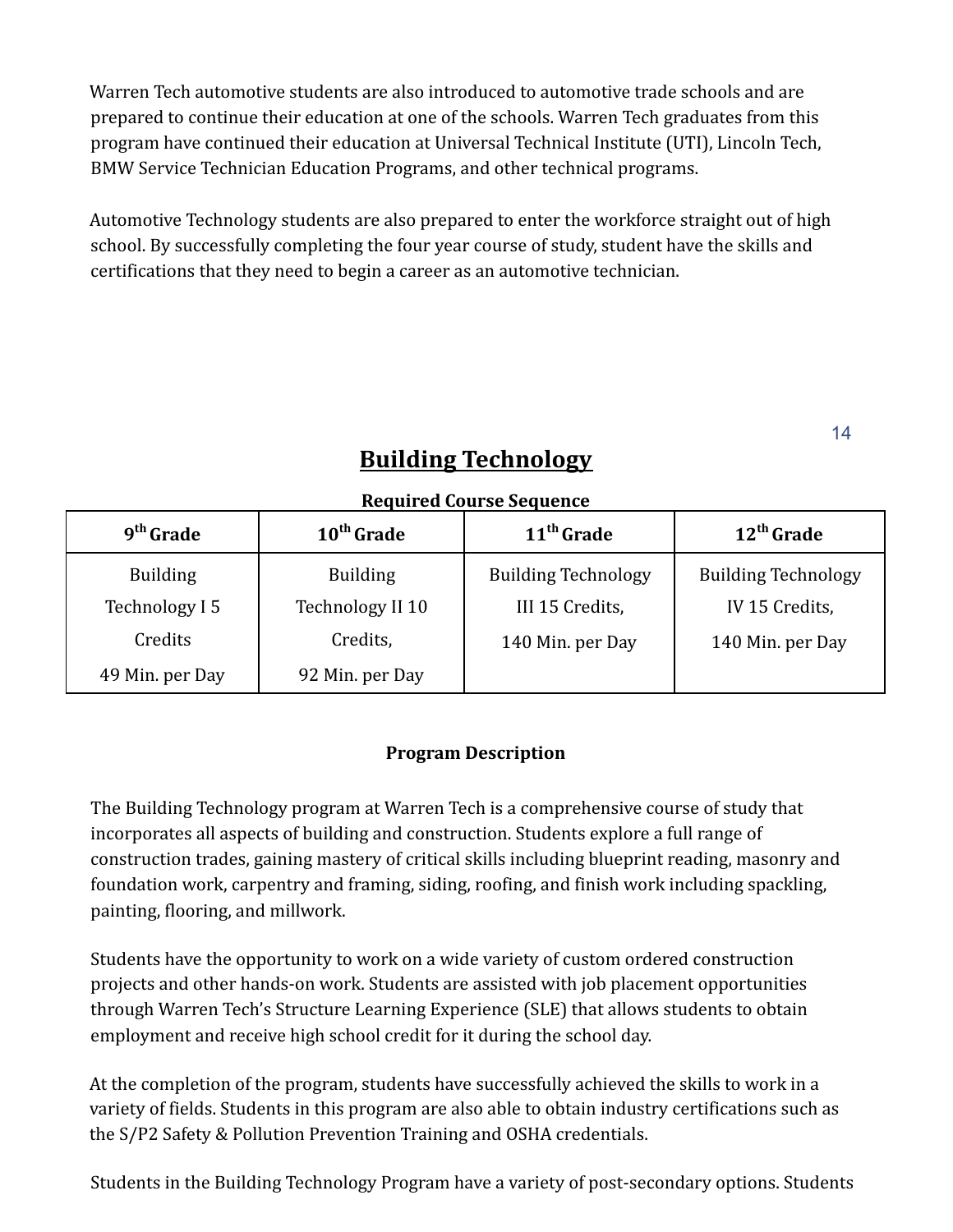enrolled in the Building Trades Academy at Warren Tech can begin preparing for two or four year college programs by pairing their shop program with college prep courses. This career path is one way for our students to master the skills necessary to start them on the path of owning their own construction company. Students also have the opportunity to continue their technical training at trade schools such as Triangle Tech.

Students in the Building Technology Career Major are also prepared to enter the workforce upon graduating from Warren Tech. Students develop in demand construction skills that can help them obtain employment with union and independent contractors or in the home improvement and construction supplies retail industry. Students in this program are assisted with job placement opportunities to include Warren Tech's Structure Learning Experience (SLE) that allows students to obtain employment while still a student.

## **Child Development**

#### **Required Course Sequence**

| 9 <sup>th</sup> Grade | 10 <sup>th</sup> Grade | 11 <sup>th</sup> Grade | $12th$ Grade      |
|-----------------------|------------------------|------------------------|-------------------|
| Child                 | Child                  | Child Development      | Child Development |
| Development I 5       | Development II 10      | III 15 Credits         | IV 15 Credits,    |
| Credits               | Credits                | 140 Min. per Day       | 140 Min. per Day  |
| 49 Min. per Day       | 92 Min. per Day        |                        |                   |

#### **Program Description**

The Child Development Career Major introduces students to the developmental characteristics of children, including physical, emotional, and cognitive development. Students in this career are prepared for professions in child care and education and learn many of the skills required for working with children of various ages. In this program, students work towards obtaining industry credentials including Child Development Associate (CDA) certification, which is the most widely recognized credential in early childhood education.

Students in this program gain hand-on experience working in an active preschool run by the students in the program. Under the guidance of the instructor, students develop and teach lessons and activities to pre-school students. These field experiences are in concert with the laws governing professional child care training facilities. In addition to experience with preschool age children, students in the Child Development Career Major gain experience writing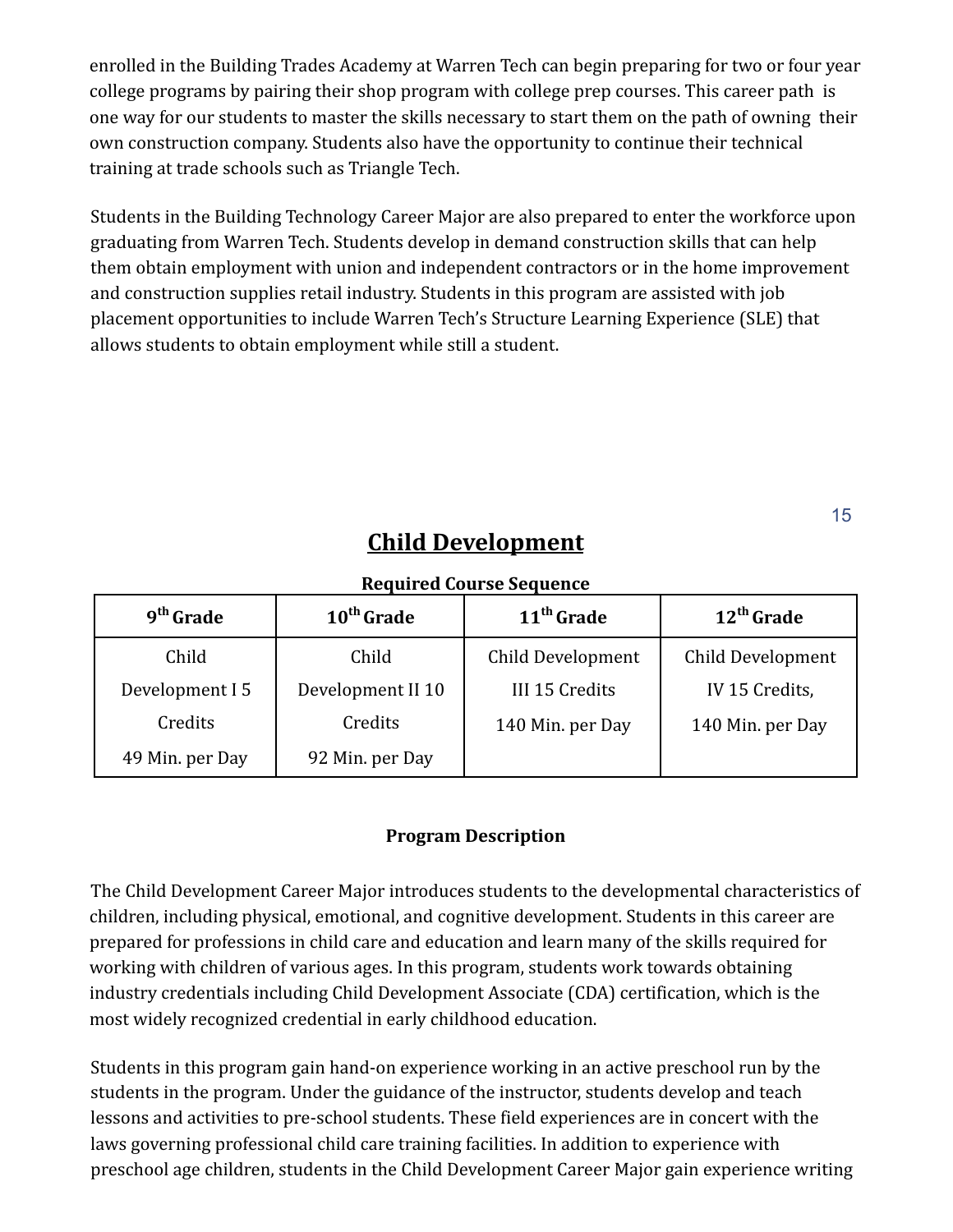lessons and activities designed for students of varying ages and ability levels.

Many students in the Child Development Program continue their education at a two or four-year college or university. Students in this pathway traditionally are seeking future employment in education as a teacher, guidance counselor, or educational support staff. By completing this four-year program of study, students have the ability to earn up to 9 college credits through an articulation agreement with Warren County Community College. The curriculum allows students to gain experience working with young children and in developing and implementing lessons while preparing for college teacher preparation programs.

Students in the Child Development Career Major also have the opportunity to enter the workforce directly upon graduation from Warren Tech. Students who choose this option generally seek employment after high school in child care centers or other venues working directly with small children.

## **TV, Radio & Digital Media**

16

| Regun cu course seguence |                        |                        |                   |
|--------------------------|------------------------|------------------------|-------------------|
| 9 <sup>th</sup> Grade    | 10 <sup>th</sup> Grade | 11 <sup>th</sup> Grade | $12th$ Grade      |
| TV, Radio &              | TV, Radio &            | TV, Radio &            | 1 TV, Radio &     |
| Digital Media I          | Digital Media II       | Digital Media III      | Digital Media III |
| 5 Credits                | 10 Credits             | 15 Credits             | 5 Credits         |
| 49 Min. per Day          | 92 Min. per Day        | 140 Min. per Day       | 140 Min. per Day  |

#### **Required Course Sequence**

#### **Program Description**

The TV, Radio & Digital Media Career Major is a comprehensive, process-centered program which prepares students interested in the area of multi-media production for careers in the field. Students integrate digital video, graphics, sound, and animation to create a wide range of projects. Students have the opportunity to experience instruction in audio and video production and editing. Students are further able to combine these processes to create professional and industry appropriate projects and production pieces.

Students in their third year of this program produce a daily news broadcast which informs students and staff of school happenings and important announcements. They rotate though the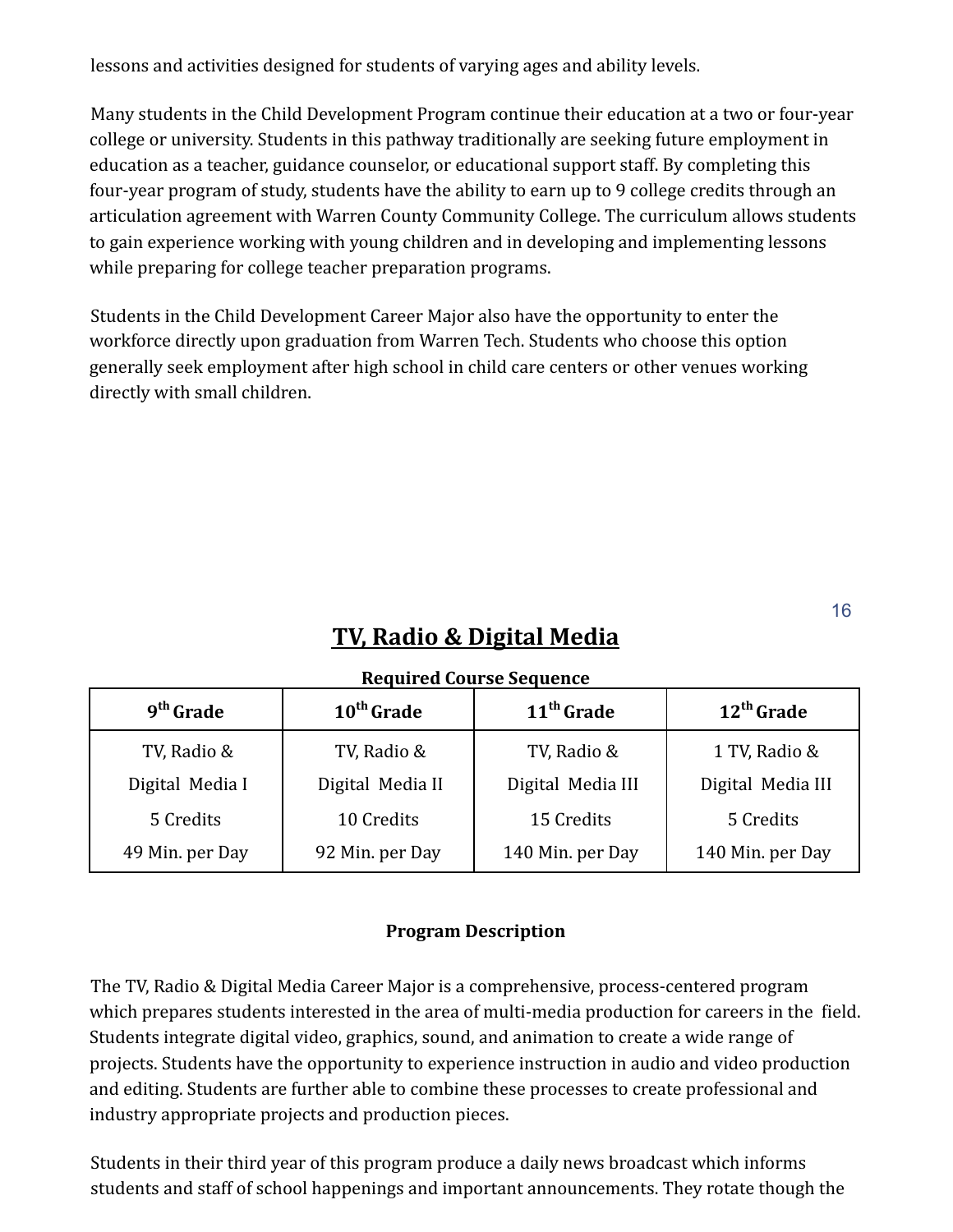crew positions and create their own segment to add once a week. This real world experience takes place in a state of the art studio with cutting edge equipment, preparing students for work in the television production.

Students learn all aspects and parts of the production process, from the initial storyboard to distribution. The career major program offers students the opportunity to work on long-term assignments, such as documentaries, short movies, and a variety of live practical jobs.

The Warren Tech TV, Radio, & Digital Media Career Academy provides students with the skills needed to pursue a post-secondary education in television and radio production at colleges and universities. Field trips to real-life studios enhance students' experience in the program. Past field trips have included professional studios such as FOX News, WRNJ Radio, and WWE Studios.

The project-based approach prepares students with the skills needed for seamless entry into colleges where they can continue their education needed for employment in the field of TV, Radio, & Digital Media.

## **Computer Programming**

| 9 <sup>th</sup> Grade | 10 <sup>th</sup> Grade | 11 <sup>th</sup> Grade | $12th$ Grade     |
|-----------------------|------------------------|------------------------|------------------|
| Computer              | Computer               | Computer               | Computer         |
| Programming I         | Programming II         | Programming III        | Programming IV   |
| 5 Credits             | 10 Credits             | 15 Credits             | 15 Credits,      |
| 49 Min. per Day       | 92 Min. per Day        | 140 Min. per Day       | 140 Min. per Day |

#### **Required Course Sequence**

#### **Program Description**

In the Computer Programming Career Major, students will learn the fundamentals of computer programming, as well as some advanced features of the Python language.

In the four year course of instruction, students begin by learning the basics of computer programming before advancing to more complex applications and concepts. Students begin their programming by using an intuitive graphical learning environment that allows them to visually learn key programming concepts such as commands, loops, and functions. This background will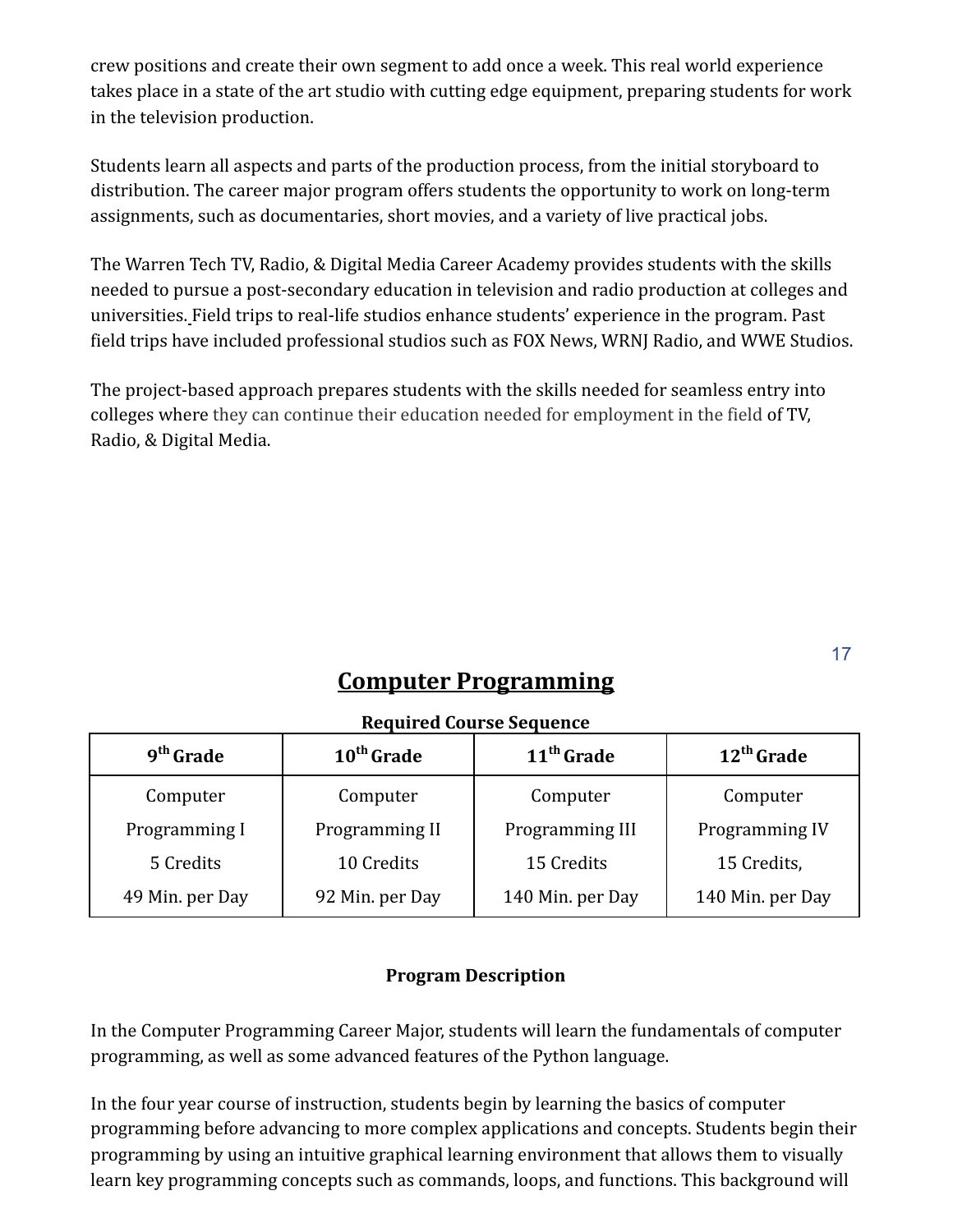prepare students to write real-world standalone Python programs.

Throughout the sequence of courses students will write programs that solve a variety of problems and complete a large variety of tasks. Students are also introduced to Object Oriented Programming.

Much of the program is project based. Students are able to apply the skills that they have learned on multiple, long-term, student-selected programs. Students learn about customer relations, working in cooperative teams, and creative thinking and problem solving. These skills prepare students for the workplaces of the  $21<sup>st</sup>$  Century.

Warren Tech Computer Programming Career Major provides students with the skills needed to pursue a post-secondary education in the discipline. Students also earn dual enrollment college credits at Warren County Community College. Students in this program produce live projects and have the opportunity to work with a variety of programs and equipment.

### **Cosmetology**

#### **Required Course Sequence**

| 9 <sup>th</sup> Grade | 10 <sup>th</sup> Grade | 11 <sup>th</sup> Grade | $12th$ Grade     |
|-----------------------|------------------------|------------------------|------------------|
| Cosmetology I         | Cosmetology II         | Cosmetology III        | Cosmetology IV   |
| 5 Credits             | 10 Credits             | 15 Credits             | 15 Credits       |
| 49 Min. per Day       | 92 Min. per Day        | 140 Min. per Day       | 140 Min. per Day |

#### **Program Description**

The Cosmetology Career Major is a four-year program designed to prepare students for a career in the cosmetology and barbering fields. The state licensing program is preparing students for the New Jersey State Board of Cosmetology and Hairstyling exam. The program introduces students to skills that can be used in a variety of careers including barber, beautician, hairstylists, manicurists, and skin care specialists. The program provides students with guided, hands-on clinical training through the operation of a salon which is open to the public. In addition to this practical training, students are taught all required academic material for licensure, including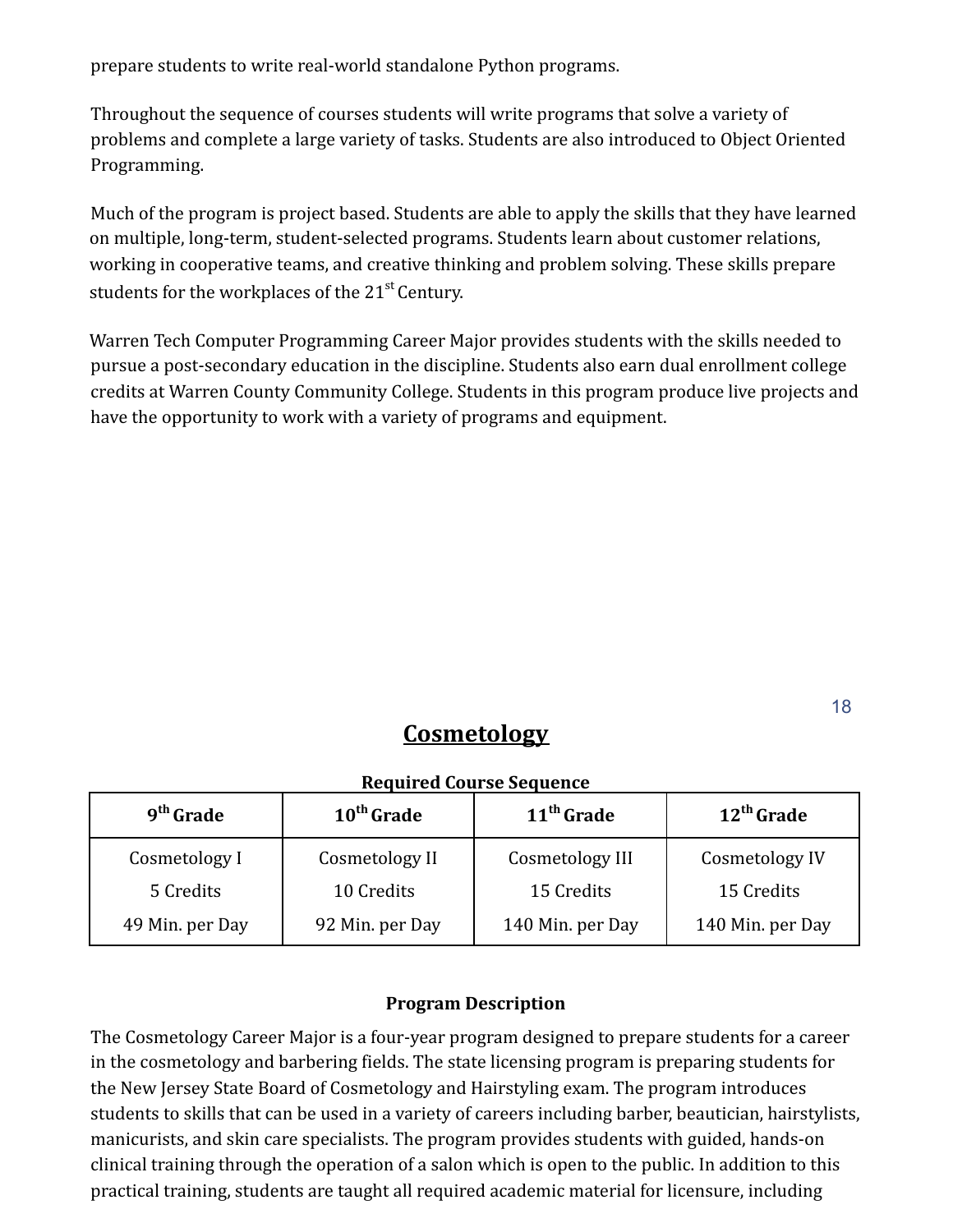color theory, hygiene and sterilization, and cosmetology related chemistry.

Students take the written and practical components of the state licensing exam at the end of their senior year. Upon passing these exams, students obtain licensure in the State of New Jersey to begin a career in the field.

Many students enrolled in the Cosmetology Career Major continue their education in college. Some pursue degrees in fashion or related fields and use their education in cosmetology as a foundation for those programs. Others use their cosmetology license to begin working in rewarding careers while pursuing a college education in other areas.

The Cosmetology Career Major prepares students for employment immediately upon licensure. The program also prepares students for future entrepreneurial opportunities in operating a salon or barber shop. Students in the program operate a full service clinical salon on campus and learn the important soft skills that are needed to be successful in service industries including customer service, teamwork, and cooperative problem solving.

### **Culinary Arts**

#### **Required Course Sequence**

| 9 <sup>th</sup> Grade  | 10 <sup>th</sup> Grade  | 11 <sup>th</sup> Grade   | $12th$ Grade            |
|------------------------|-------------------------|--------------------------|-------------------------|
| <b>Culinary Arts I</b> | <b>Culinary Arts II</b> | <b>Culinary Arts III</b> | <b>Culinary Arts IV</b> |
| 5 Credits              | 10 Credits              | 15 Credits               | 15 Credits              |
| 49 Min. per Day        | 92 Min. per Day         | 140 Min. per Day         | 140 Min. per Day        |

#### **Program Description**

The Culinary Arts Career Major is a comprehensive four-year program that prepares students for college hospitality programs as well as various positions in the food service industries. In this program students learn and practice management techniques, food production, food purchasing, safety, nutrition and sanitation. Students gain hands on experience in restaurants facilities operations through running an in-house restaurant that is open to the public several days a week. In this restaurant, student complete all of the tasks required in running a restaurant, providing valuable experience in preparation for future careers.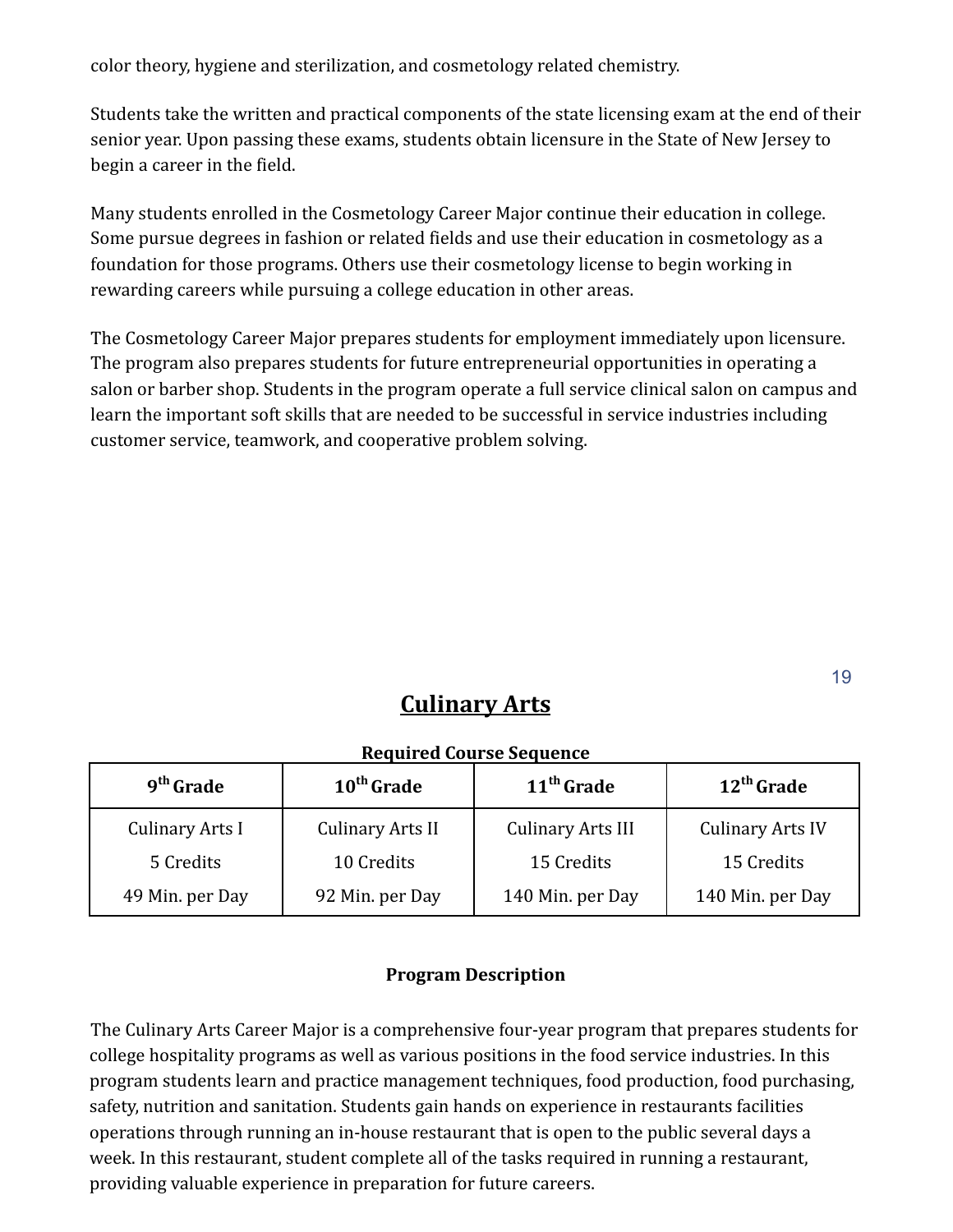Students in this program host regular catered events and programs, all while preparing for careers in the field of culinary arts. This program also features an agreement with Warren County Community College that enables students to continue their education at Warren County Community College, where they can earn an Associate Degree in Applied Sciences in Food & Beverage Management. Students also receive their ServSafe certification while at Warren Tech.

Students enrolled in Culinary Arts classes at Warren Tech may choose to continue their education in college culinary programs, other students may choose to enter the workforce directly upon graduation, where they develop in-demand culinary skills in customer service, baking & pastry, and food preparation. Additionally, students in the program obtain a ServSafe certification. Students in this program are assisted with job placement opportunities to include Warren Tech's Structure Learning Experience (SLE) that allows students to obtain employment during the school day while still earning high school credit.

## **Electrical Applications**

| $9th$ Grade           | 10 <sup>th</sup> Grade | 11 <sup>th</sup> Grade  | $12th$ Grade           |
|-----------------------|------------------------|-------------------------|------------------------|
| Electrical            | Electrical             | Electrical              | Electrical             |
| <b>Applications I</b> | <b>Applications II</b> | <b>Applications III</b> | <b>Applications IV</b> |
| 5 Credits             | 10 Credits             | 15 Credits              | 15 Credits             |
| 49 Min. per Day       | 92 Min. per Day        | 140 Min. per Day        | 140 Min. per Day       |

#### **Required Course Sequence**

#### **Program Description**

The Electrical Applications Career Major at Warren Tech prepares students for in demand careers as residential, commercial, or industrial electricians. The program also prepares students with a strong foundation of knowledge should they choose to continue their studies in an electrical engineering college program.

This four year course of study introduces direct current theory, alternating current theory, and Ohm's law. These principles provide students with a thorough understanding of how electricity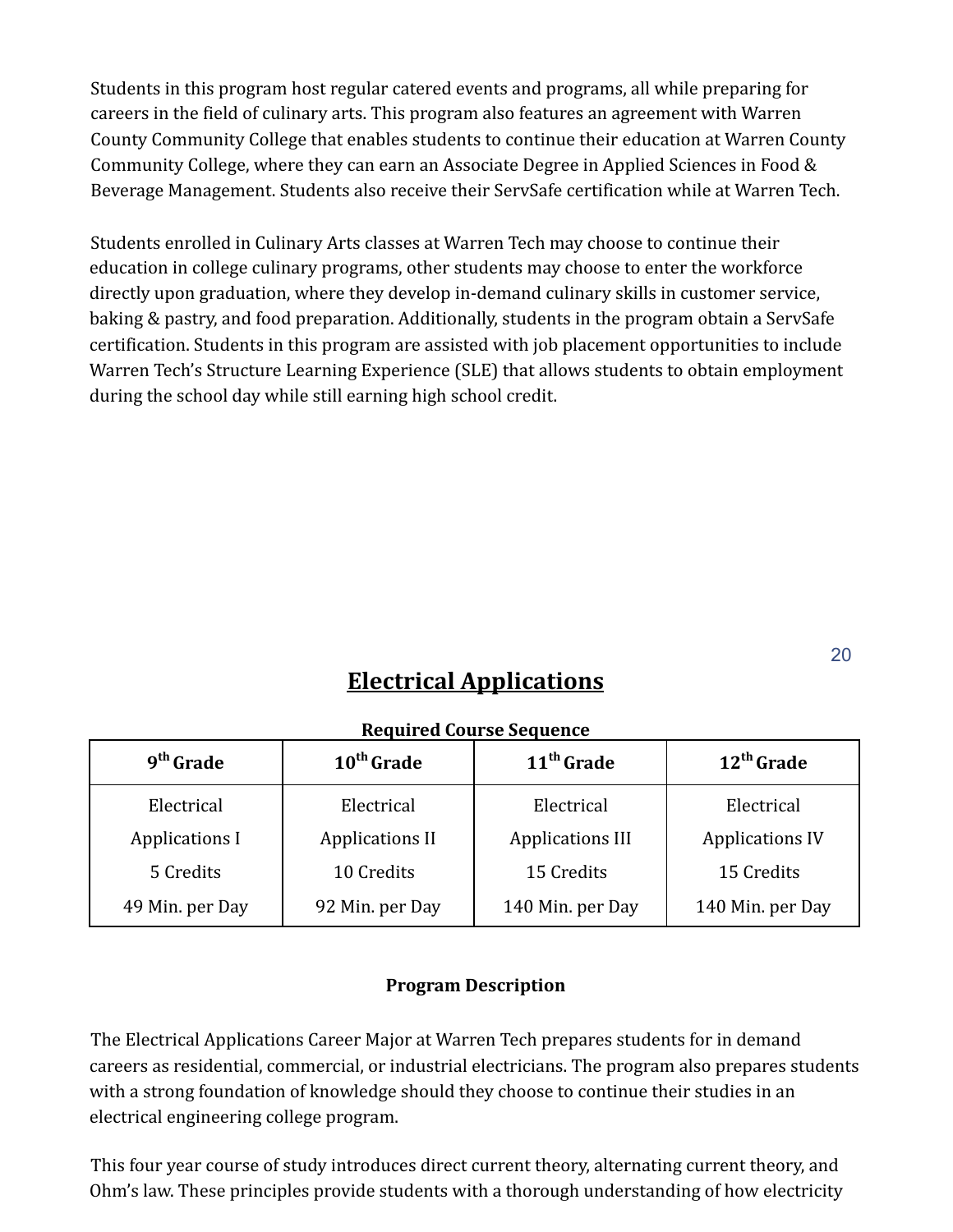works. Students are also able to apply this information in a variety of practical applications. Students draw, build, and troubleshoot real circuits under the direct supervision of the instructor. Students gain hands-on experience completing electrical installation and repair in real world settings.

Students explore the ever changing environment of residential, commercial, and industrial, and electrical applications. Students are prepared for current careers as they are introduced to modern technology such as home automation technology.

Through collaboration with the local electrical union, students completing this program may qualify to enter into the IBEW Local #102. Graduates from Warren Tech's Electrical Applications program will have an advantage in applying for a New Jersey electrical contracting licenses

Although many students in this program choose to continue their education at a two or four-year college or university, students in the Electrical Applications Career Major are prepared to pursue jobs upon graduating from Warren Tech. Students develop in demand commercial, industrial, and residential wiring skills that help them obtain employment with union and independent contractors or in the home improvement and construction supplies retail industry. Students in this program are assisted with job placement opportunities to include Warren Tech's Structure Learning Experience (SLE) that allows students to obtain employment while still a student.

### **Engineering**

#### **Required Course Sequence**

| 9 <sup>th</sup> Grade | $10th$ Grade          | 11 <sup>th</sup> Grade | $12th$ Grade          |
|-----------------------|-----------------------|------------------------|-----------------------|
| Engineering I         | <b>Engineering II</b> | <b>Engineering III</b> | <b>Engineering IV</b> |
| 5 Credits             | 10 Credits,           | 15 Credits,            | 15 Credits,           |
| 49 Min. per Day       | 92 Min. per Day       | 140 Min. per Day       | 140 Min. per Day      |

#### **Program Description**

The Warren Tech Engineering Career Major provides students with the skills needed to pursue a post-secondary education in Engineering, Design, Manufacturing and/or Architecture. The use of two dimensional and three dimensional Computer Aided Drafting and Design (CADD) software (AutoCAD, Inventor and Revit) is an essential tool applied within this program. The program also provides architecture practices involved in the design and layout of residential floor plans, elevations and site plans according to the National CAD Standard (NCS).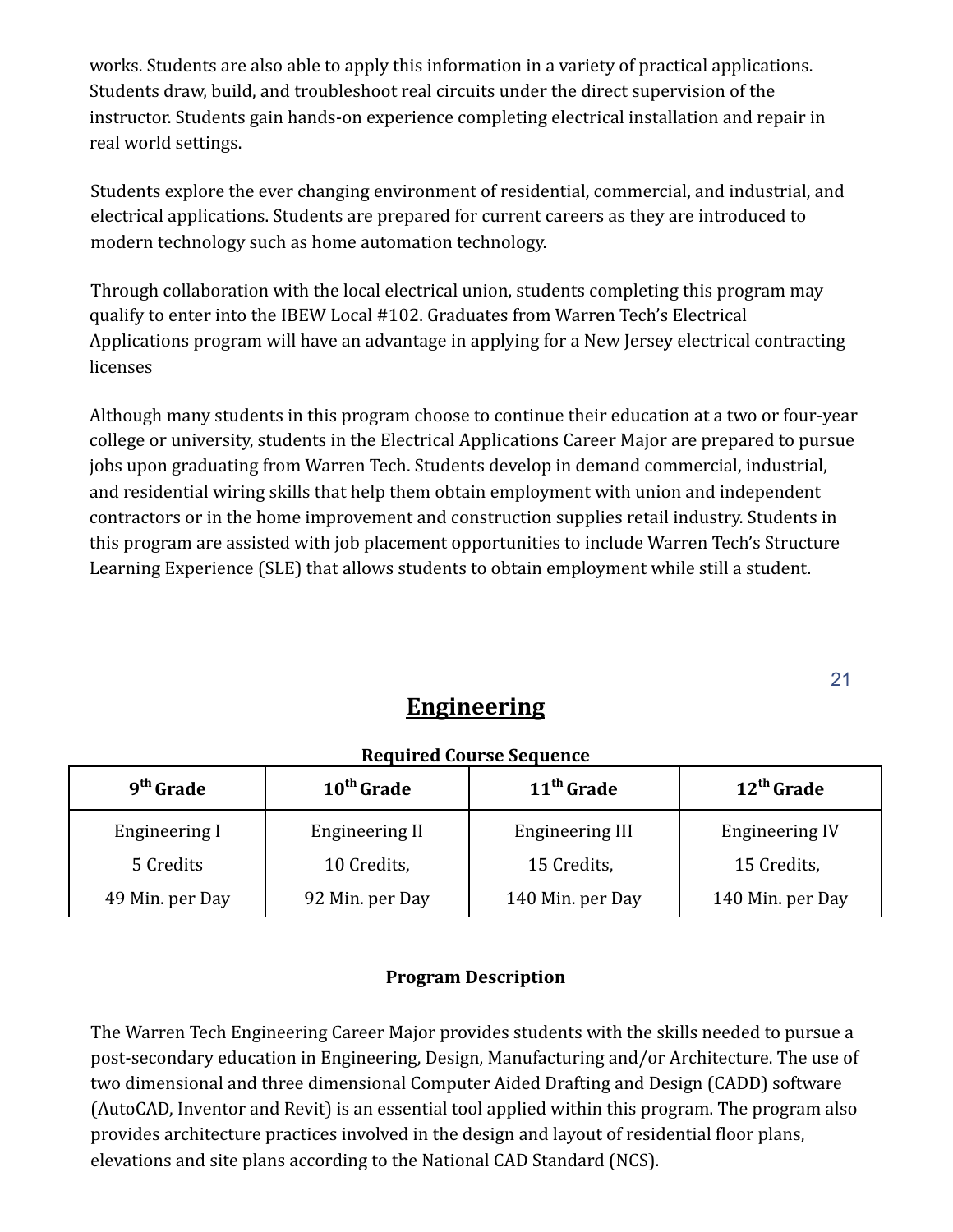Students in the program develop the technological literacy and problem solving skills that are invaluable in their first year post-secondary education. The program offers experiences in FIRST Tech Challenge (FTC) in which students design, build, program, and operate robots. Students develop STEM skills and practice engineering principles while realizing the value of hard work, innovation, fund raising, design and marketing. The teams also do community outreach for which they can win awards.

Students in the engineering program learn to solve problems. Students in this program have the opportunity to be creative and independent thinkers as well as collaborators on teams. In these student led projects, students are able to apply the academic concepts that they are learning to hands-on applications.

In the Engineering program students are introduced to safe operation of various manufacturing tools and equipment (drill press, milling machine, lathe and rapid prototype machine). They are also introduced to numerous software programs that are used regularly in the industry.

Students in the Engineering program prepare for admission into post-secondary engineering and architecture programs. Students have the opportunity to earn college credit from the New Jersey Institute of Technology (NJIT) while a student at Warren Tech. Students who complete the program have a good foundation of knowledge entering college.

### **Health Science**

22

#### **Required Course Sequence**

| 9 <sup>th</sup> Grade | $10th$ Grade      | 11 <sup>th</sup> Grade | $12th$ Grade             |
|-----------------------|-------------------|------------------------|--------------------------|
| Health Science I      | Health Science II | Health Science III     | <b>Health Science IV</b> |
| 5 Credits             | 10 Credits        | 15 Credits             | 15 Credits               |
| 49 Min. per Day       | 92 Min. per Day   | 140 Min. per Day       | 140 Min. per Day         |

#### **Program Description**

Warren County Technical School's Health Science Career Academy introduces students to the expansive career paths available in health care. The core curriculum emphasizes science, the human and organizational side of health care, and clinical experience. The program is designed to prepare students to enter the health care work force and/or further their education that facilitates their higher educational experience. Warren County Technical School partners with Rutgers University to offer successful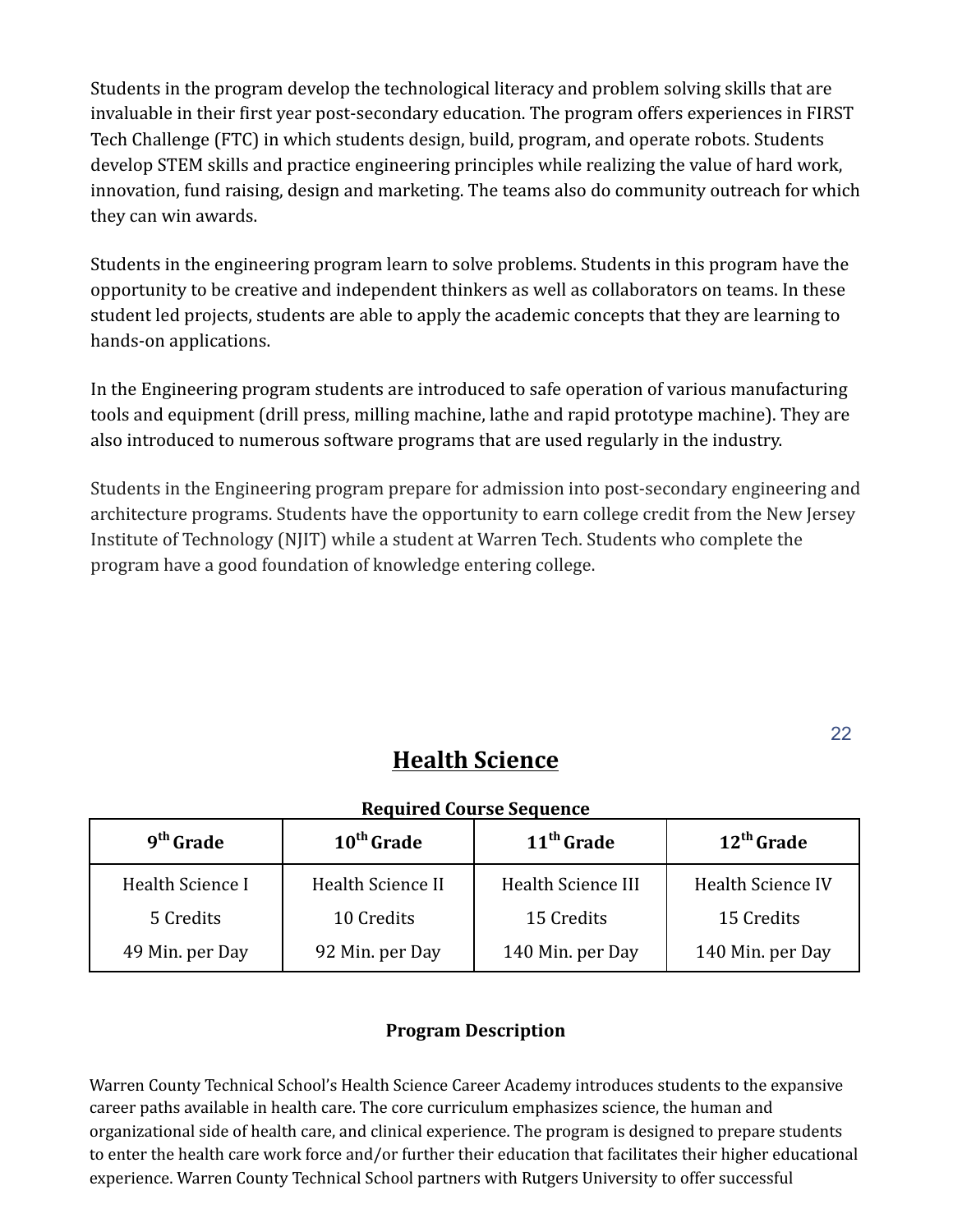students the opportunity to earn college credits at no charge.

Students start with an introduction to health sciences career possibilities and an overview of anatomy and physiology. Students also gain exposure to professionals and real life experiences in the field through required shadowing opportunities. Students in the program study medical ethics, medical terminology, medical math, anatomy & physiology, chemistry, and psychology as they prepare for post-secondary opportunities. Dynamics of Health in Society, Medical Mathematics, Medical Terminology, and Introduction to Anatomy & Physiology are taught.

Students enrolled in the Warren Tech Health Sciences Shop will receive a rigorous curriculum that prepares them with the necessary foundation to launch their future health care endeavors. Students will have the potential of earning undergraduate credits through Warren County Community College (WCCC) that may be transferable to their chosen health related program. Students will explore a variety of career paths within the Health Science field and prepare for future professional plans.

Students enrolled in the Health Sciences program at Warren Tech will be prepared for college programs in the health science field. Health Sciences students also have the option of continuing their education at two year schools such as WCCC, where they can pursue an Associate's Degree and licensing as a Registered Nurse or Medical Assistant. Students also have the opportunity to continue their education at Warren Tech's Adult Education Post-Secondary School with automatic enrollment where they can complete their degree as a Licensed Practical Nurse (LPN). Many students follow the path of completing the LPN degree first so they can enter the workforce sooner and then transition into the more advanced nursing degrees.

23

## **Law and Public Safety**

#### **Required Course Sequence**

| 9 <sup>th</sup> Grade | 10 <sup>th</sup> Grade | 11 <sup>th</sup> Grade | 12 <sup>th</sup> Grade   |
|-----------------------|------------------------|------------------------|--------------------------|
| Health Science I      | Health Science II      | Health Science III     | <b>Health Science IV</b> |
| 5 Credits             | 10 Credits             | 15 Credits             | 15 Credits               |
| 49 Min. per Day       | 92 Min. per Day        | 140 Min. per Day       | 140 Min. per Day         |

#### **Program Description**

The Law & Public Safety and Program at Warren Tech prepares students to pursue a variety of careers in the public safety industry. Students in the program go on to college, pursue careers as police officers, emergency service personnel, Wildlife, Fish Game Officers, Armed Forces and more.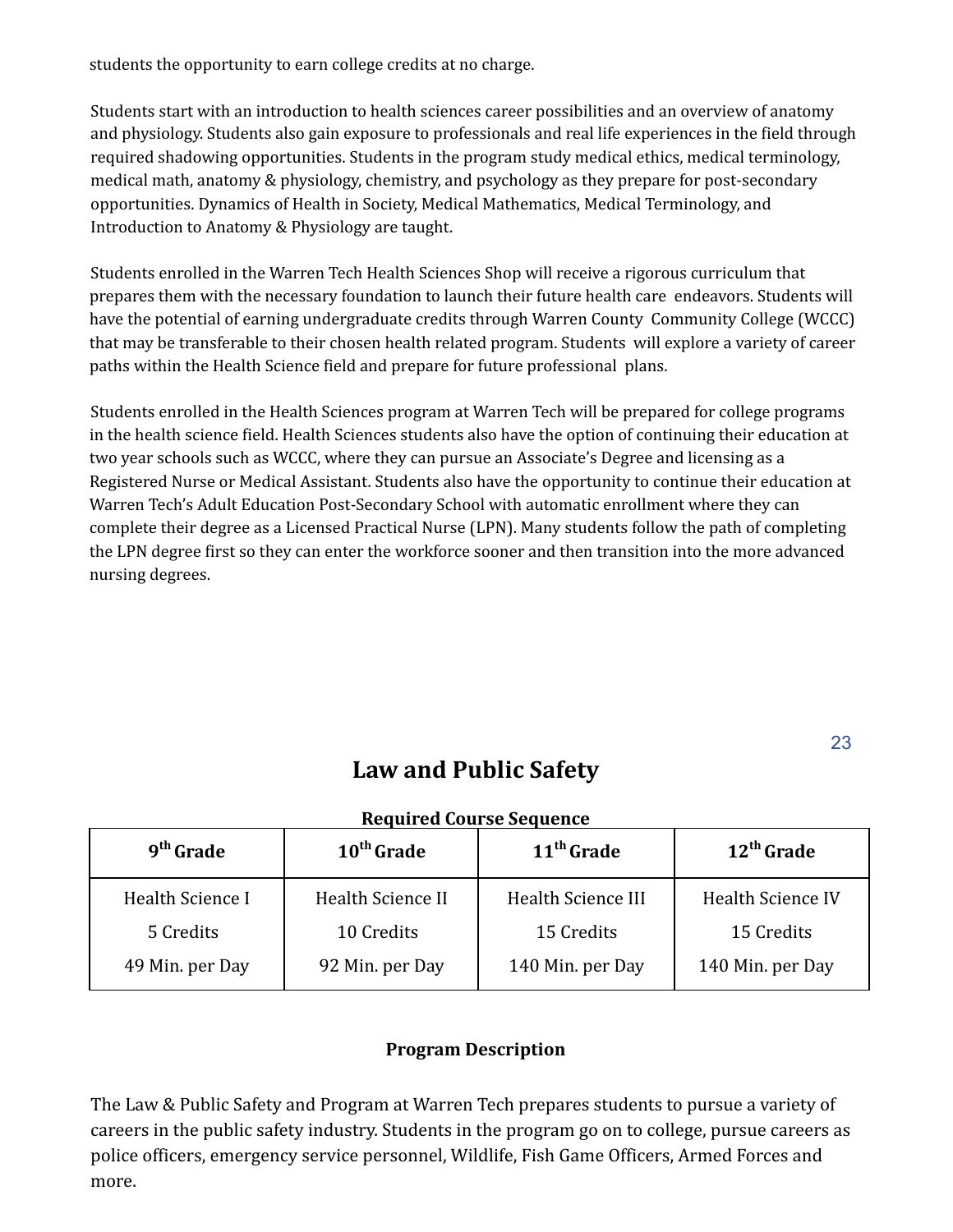Students learn about basic first aid, crime scene processing, CPR, report writing, forensics, crime scene investigation, evidence gathering technique, the legal system, the court system, specialized first aid/AED including extrication, fire extinguisher use, traffic control, and power line incidents. Students in this program will complete summonses and criminal complaints along with completing the required investigative reports. Interviewing and interrogation skills will also be developed. Students participate in the simulation exercises offered by associated local officers and agents of these offices are brought in for ancillary instruction.

Certifications such as First Responder, CPR/AED, ICS 100 & 700, and HAZ-MAT can be obtained. The Warren Tech Law & Public Safety Career Major prepares students for a variety of paths upon completion of the program. Students are prepared for college, law enforcement, military, and emergency responder careers.

Students enrolled in the Law & Public Safety Academy classes at Warren Tech are prepared for college. Many students pursue college degrees in law enforcement, criminal justice, and corrections programs. Students who pursue an Associate's Degree at WCCC are able to earn up to 12 college credits while at Warren Tech. Law & Public Safety students are also prepared for military careers. Students will participate in activities with local military recruiters and be introduced to careers in the armed forces. Some students in this program focus on becoming employed in the field upon graduation from Warren Tech. These students may earn emergency responder certifications and network with local law enforcement agencies to become exposed to a variety of careers in public safety.

## **Welding**

#### **Required Course Sequence**

| 9 <sup>th</sup> Grade | 10 <sup>th</sup> Grade | 11 <sup>th</sup> Grade | 12 <sup>th</sup> Grade |
|-----------------------|------------------------|------------------------|------------------------|
| Welding I             | Welding II             | Welding III            | Welding IV             |
| 5 Credits             | 10 Credits,            | 15 Credits,            | 15 Credits             |
| 49 Min. per Day       | 92 Min. per Day        | 140 Min. per Day       | 140 Min. per Day       |

#### **Program Description**

The Welding program at Warren Tech teaches skills, values, and work ethic essential to future welders, fabricators, machinists, and engineers. Our diversified curriculum starts by emphasizing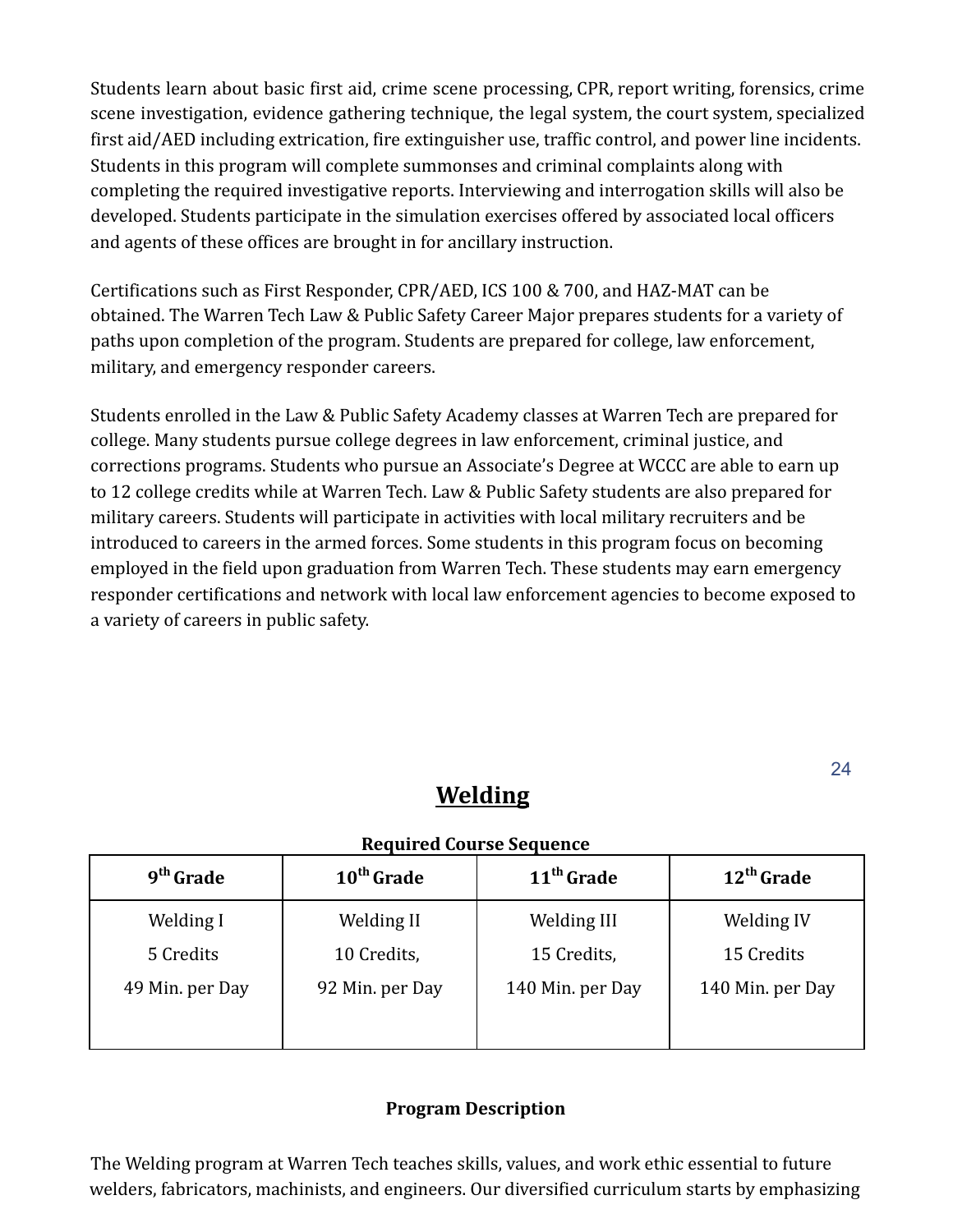fundamentals such as safe working practices, math, measurement, and the use of hand and power tools. Students advance to learn Oxy-Fuel cutting, plasma cutting, air carbon arc gouging, forging, metallurgy and heat-treating.

Project work forms an important part of our training and varies in scope from small repairs to large complex projects that require significant evaluation, design and fabrication. These opportunities allow our students to learn time and resource management, customer relations, production and process control. In some instances, the students have formed a business that has incorporated marketing and other business functions to provide a product for profit. Layered with the classes and projects is training in making and reading drawings, the use of machine tools (metal lathe and vertical mill), and weld inspection techniques.

Business fundamentals are developed through practice in quoting and tracking performance on real jobs, research into the history of technology, and many field trips to a variety of manufacturing businesses and work sites. Students in the Welding program are prepared to pursue jobs upon graduating from Warren Tech. Students develop in demand skills that can help them obtain employment with union and independent contractors. Students in this program are assisted with job placement opportunities to include Warren Tech's Structure Learning Experience (SLE) that allows students to obtain employment while still a student.



Virtual High School (VHS) \*

Courses designated by VHS are Virtual High School Course options. Warren County Technical School offers several AP courses and electives via the online platform, Edgenuity.

Edgenuity's award-winning courses combine rigorous content with direct-instruction videos from expert, on-screen teachers with interactive learning tools and resources to engage and motivate students.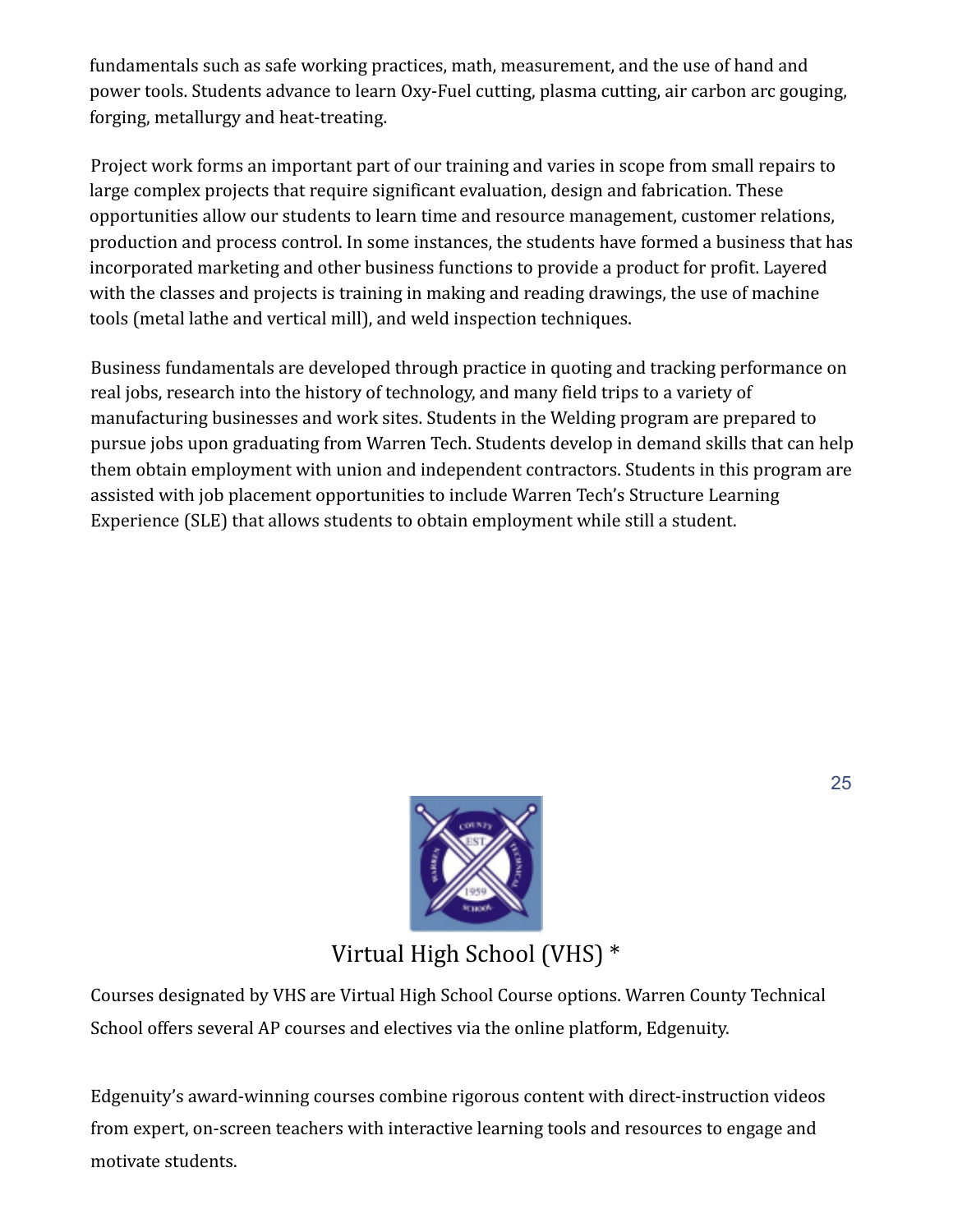Each class is staffed with a certified Warren Tech teacher who can assist students in navigating the platform and troubleshooting platform concerns. Edgenuity provides technological assistance directly to students in real-time and Edgenuity instructors can answer specific academic questions.

**\*Virtual High School (VHS) course descriptions can be found at the end of the Course of Study**



## Course Descriptions – Special Education

The special education programs are structured to address the goals and objectives in each student's Individualized Education Plan (IEP), and are designed to provide students with disabilities a number of options in order to complete the necessary requirements to obtain a high school diploma.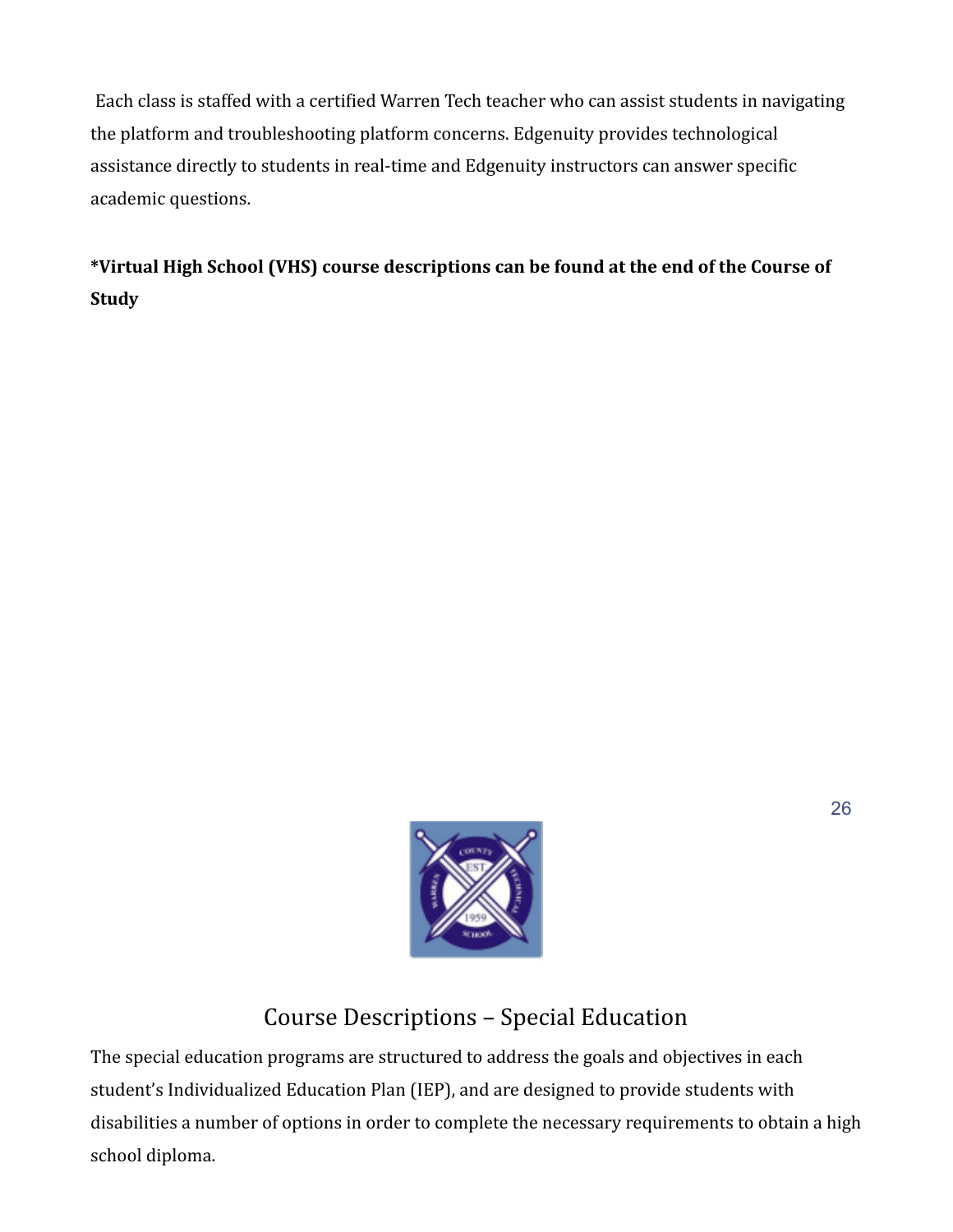Within the high school setting, the continuum of options offered to students with disabilities includes general education classes, resource programs and special class programs. In most cases, the courses provide a structure that parallels the regular high school program, but is flexible enough to accommodate the instructional needs of the students' Individualized Education Plan. All special education curricula address the New Jersey Student Learning Standards. The classes are designed to facilitate skill development while supporting transition to adult-life in the least restrictive environment. All special education program placements are determined through the IEP team process.



Course Descriptions – English

*As required by the State of New Jersey, all students are required to successfully complete 20 credits in English in order to graduate from high school.*

#### **The English Recommended Course Sequence**

| ∩th   | $10="sub>m$ | u     | 'nodo |
|-------|-------------|-------|-------|
| `nodo | ™odo.       | `rade | raue  |
| . .   | aue         |       |       |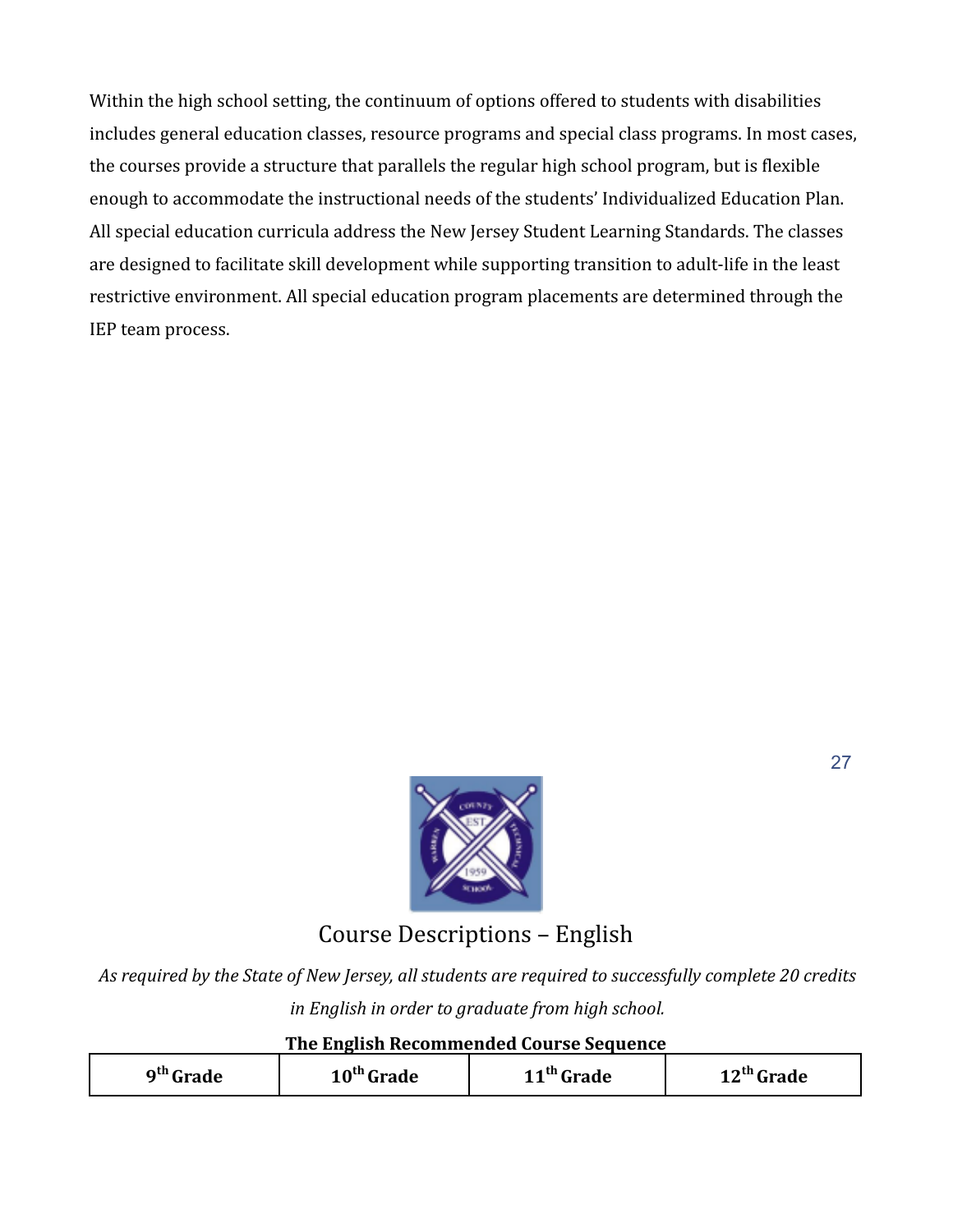| English 9        | English 10        | English 11             | English 12             |
|------------------|-------------------|------------------------|------------------------|
| Honors English 9 | Honors English 10 | Honors English 11      | Honors English 12      |
|                  |                   | AP English             | AP English             |
|                  |                   | Literature &           | Language &             |
|                  |                   | <b>Composition VHS</b> | <b>Composition VHS</b> |
|                  |                   |                        |                        |

*Honors courses follow a similar curriculum to the general level courses. However, students in honors courses should expect more independent work, a higher level synthesis and analysis of course material, a large number of extension activities, and opportunities for enhancement and enrichment of the curriculum. In addition, modified version of these courses are offered for students with individualized learning needs.*

**English 9 5 Credits** English 9 is the first of four English courses required for graduation at Warren County Technical School as dictated by the State of New Jersey. Students in English 9 will build upon middle school English Language Arts skills through comprehensive study utilizing a variety of genres including: mythology, short stories, novels, informational texts, drama, essays, oration, and memoir. During student's literature exploration special emphasis will be placed on the development of critical reading strategies and vocabulary building. As this course is driven by the demands of the New Jersey Student Learning Standards, the inclusion of several content rich non-fiction pieces will be studied as well. Additionally, students will be asked to complete assignments and assessments developed to promote the skills of incorporating evidence from text, in both literary and informational pieces. Students can expect to enjoy regular practice with complex text and academic language. Writing about the texts they read is an important developmental skill for our students at Warren County Technical School. Ninth-grade students will complete a variety of in-class and independent writing assignments throughout the course including narrative, explanatory, summary, and persuasive essay. Writing assignments are designed to enhance the concepts and skills taught through lecture, discussion, and reading activities. Timed-writing assignments, open ended questions, journaling, and multi-paragraph

essays will all be featured in the class. Students will practice their research skills to produce evidence that enhances the thesis of their essays. Finally, students are expected to present their ideas orally, both formally in speeches or presentations, and informally in class discussions. Opportunities for speaking and listening activities will be afforded frequently for the duration of the course

**English 10 5 Credits** Warren County Technical School's English 10 course is the second of four English courses required for graduation at Warren County Technical School as dictated by the State of New Jersey. Students in English 10 classes will build upon English Language Arts skills through the comprehensive study of various literary genres including: poetry, short story, historical documents, novels, nonfiction texts, and drama. During students' literature exploration special emphasis will be placed on the development of critical reading strategies and vocabulary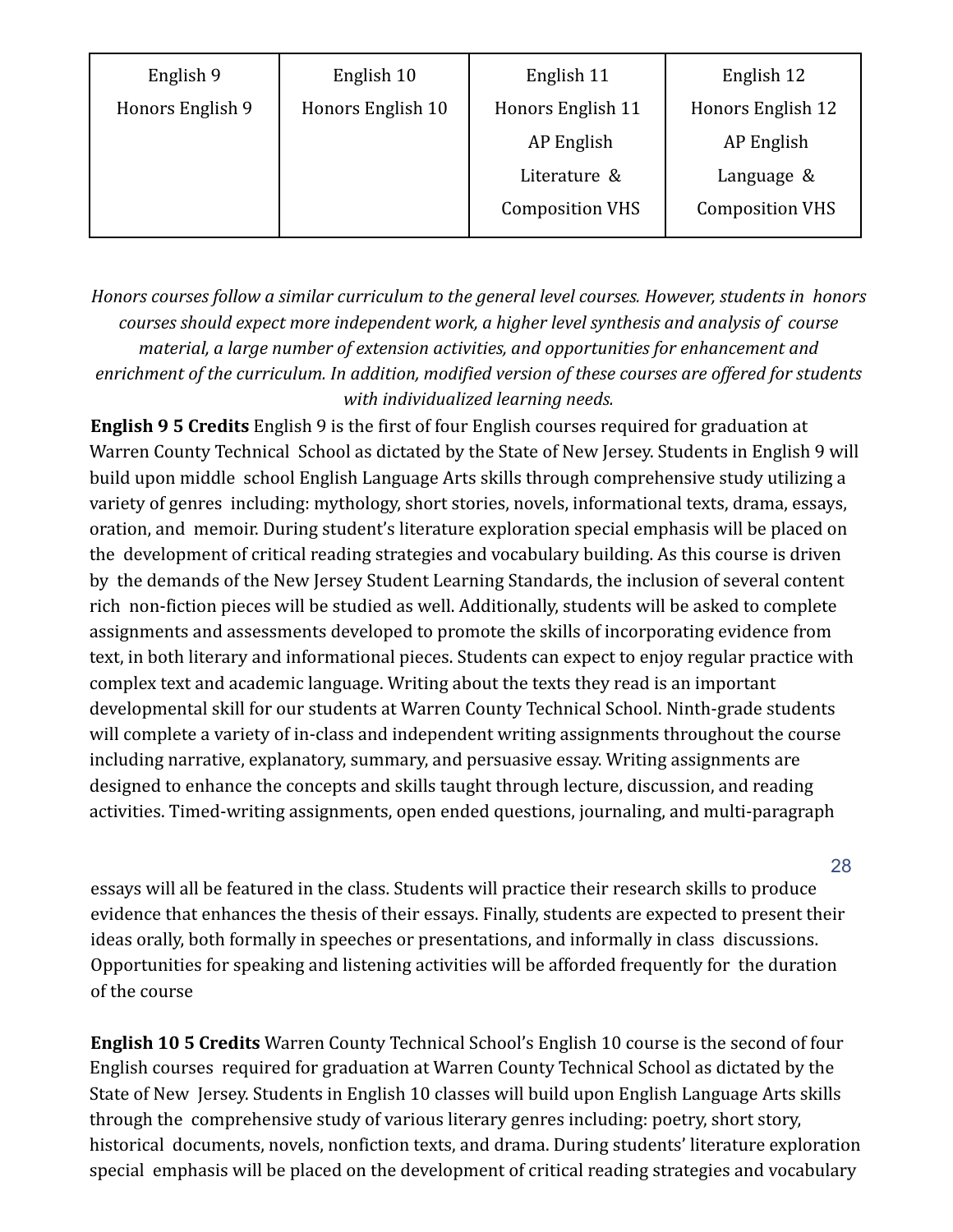building. As this course is driven by the demands of the New Jersey Student Learning Standards, the inclusion of several content rich non-fiction pieces will be studied as well. Additionally, students will be asked to complete assignments and assessments developed to promote the skills of incorporating evidence from text, in both literary and informational pieces. Students can expect to enjoy regular practice with complex text and academic language. Writing about the texts they read is an important developmental skill for our students at Warren County Technical School. Tenth grade students will complete a variety of in-class and independent writing assignments throughout the course including narrative, explanatory, summary, and persuasive essays. Writing assignments are designed to enhance the concepts and skills taught through lecture, discussion, and reading activities. Timed-writing assignments, open ended questions, journaling, multi-paragraph essays, and a research paper will be featured in the class. Students will practice their research skills to produce evidence that enhances the thesis of their writing. Finally, students are expected to present their ideas orally, both formally in speeches or presentations, and informally in class discussions. Opportunities for speaking and listening activities will be afforded frequently for the duration of the course.

**English 11 5 Credits** Warren County Technical School's English 11 course is the third of four English courses required for graduation at Warren County Technical School as dictated by the State of New Jersey. Students in English 11 classes will continue to build upon their English Language Arts skills through the comprehensive study of various literary genres including: poetry, short story, historical documents, novels, nonfiction texts, and drama of the twentieth century. During students' literature exploration special emphasis will be placed on the development of critical reading strategies and vocabulary building. As this course is driven by the demands of the New Jersey Student Learning Standards, the inclusion of several content rich non-fiction pieces will accompany the literature presented throughout the course. Additionally, students will be asked to complete assignments and assessments developed to promote the skills of incorporating evidence from text, in both literary and informational pieces. Students can expect to enjoy regular practice with complex text and academic language. Writing in various contexts is an important developmental skill for our students at Warren County Technical School. Eleventh

grade students will complete a variety of in-class and independent writing assignments throughout the course including narrative, explanatory, procedural, summary, research writing, and persuasive essays. Writing assignments are designed to enhance the concepts and skills taught through lecture, discussion, and reading activities. Timed-writing assignments, open ended questions, journaling, multi-paragraph essays, and prepared statements will be featured in the class. Students will practice their research skills to produce evidence that enhances the thesis of their writing, cited properly in MLA format. Finally, students are expected to present their ideas orally, both formally in speeches or presentations, and informally in class discussions. Opportunities for speaking and listening activities will be afforded frequently for the duration of the course.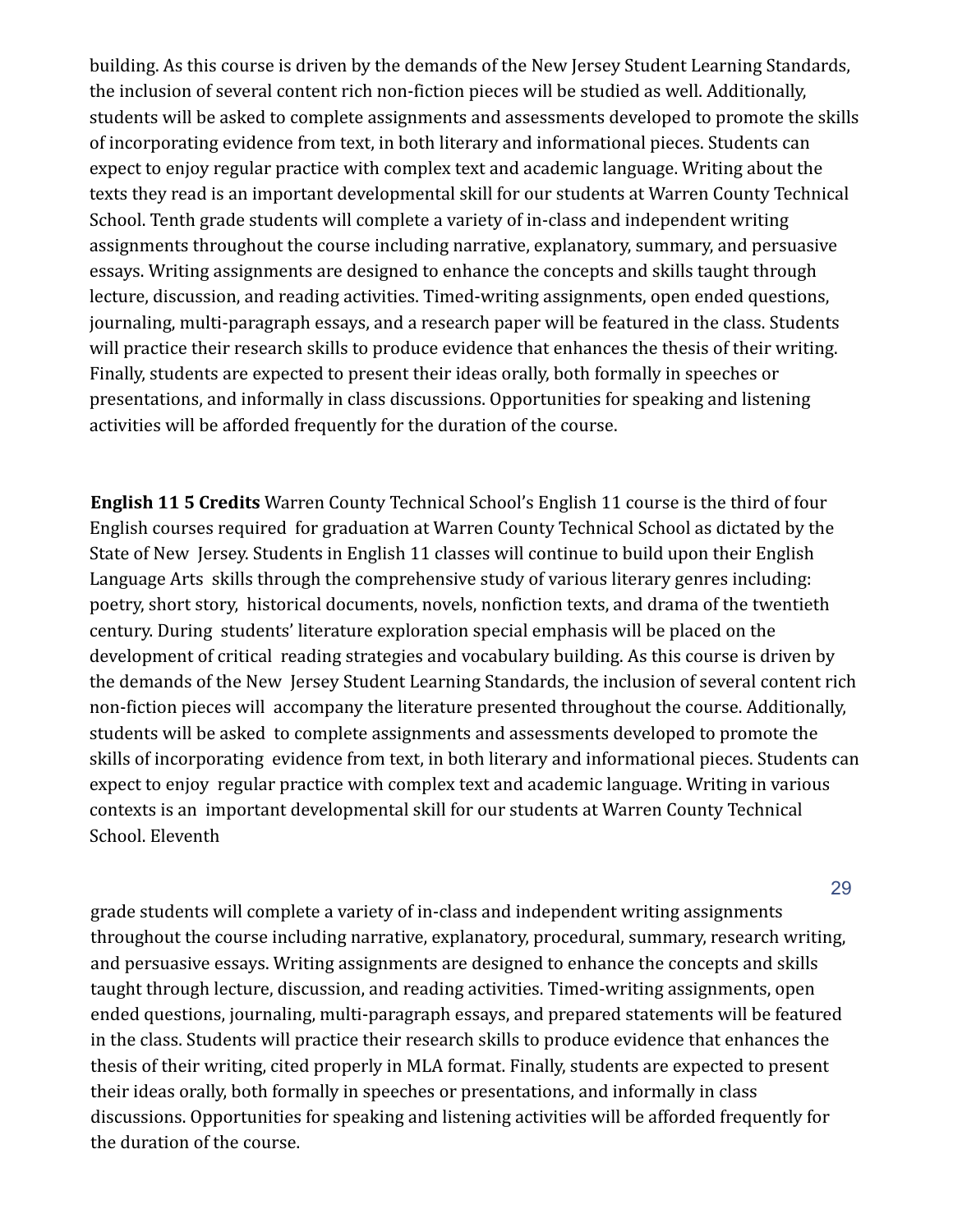**English 12 5 Credits** Warren County Technical School's English 12 course is the final English class required for graduation at Warren County Technical School and the State of New Jersey. Students in English 12 classes will continue to build upon their English Language Arts skills through the comprehensive study of various literary genres including: poetry, short story, novels, nonfiction texts, essays, and drama of European Literature. During the course special emphasis will be placed on the scaffolding and development of proper research writing skills including: note taking, expository/argument writing, proper citation of evidence, and editing. Mastery of research writing will culminate with each student crafting his or her senior research paper during the third marking period. As this course is driven by the demands of the New Jersey Student Learning Standards, the inclusion of several content rich non-fiction pieces will accompany the literature presented throughout the course. Additionally, students will be asked to complete assignments and assessments developed to promote the skills of citing evidence, recognizing key detail, understanding nuance and author's purpose, and finding main ideas of a text, in both literary and informational pieces. Students will routinely be asked to learn and use new grade twelve vocabulary appropriately. Students will promote the acquisition of new vocabulary through regular practice with complex text and academic language. In addition to their senior papers, students will be tasked with several writing activities, as effective written communication is an essential skill for the futures of Warren County Technical School students. Writing assignments in the early portion of the course will aim to improve student's career and educational writing skills including: resumes, cover letters, thank you notes, formal requests, and college essays. Finally, students are expected to present their ideas orally, formally during presentations, and informally in class discussions. Opportunities for speaking and listening activities will be afforded frequently for the duration of the course.



Course Descriptions – History

*As required by the State of New Jersey, all students are required to successfully complete 15 credits in History in order to graduate from high school. Students are also required to take the 2.5 credit Personal Financial Literacy Course.*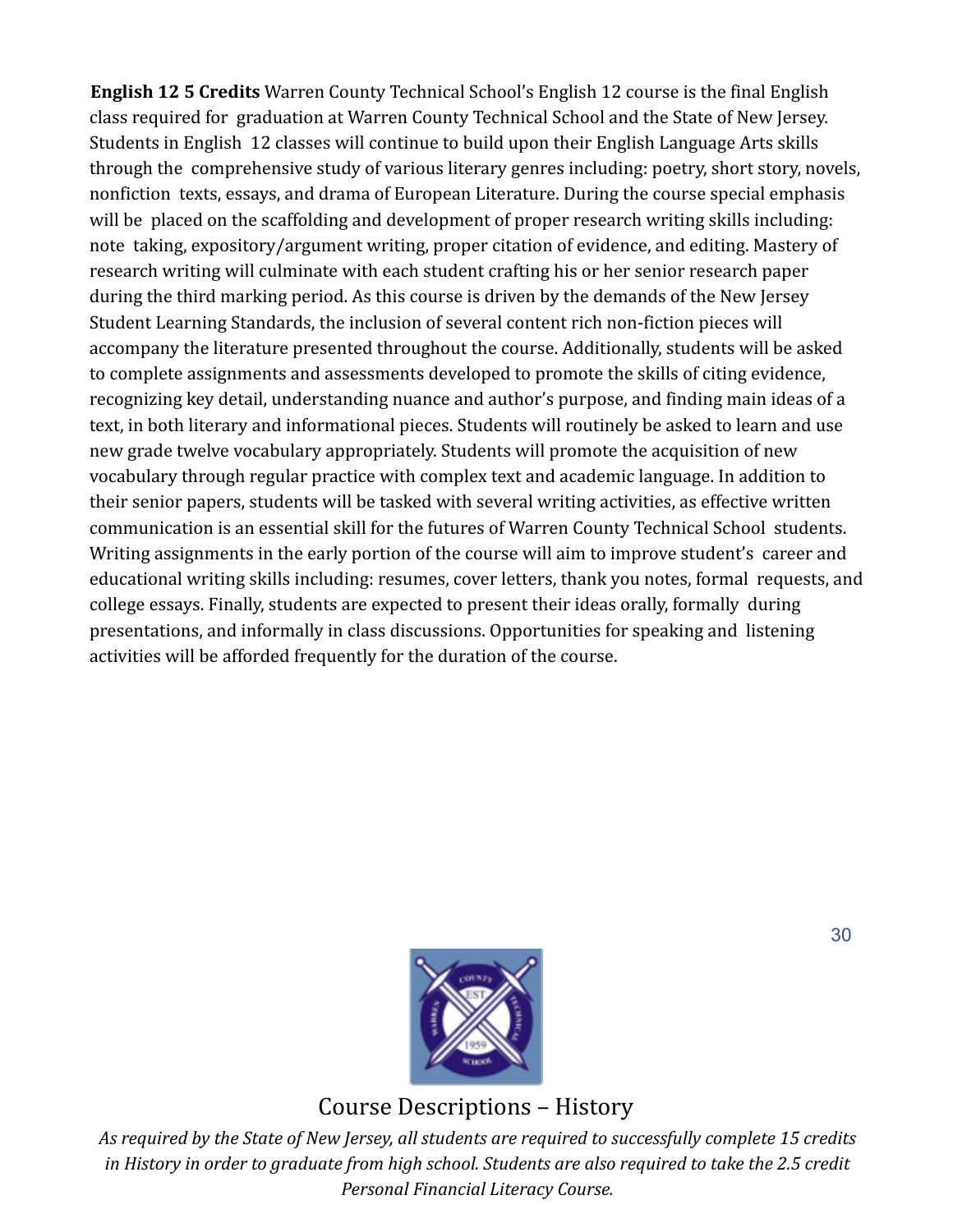| 9 <sup>th</sup> Grade                    | 10 <sup>th</sup> Grade                                                               | 11 <sup>th</sup> Grade                                                         | 12 <sup>th</sup> Grade              |
|------------------------------------------|--------------------------------------------------------------------------------------|--------------------------------------------------------------------------------|-------------------------------------|
| World History<br>World History<br>Honors | <b>United States</b><br><b>History I United</b><br><b>States History I</b><br>Honors | <b>United States</b><br>History II<br><b>AP United States</b><br>History (VHS) | (Optional)<br>Elective Course (VHS) |

#### **The History Recommended Course Sequence**

*Honors courses follow a similar curriculum to the general level courses. However, students in honors courses should expect more independent work, a higher level synthesis and analysis of course material, a large number of extension activities, and opportunities for enhancement and enrichment of the curriculum. In addition, modified version of these courses are offered for students with individualized learning needs.*

**World History 5 Credits** World History is a full year course designed for ninth grade students and is required for graduation at Warren County Technical School as one of the three required social studies courses in the State of New Jersey. The course begins with the examination of the major world religions, as they are a recurring theme during the course and frequently central to the events of today. Following the World Religions Unit, the remainder of World History will provide opportunities for students to acquire a greater understanding of Western Civilization including key eras such as the Renaissance, Age of Exploration, and Enlightenment; which have direct correlations to the founding of our nation. Additionally, students will become familiar with events occurring in several non-Western cultures from Asia, Africa, and South America during the same eras of study. Socio-cultural, governmental, economic, and technological changes will be highlighted throughout the course. The course is aligned with the 2014 New Jersey Student Learning Standards for Social Studies as well as the New Jersey Student Learning Standards for Reading, Writing, Speaking and Listening in Social Studies. During the course teachers will use the content of World History to create opportunities to develop literacy, writing, research, technology, critical thinking, and public speaking skills. Furthermore, teachers will endeavor to connect course material to students' prior knowledge and current events when appropriate.

**United States History I 5 Credits** United States History I is a full year course designed for tenth grade students and is required for graduation at Warren County Technical School. United States History I will provide opportunities for students to acquire a greater understanding of the origins and maturation of

31

our nation. In addition, students will explore the social, economic, territorial, governmental, and political growth of the United States. The course is aligned with the 2014 New Jersey Student Learning Standards for Social Studies as well as the New Jersey Student Learning Standards for Reading, Writing, Speaking and Listening in Social Studies. Students will cover American History from the Colonial Period, circa 1607, through Progressivism culminating in the early 1900s. Throughout the course instructors will reinforce recurrent themes such as: the treatment of women and minority groups, social change, government structure and civic participation. Teachers will use the content of American History to help reinforce literacy, writing, research,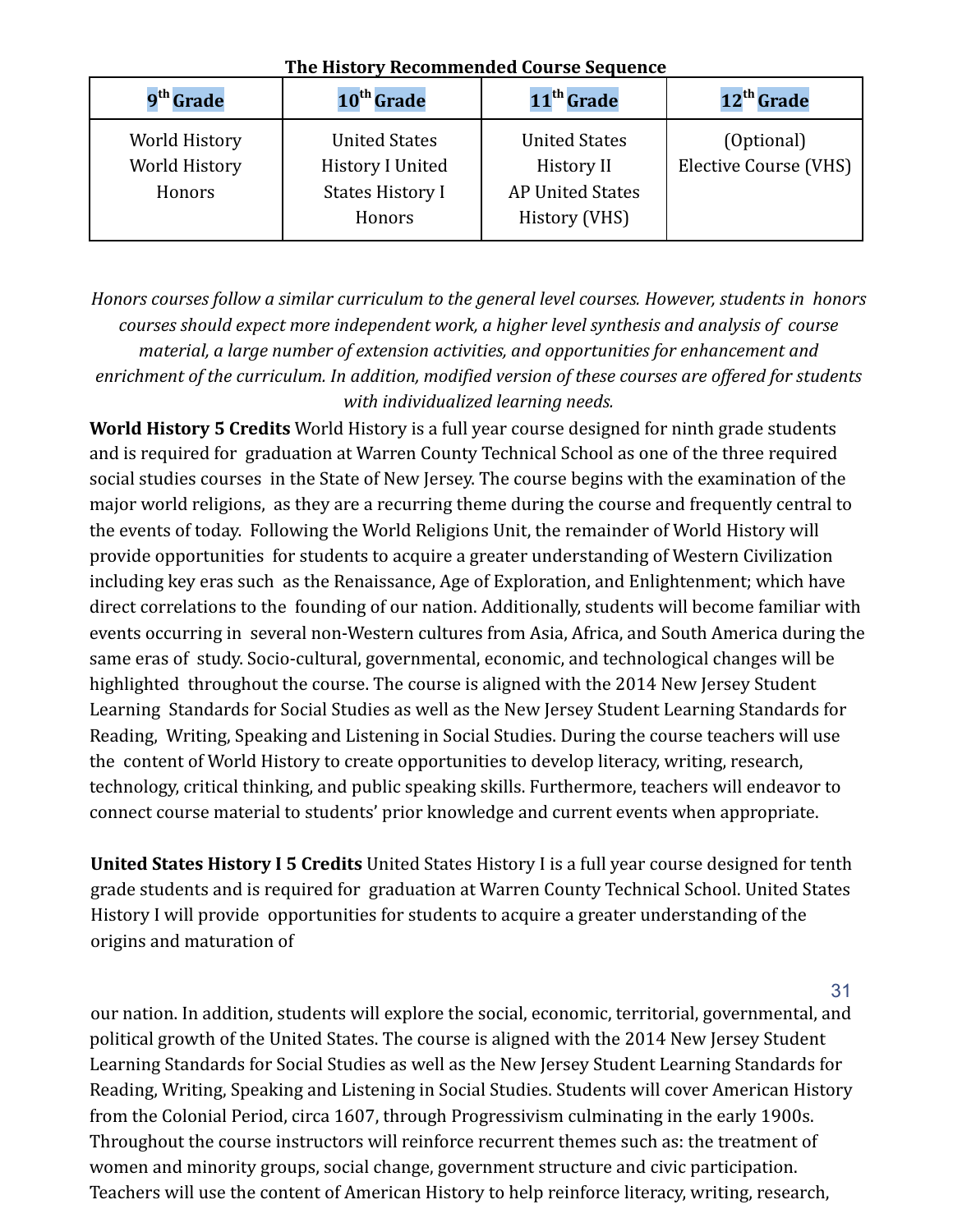technology, critical thinking, and public speaking skills. Furthermore, teachers will endeavor to connect course material to students' prior knowledge and current events when appropriate.

**United States History II 5 Credits** United States History II is a full year course designed for eleventh grade students and required for graduation at Warren County Technical School. United States History II examines American History from 1914 to 1980. Beginning with a unit on World War I and culminating with the Civil Rights and Social Change Unit. Emphasis will be placed upon the various social, political, economic, and geographic forces which have shaped our nation's growth during the twentieth century and how historical events have shaped the America we live in today. The course is aligned with the 2014 New Jersey Student Learning Standards as well as the New Jersey Student Learning Standards for Reading, Writing, Speaking and Listening in Social Studies. Throughout the course instructors will reinforce recurrent themes such as: the treatment of women and minority groups, economic and foreign policy decisions, social change, government's changing roles and function. Teachers will use the content of American History to help reinforce literacy, writing, research, technology, critical thinking, and public speaking skills. Furthermore, teachers will endeavor to connect course material to students' prior knowledge and current events when appropriate.

**Introduction to Business/Personal Finance 5 Credits** Introduction to Business/Personal Finance is an introduction to money management strategies with a focus on Savings, Banking, Payment Types, Interest Rates, Credit Cards, Credit Scores, Financing Higher Education, Renting Versus Owning, Taxes and Insurance, Consumer Fraud, and Investing. This course introduces skills and strategies that promote personal and financial responsibility in today's economy. Global lessons learned through the financial crisis of the early 21st century and the countless examples of personal finance misfortunes that ensued, have led to an increased awareness of the importance of personal finance and business education. The class also provides an introductory study of business, focusing on historical beginnings, types of business ownership, problems of production, transportation, promotion, research, marketing, and their inter-relationships. Principles of organization and management, as well as the function of modern business are also examined.



Course Descriptions – Mathematics *As required by the State of New Jersey, all students are required to successfully complete 15 credits*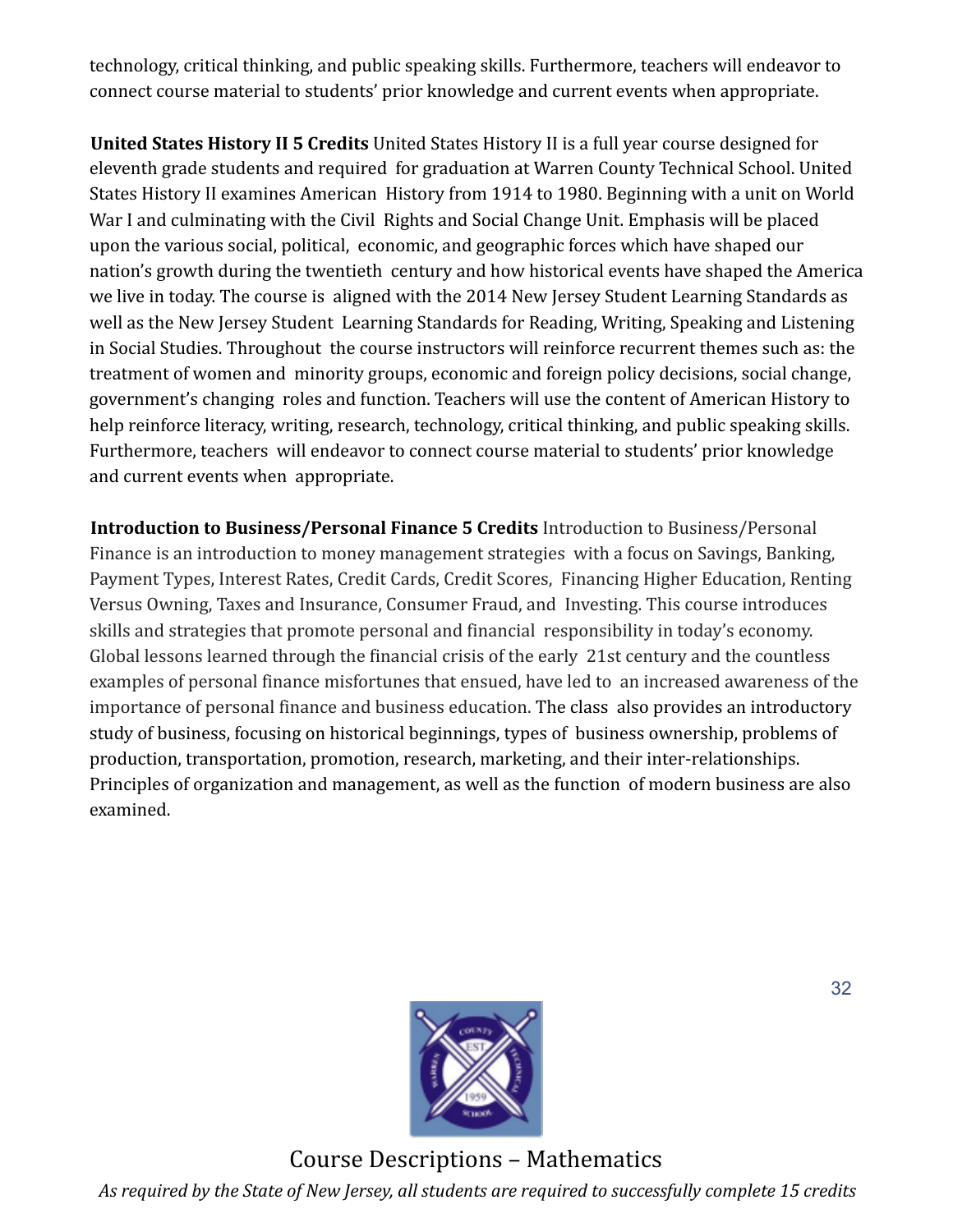*in Math in order to graduate from high school. Students are required to complete Algebra I, Geometry, and a third course that builds on the concepts and Skills of Algebra I and Geometry* **The**

| 9 <sup>th</sup> Grade                      | 10 <sup>th</sup> Grade                                                     | 11 <sup>th</sup> Grade                                                         | 12 <sup>th</sup> Grade                                                                                            |
|--------------------------------------------|----------------------------------------------------------------------------|--------------------------------------------------------------------------------|-------------------------------------------------------------------------------------------------------------------|
| Algebra I<br>Geometry*<br>Geometry Honors* | Geometry<br><b>Geometry Honors</b><br>Algebra $II^*$<br>Algebra II Honors* | Algebra II<br>Intermediate<br>Algebra<br>Pre-Calculus*<br>Pre-Calculus Honors* | (Optional)<br>Pre-Calculus<br>Pre-Calculus<br>Honors AP<br>Calculus <sup>*</sup> (VHS)<br>Financial Math<br>(VHS) |

**Mathematics Recommended Course Sequence**

\*Students must have successfully completed Algebra I in  $8^{th}$  Grade and taken the PARCC assessment to enroll in Geometry during Grade Nine, Algebra II in Grade Ten, and Pre-Calculus in Grade Eleven.

*Honors courses follow a similar curriculum to the general level courses. However, students in honors courses should expect more independent work, a higher level synthesis and analysis of course material, a large number of extension activities, and opportunities for enhancement and enrichment of the curriculum. In addition, modified version of these courses are offered for students with individualized learning needs.*

**Algebra I 5 Credits** The Algebra I course is designed to be taken by nearly all freshman level students at Warren County Technical School as one of the three high school math courses required for graduation in the state of New Jersey. The course is aligned with the New Jersey Student Learning Standards for Mathematics and closely mirrors the New Jersey Model Curriculum for Algebra I. The content presented in Algebra I is designed to build upon and deepen understandings of mathematics concepts introduced on the Middle School level. The course features General Education and Honors sections as well as the Intensive Section, which features a double period of instruction allowing struggling math students extra preparation, attention, and time for reinforcement lessons to address gaps in their math training. The Algebra I course is divided into five Units: Relationships between Quantities and Reasoning with Equations, Linear Relationships, Expressions and Equations Functions and Modeling, and Descriptive Statistics. Each Unit will feature chapter assessments and culminate with a department wide unit exam with questions aligned in style and content with those found on the PARCC Algebra I assessment. This is intended to better prepare our students for PARCC Testing and provide appropriate data for remediation, instructional improvements, and test preparation. Additionally, teachers are encouraged to incorporate technology into their

instruction, practice, and assessment to ease any anxiety toward computer based standardized tests. The scope and sequence of the course is aligned with the New Jersey Model Curriculum. In Unit 1 instruction will set the stage for work with expressions and equations through understanding quantities and the relationships between them. The work in Unit 2 will build on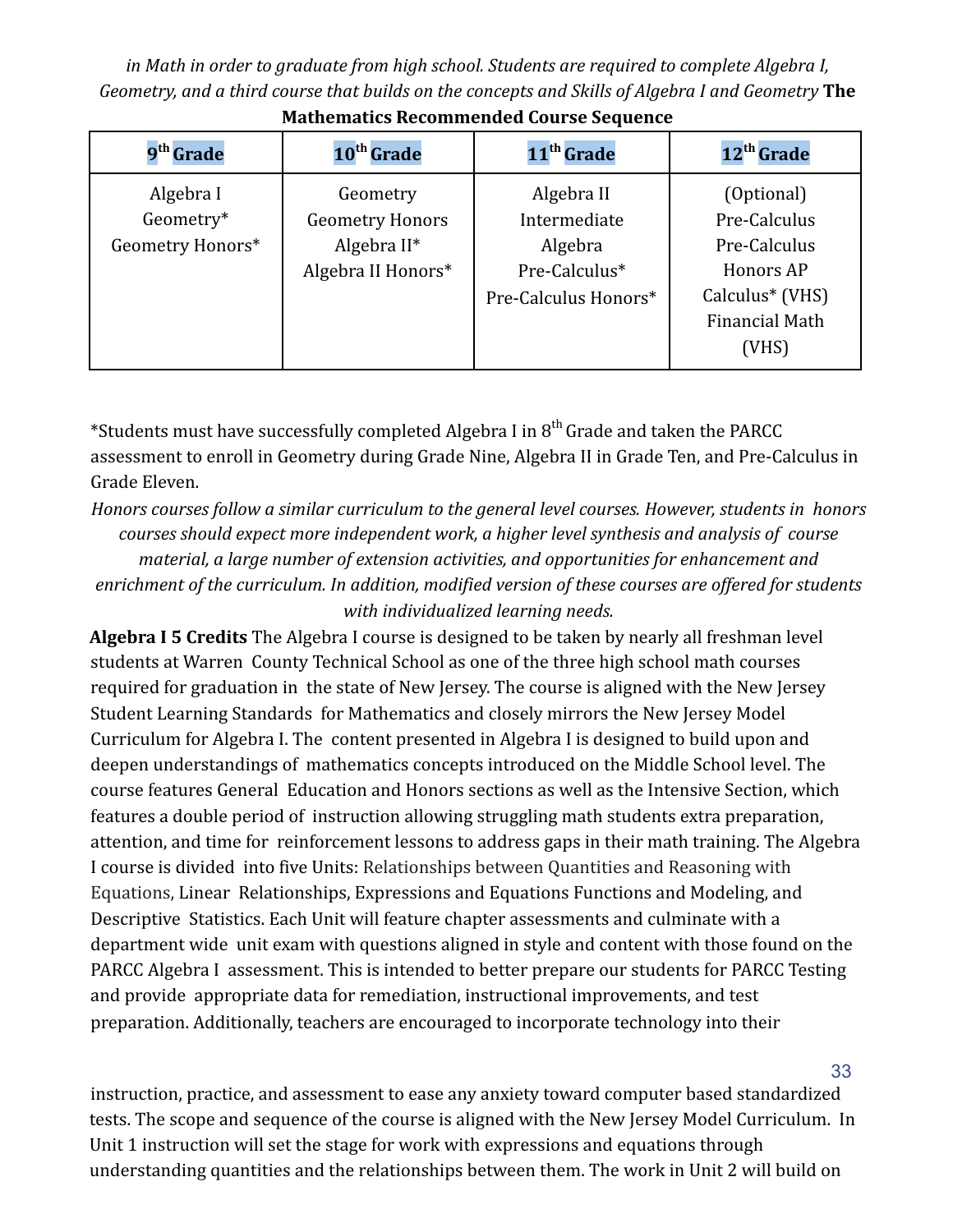middle school mathematics concepts for linear and exponential relationships. Success in Unit 2 will lay the groundwork for later units where the students will extend this knowledge to quadratic and exponential functions. The standards included in Unit 3 blend the conceptual understandings of expressions and equations with procedural fluency and problem solving. The students will not encounter solutions of quadratic equations that are complex. The standards presented in Unit 4 involve functions and extending the concepts of integer exponents to concepts of rational exponents. The understandings will be applied to other types of equations in future courses. Unit 5 will build on previous work with descriptive statistics. Linear models will be used to assess how a model fits data.

**Geometry 5 Credits** Geometry is the second course in the high school mathematics sequence and one of the three required years of mathematics coursework for graduation in the state of New Jersey. The course is aligned with the New Jersey Student Leaning Standards for Mathematics and is designed to afford the opportunity for Warren County Technical School students to formalize and extend on their middle grades geometric experiences. Students in the Geometry course will explore and solve problems related to two and three dimensional figures including polygons, circles, spheres, and polyhedrons. Additionally, students will detail their logical thinking in problem solving through various forms of proofing their geometric equations. Students will explore how geometric concepts relate to the world around them and how they are applied in various professions and real world activities. Students will incorporate technology into their learning and assessments in preparation for online testing and employment in the 21st Century.

**Algebra II 5 Credits** The Warren County Technical School's Algebra II course centers on the application and further development of the fundamentals skills built in Algebra I. Algebra II can serve as one of the three high school level mathematics courses required for graduation at Warren County Technical School and in the state of New Jersey. In the course concepts learned in Algebra I such as linear, quadratic and exponential functions are reinforced and extended to new concepts of polynomial, rational, and radical functions. Algebra II challenges each student to use problem solving and critical thinking skills in each course unit. The curriculum is structured to build from the Algebra I curriculum while using aligned course materials enabling seamless instruction of all algebraic concepts by Warren County Technical School's mathematics department. The curriculum is crafted to demonstrate logical structure of mathematics and through graphing components students are able to model real world applications of several course concepts. Additionally, the course is essential for those students who intend to seek educational opportunities at a two or four-year college or university and includes several topics essential for those who wish to pursue further study of high level mathematics.

**Intermediate Algebra 5 Credits** Intermediate Algebra is intended for students who have taken Algebra I and Geometry and are not yet ready for Algebra II. The content provides a solid foundation of concepts and skills to serve as an appropriate bridge course to Algebra II. This course provides students with tools to represent and solve real-life problems in a variety of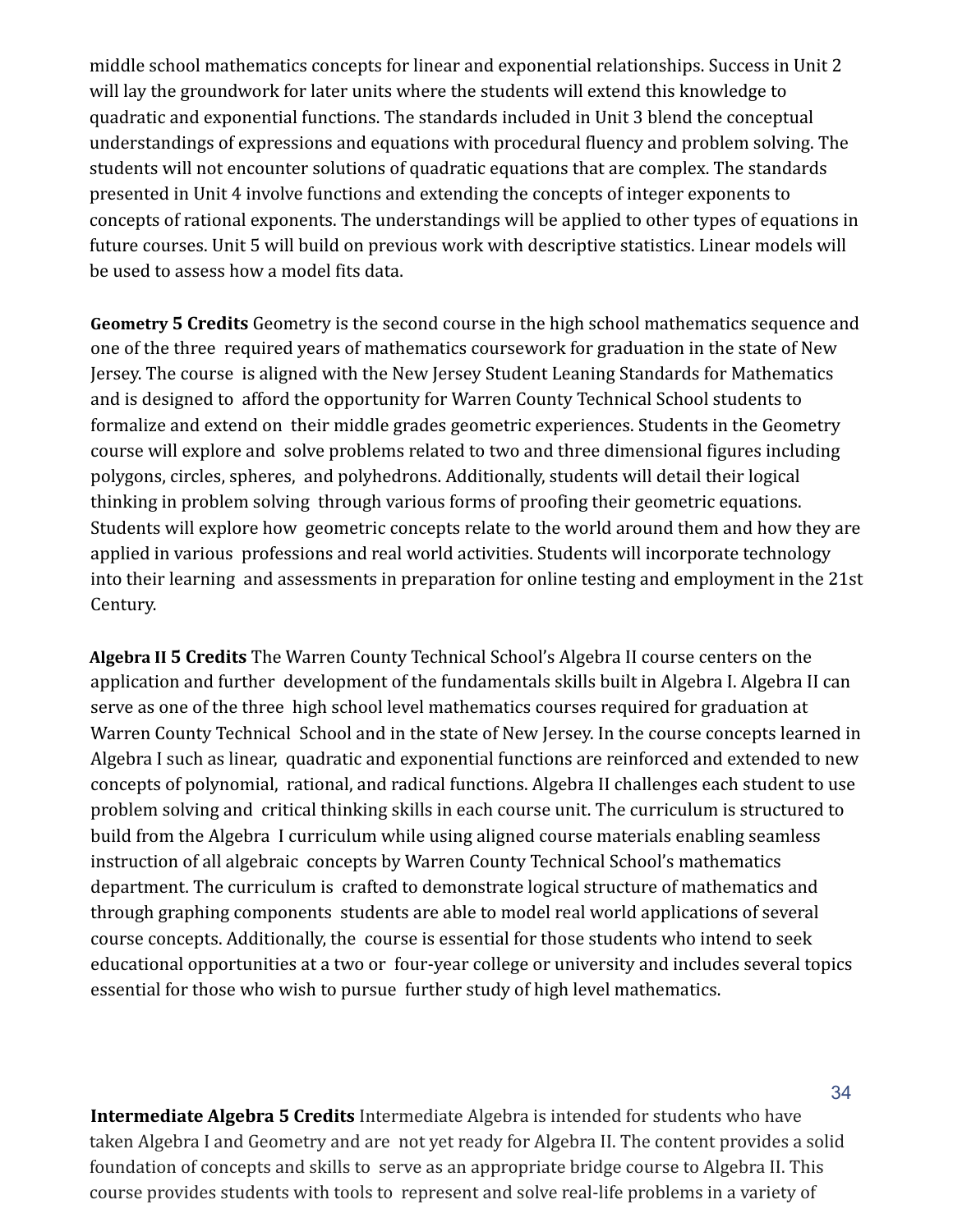ways. Intermediate Algebra will build on algebra and geometry skills as well as explore/apply the concepts of problem solving, number systems, and statistics. The course meets the New Jersey Graduation requirement for a third year of mathematics building upon the foundational courses of Algebra I and Geometry.

**Pre-Calculus 5 Credits** This course is designed to prepare students for a college level Calculus or Algebra Class. The course covers topics in Algebra ranging from polynomial, rational, and exponential functions to conic sections. Trigonometry concepts such as Law of Sines and Cosines will be introduced. Students will then begin analytic geometry and calculus concepts such as limits, derivatives, and integrals. At the completion of this course, students will be prepared to take the AP Calculus A/B course.

**Honors Calculus 5 Credits** The Honors Calculus course at Warren County Technical School follows a rigorous college preparatory curriculum. The course covers topics in these areas, including concepts and skills of limits, derivatives, definite integrals, and the Fundamental Theorem of Calculus. The course teaches students to approach calculus concepts and problems when they are represented graphically, numerically, analytically, and verbally, and to make connections amongst these representations. Students learn how to use technology to help solve problems, experiment, interpret results, and support conclusions. Before studying calculus, all students should complete the equivalent of four years of secondary mathematics designed for college-bound students: courses which should prepare them with a strong foundation in reasoning with algebraic symbols and working with algebraic structures. Prospective calculus students should take courses in which they study algebra, geometry, trigonometry, analytic geometry, and elementary functions.

**Computer Programming 5 Credits** The Warren Tech Basic Computer Programming course teaches the fundamentals of computer programming as well as some advanced features of the Python language. Students use what they learn in this course to build simple console-based games. This course is equivalent to a semester long introductory Python course at the college level. In this course, students learn the fundamental concepts of programming - concepts that can be applied in the study of any programming language. Students also dive into specific features of the Python programming language.



Course Descriptions – Science *As required by the State of New Jersey, all students are required to successfully complete 15 credits*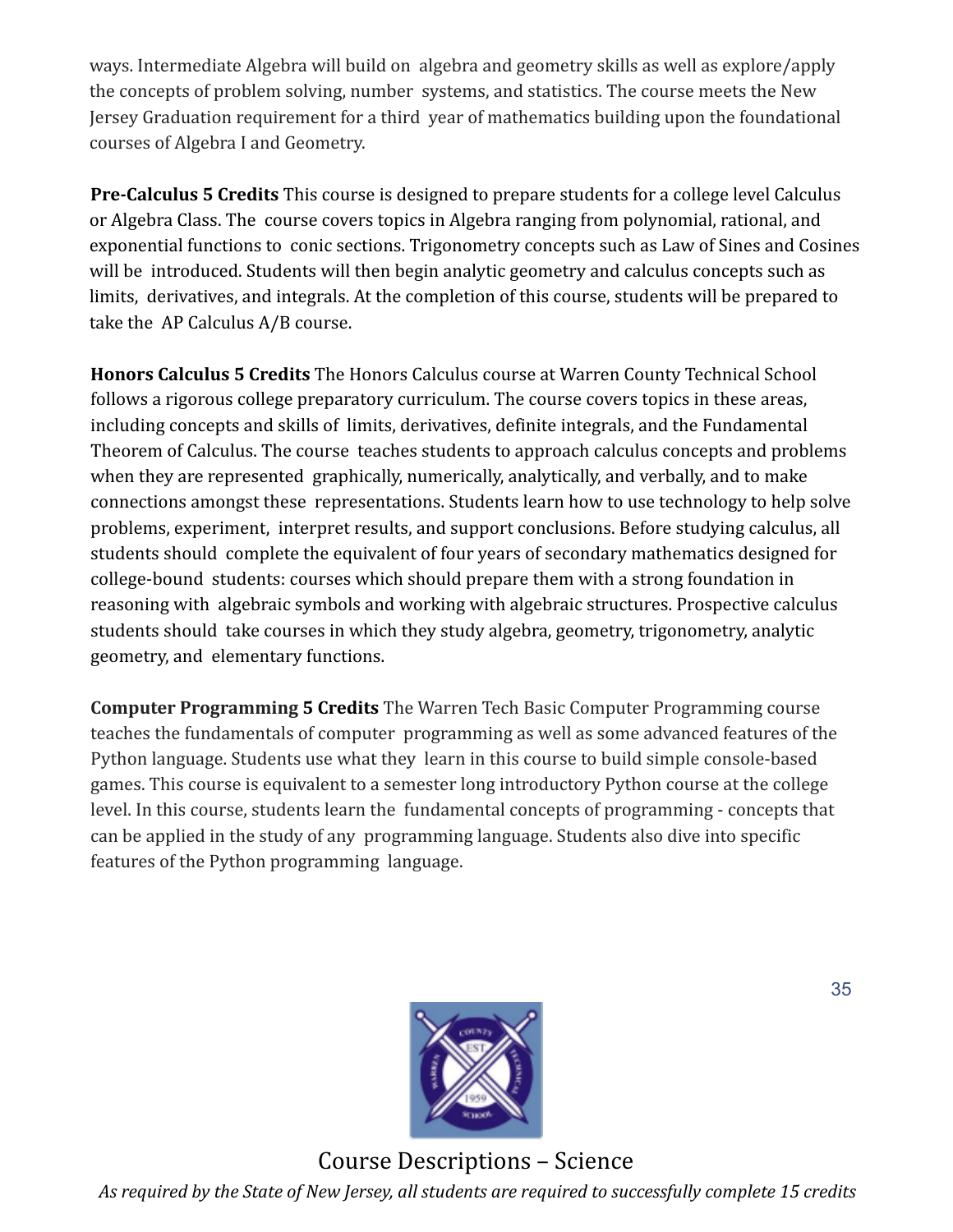*in Science in order to graduate from high school. Students are required to take Biology and two other laboratory sciences.*

| 9 <sup>th</sup> Grade    | 10 <sup>th</sup> Grade                  | 11 <sup>th</sup> Grade               | 12 <sup>th</sup> Grade     |
|--------------------------|-----------------------------------------|--------------------------------------|----------------------------|
| Environmental<br>Science | <b>Biology</b><br><b>Biology Honors</b> | Chemistry<br><b>Chemistry Honors</b> | (Optional)<br>AP Chemistry |
| Environmental            |                                         | <b>Earth Science</b>                 | <b>Physics Honors</b>      |
| <b>Science Honors</b>    |                                         | <b>Forensic Science</b>              | <b>Forensic Science</b>    |

**The Science Recommended Course Sequence**

*Honors courses follow a similar curriculum to the general level courses. However, students in honors courses should expect more independent work, a higher level synthesis and analysis of course material, a large number of extension activities, and opportunities for enhancement and enrichment of the curriculum. In addition, modified version of these courses are offered for students with individualized learning needs.*

**Environmental Science 5 Credits** The Environmental Science course is intended for ninth grade students and will serve as one of the three years of science preparation required for graduation at Warren County Technical School and in the state of New Jersey. This course has been designed with respect to and in compliance with the expectations set forth in the Next Generation Science Standards and New Jersey Student Learning Standards for ELA and Mathematics in Science. The course is intended to provide a detailed examination into the environmental systems of the Earth and how humans and technology impact the environment. Students will examine Earth's Systems, Ecosystems, and Biomes in addition to analyze the relationship of humans with the environment. Topics in Environmental Science will be modeled and examined through a series of laboratory investigations and case studies. Major areas of Environmental Science covered in the course are: ecosystems and biomes, populations, water resource management, atmospheric systems and climate, waste management, non-renewable and renewable energy, and the impact of humans on the environment. This course will provide students at Warren County Technical School with a thorough understanding of the Earth and its systems as well as the short and long term effects caused by humans on these systems. The goal of this course is to not only provide students with an understanding the implications of human actions, as well as, to provide insights as to what can be done to reduce or improve these issues for the future.

**Biology 5 Credits** The Warren County Technical School Biology course is designed with respect to the expectations set forth by the Warren County Vocational and Technical district, the state adopted Next Generation Science Standards and the End of Course Biology Exam. The rigor, expectations, and demands of the course will vary as teachers adjust the curriculum for the honors, general education, and departmentalized sections. Through the study of biology, students will acquire a clear understandings of key biological concepts and ideas, comprehend the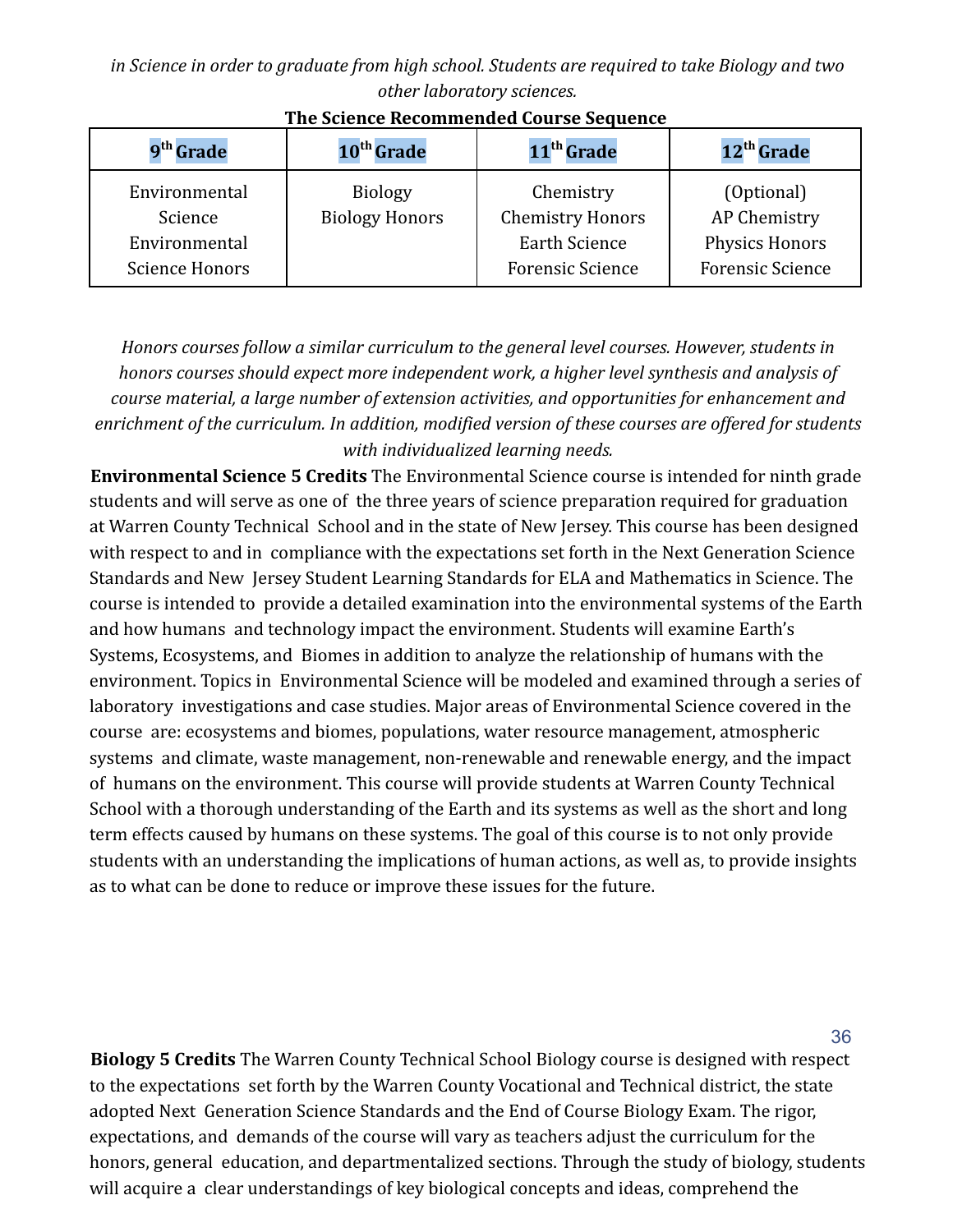relevance of biology as an integral part of their everyday lives, and promote an interest in life sciences. Topics cover scientific-inquiry, basic chemistry and biochemistry, cell structure and function, energy relationships, genetics and molecular genetics, evolution, and ecology. Congruent with other Warren County Technical School science courses, laboratory activities will play a large role in the study and application of concepts learned during the course. Students will learn to develop positive group dynamics, organizational skills, and deductive reasoning during laboratory activities. Students will be instructed in the course through a variety of methods designed to ultimately prepare them for success on the New Jersey end of course exam.

**Chemistry 5 Credits** Warren County Technical School's Chemistry class is a laboratory-based course providing a comprehensive foundation in the field of chemistry for students whose future career goals include college attendance. The Chemistry curriculum is fully aligned with the state adopted Next Generation Science Standards. Instruction will promote the understanding of chemical principles, methods for conducting quantitative analysis and the completion of laboratory experiments during scheduled laboratory sessions. A major emphasis will be placed on mathematical modeling and error analysis throughout the course. Topics covered in the course include the periodic table, stoichiometry, gas laws, chemical reactions, solution chemistry, atomic structure, bonding, thermochemistry, kinetics, chemical equilibrium and nuclear chemistry.

**Earth Science 5 Credits** The Earth and Space Science course is intended for eleventh or twelfth grade students and will serve as one avenue toward the completion of the third year of required science coursework for graduation in the state of New Jersey. This course has been designed with respect to and in compliance with the expectations set forth in the Next Generation Science Standards. Earth and Space Science will provide detailed exploration and understanding of the Earth, its systems, and introduce many space science concepts. The Scientific Method will be used to examine Earth and Space systems and how these systems work in concert to provide a steady equilibrium to Earth's progression. Earth and Space Science units of study include; The History of Earth, Earth Systems, Weather and Climate, and Space Systems. This course will provide the students of Warren County Technical School with a solid understanding of the Earth and our Solar System. An additional goal of the course is examining the implications of human actions, as well as, to provide insights as to what else may be occurring in the universe.

**Honors Physics 5 Credits** Honors Physics is intended as an in-depth study of the physical laws of nature. Students will investigate motion, vector analysis, Newton's Laws, gravitational force, momentum, work and energy, and rotational motion. Students are exposed to both the theoretical and experimental aspects of each topic, with emphasis on scientific modeling and mathematical problem solving. An understanding of physics will allow the student to relate mathematical models to the physical phenomena observable in the world around them. As a non-calculus based course, honors physics requires only that students enter with a strong background in algebra. The course is applicable to students of grades 11-12 with a strong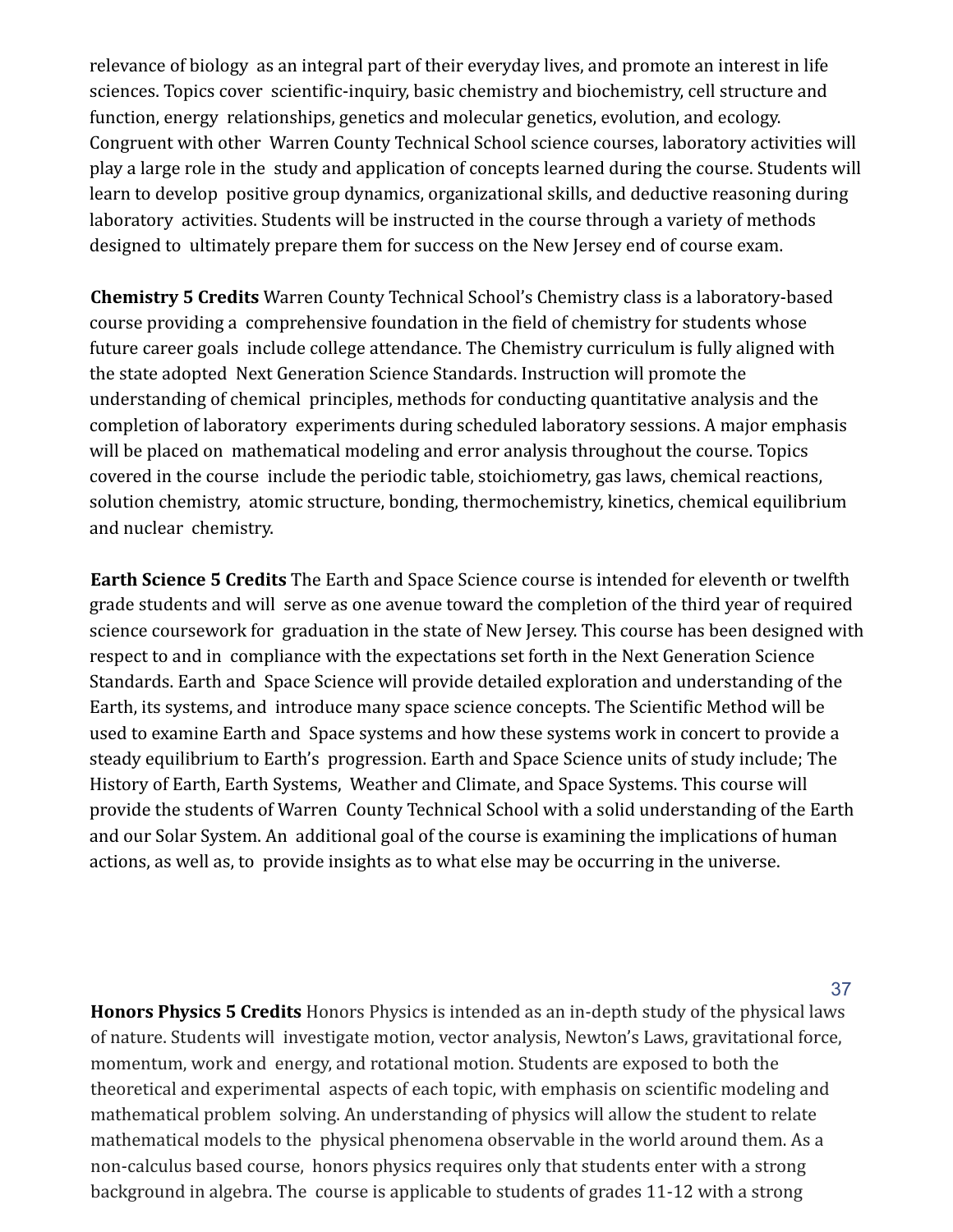mathematical background.

**Forensic Science 5 Credits** Forensics is an eleventh and twelfth grade full year elective course. Forensics utilizes biology, chemistry, physics, and anatomy to retroactively determine the sequence of events during the commission of a crime. In this class, we will master evidence identification and collection,

identification of drugs, toxins and poisons in the blood and body tissue, DNA collection, processing and analysis, blood spatter analysis, ballistic analysis, handwriting analysis and fingerprinting techniques and analysis. Biology and chemistry are prerequisites for this class.

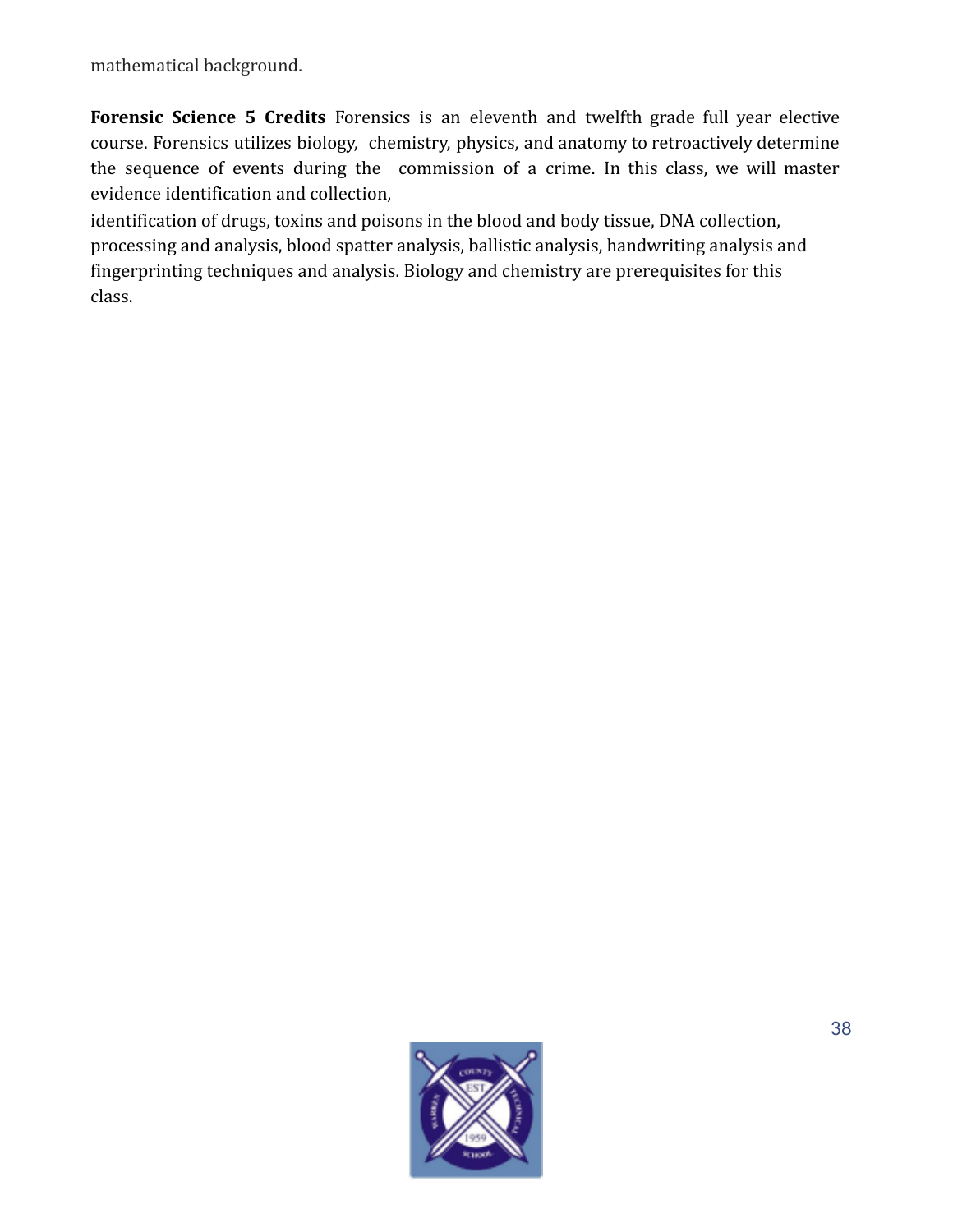## Course Descriptions – Physical Education

*As required by the State of New Jersey, all students are required to successfully complete 15 credits in Physical Education in order to graduate from high school. Those credits must be distributed as 150 minutes per week each year.*

| 9 <sup>th</sup> Grade | 10 <sup>th</sup> Grade | 11 <sup>th</sup> Grade | 12 <sup>th</sup> Grade |
|-----------------------|------------------------|------------------------|------------------------|
| Physical              | Physical               | Physical               | Physical               |
| Education and         | Education and          | Education and          | Education and          |
| Health I              | Health II              | Health III             | Health IV              |

#### **The Physical Education Recommended Course Sequence**

**Physical Education I - IV 3.75 Credits per Year** Warren County Technical School's Physical Education classes are taught in grades nine through twelve and are mandatory as part of the graduation requirements set forth by the State of New Jersey and Warren County Technical School. Physical Education classes are administered for three marking periods each year, while the remaining marking period is reserved for Health Education. Drivers Education replaces Health Education for sophomores. The Physical Education and Health and Drivers Education classes are taught by the dedicated members of the Physical Education Department. Physical Education classes in the first and fourth marking periods will predominately be taught outside when the weather permits and focus on games and activities that are enjoyed outdoors. Meanwhile, classes running in the second and third marking periods will focus on activities that occur inside. Each student is required to change into their gym uniform at the beginning of each class and is encouraged to participate to the best of their ability. Teachers' lessons and activities stress the importance of safety and fair play in order to create an optimal learning environment. Warren County Technical School's Physical Education Department seeks to provide students with educational experiences that enable our students to acquire the knowledge and ability to make healthy life choices, as well as skills to promote lifetime wellness. Additionally, opportunities will be afforded to every student to improve cooperation, leadership, and communication skills and improve one's self image and confidence through each student's unique talents and abilities.

**Health I 1.25 Credits** Instruction in Health 9 will begin with lessons designed on character development and measures to create a more inclusive and bully free environment at Warren County Technical School. Student activities will surround positive character traits and improvement of self-image and self worth. Students will examine the current school climate in regards to harassment, intimidation, and bullying and brainstorm proactive steps that they employ to improve any issues confronting the student body. Students will recognize the signs of bullying and the responsibility each student plays in curbing these behaviors and how to properly report and address issues when they occur. Next, students will learn about the effects of alcohol, tobacco, and various illegal

drugs. Students will debate current issues including but not limited to: state legalization and medical use of marijuana, the current opioid epidemic, and tobacco and alcohol related death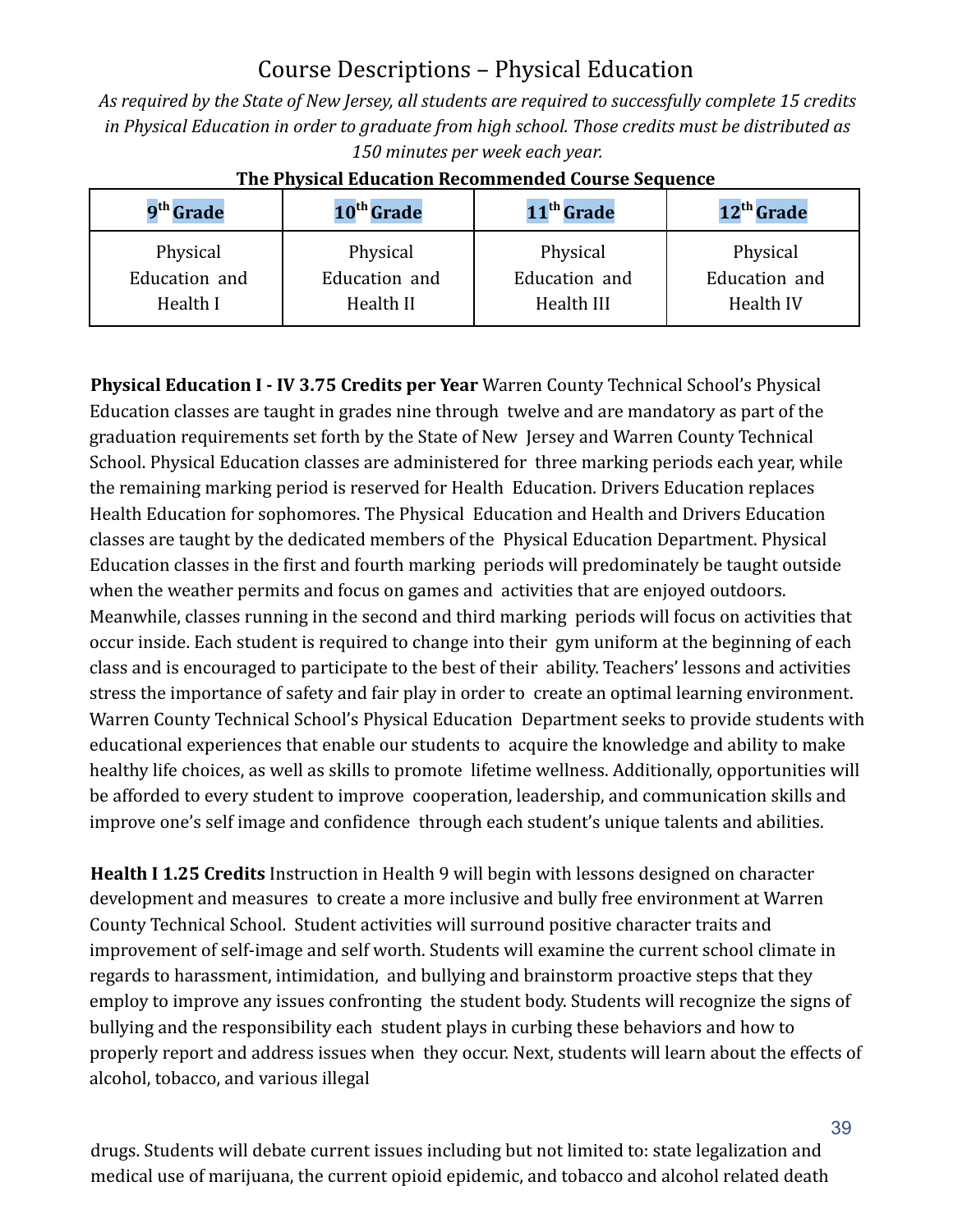rates in in the United States. Students will understand how each substance affects the brain and impairs function and decision making, while discussing additional problems that may face someone dealing with substance or alcohol abuse. Finally, students will review human relationships and sexuality. Freshman health classes will discuss pregnancy and contraceptive methods and the decision to have children. Students will learn about the effects of various sexually transmitted diseases and how they can prevent contracting each disease.

**Health II 1.25 Credits** Driver Education focuses on a classroom theory program taught during the first marking period of tenth grade. The New Jersey State Drivers Manual serves as one of the textbooks for the course and covers all laws governing driver safety and proper vehicle usage. Course work will cover the driver's roles and responsibilities in New Jersey, traffic markings and signage meanings, the New Jersey graduated license program, WCTS and New Jersey driving rules and penalties for non adherence, and prepares students for the expectations set forth in the New Jersey written and behind the wheel driver's tests. At the conclusion of the course, students take the written portion of the New Jersey State Driver's Test as the first step toward the earning of a driver's permit.

**Health III 1.25 Credits** Junior Health class is dedicated to the study of First Aid including learning lifesaving techniques like the Heimlich maneuver, CPR, and use of an AED. Students will open the course by examining the protection afforded to citizens helping those in need as outlined by the Good Samaritan Law and understand the steps New Jersey is taking to combat the opioid overdose epidemic. After this, the students will examine the issues of teen suicide and how to properly identify and help those at risk. Students will understand how to address this issue thoughtfully and effectively. Later in the course, students will learn responsible First Aid for many emergencies including: Bleeding, Head Trauma, Spinal Injury, Respiratory Problems, Choking, Infant Care, Broken Bones, and Joint Injury. Students will develop a public relations initiative to aid in combating a public health issue. Finally, students will understand how to treat some environmental emergencies such as poisoning, allergic reactions, venomous bites, heat stroke, dehydration, and frostbite.

**Health IV 1.25 Credits** In the final year of health education Senior students will examine disease and nutrition. Senior Health opens with a close analyzation of the risks, prevention, and treatment of common sexually transmitted diseases and HIV/AIDS. After this, students will study common communicable diseases and how to protect themselves and their families from the transmission of several bacterial and viral illnesses. Finally, students will review proper nutrition and the value of lifelong fitness. As young adults, about the leave the protection of their parents, it is important for them to learn healthy eating habits and safe and productive exercise.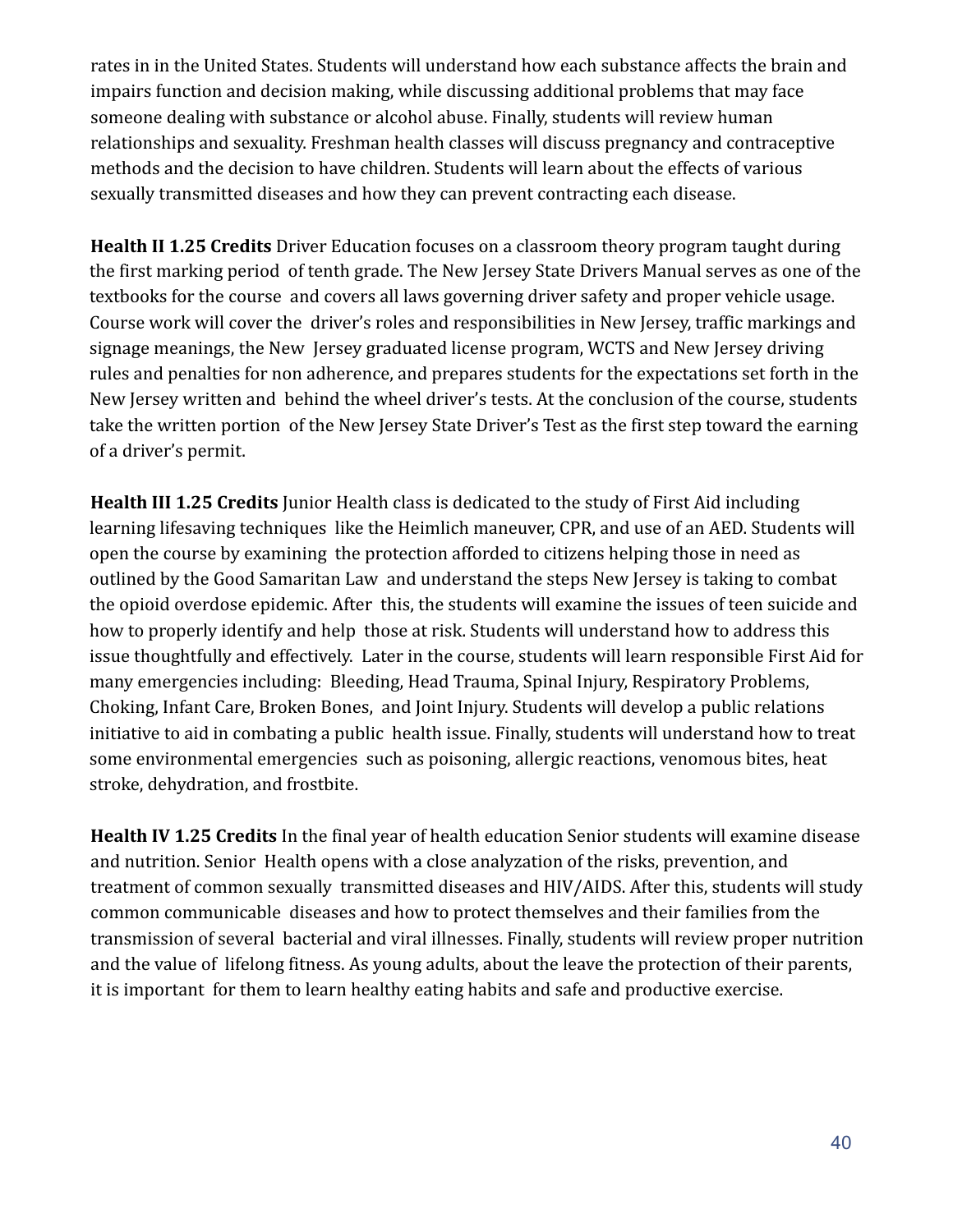

## Course Descriptions – Fine Arts

*As required by the State of New Jersey, all students are required to successfully complete 5 credits in Fine Arts in order to graduate from high school.*

| 9 <sup>th</sup> Grade | 10 <sup>th</sup> Grade | 11 <sup>th</sup> Grade | 12 <sup>th</sup> Grade        |
|-----------------------|------------------------|------------------------|-------------------------------|
|                       | Art I                  |                        | (Optional)<br>Art II          |
|                       |                        |                        | Art Course<br>Electives (VHS) |

**The Fine Arts Recommended Course Sequence**

**Art I 5 Credits** Warren County Technical School's Art for the Trades I is designed to introduce students to several visual art disciplines with an added focus of commercial application. This full year course is designed with respect to the New Jersey Student Learning Standards for Visual and Performing Arts and fulfills the New Jersey fine arts graduation requirement. The curriculum is divided into four marking period length units including: Drawing, Sculpture, Painting/Color Theory, and Practical Design. Students will make connections to their world by studying the corresponding art history and works of notable artists in each unit. The instructor will endeavor to facilitate an appreciation of visual art and encourage students of various ability to express themselves to the best of their abilities during class activities. Special attention will be given to understanding the methods and creative processes used in historic and modern forms of art. Several projects will be assigned during the course to create original artwork by exploring a variety of materials and developing basic skills. Opportunity for student choice and creativity will be afforded in culminating projects. When applicable interdisciplinary connections will be made in which art students will develop artistic pieces in conjunction with the needs of career shops. By the end of this course, students will understand the fundamentals of art as a way to communicate using visual symbols.

**Art II 5 Credits** Advanced Art is designed for the highly motivated art student. In this course you will continue to develop skills in drawing from observation and painting skills from sketches and photographs. This course will consist of more in-depth study of observational drawing and advanced painting techniques and experimentation. Design and sculpture are also explored more in depth. Projects are centered on themed ideas which encourage students to find their voice as artists. Students will also develop an appreciation for artwork of the past and present through classroom readings and writing assignments, as well as develop an ability to talk about their work and the work of others in classroom critiques.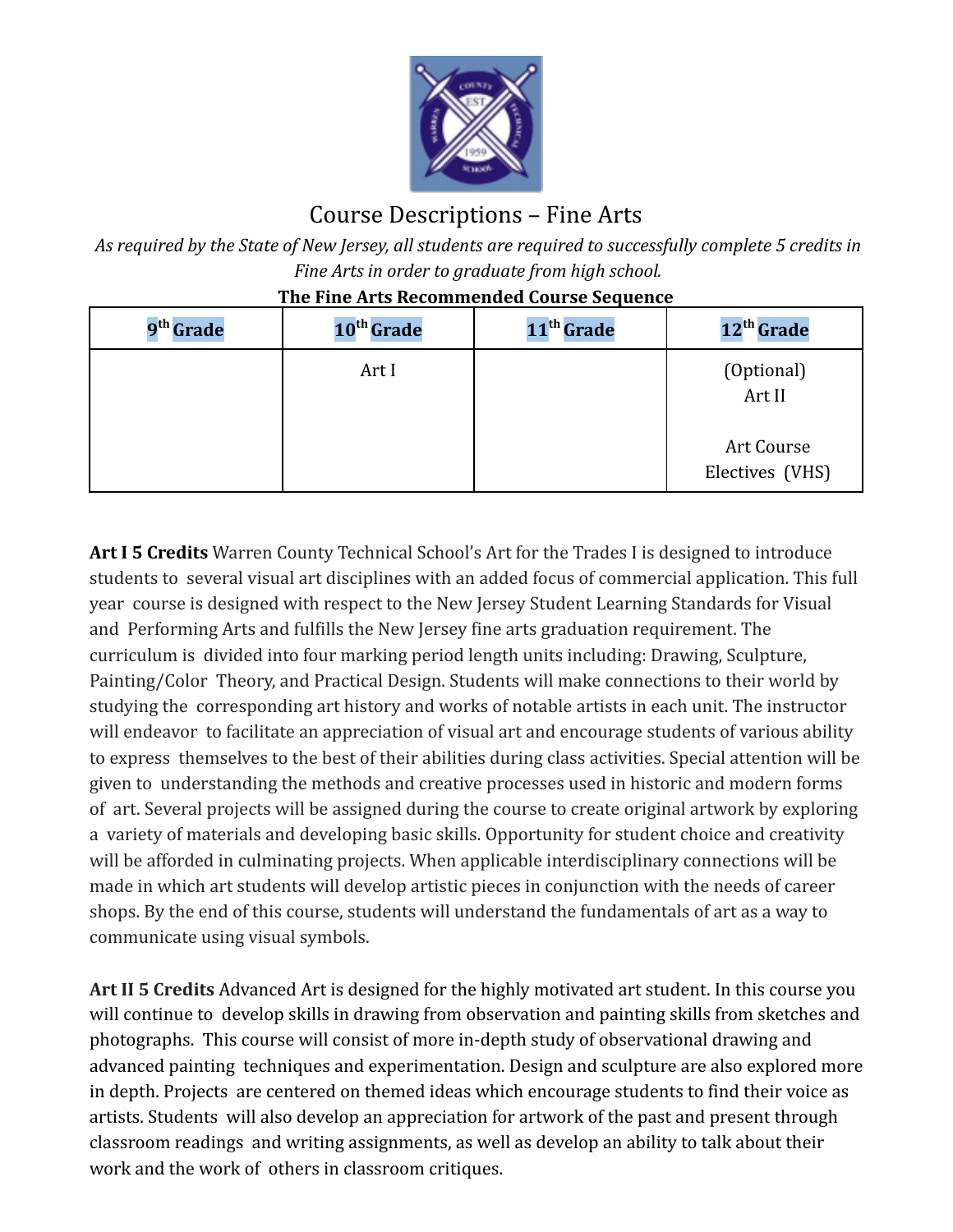

## Course Descriptions – World Language

*As required by the State of New Jersey, all students are required to successfully complete 5 credits in World Language in order to graduate from high school.*

| 9 <sup>th</sup> Grade | 10 <sup>th</sup> Grade | 11 <sup>th</sup> Grade | 12 <sup>th</sup> Grade |
|-----------------------|------------------------|------------------------|------------------------|
| Spanish I             |                        |                        | Spanish $II^*$         |
|                       |                        |                        | Spanish III*           |

#### **The World Language Recommended Course Sequence**

*\*Students who desire three years of a foreign language may take Spanish II and/or Spanish III via Virtual High School (VHS) during the 10th , 11th , or 12th grade school year or over the summer.*

**Spanish I 5 Credits** The Warren County Technical School's Spanish I course provides students with the fundamental background required to speak, read, write and understand Spanish. A great deal of stress is placed on the development of audio-lingual skills including correct pronunciation, accentuation, and the use of appropriate gesticulation. Basic rules of grammar are taught as they are needed for oral and written expression. There will be a continued emphasis on the development of listening and speaking skills. Students will learn vocabulary in context in each unit of study and learn the conjunction of common verbs. Additional material for development of the reading skills is provided for each student. The course also presents units on culture that are expanded to include geography and customs of the Spanish-speaking cultures.

**Spanish II 5 Credits** The Spanish II course at Warren Tech continues to develop fundamental language skills. As in the first level, the second level of Spanish study utilizes various materials that encourage the student to become an active participant in the classroom activities. This course continues to concentrate on the student's understanding and recognition of the grammatical principles of the language, and the student's ability to develop and utilize these concepts in a variety of topics while increasing exposure to the cultural aspects of the languages.

**Spanish III 5 Credits** The Spanish III course provides more in-depth study of the complex grammatical structures of the language and is designed to improve the student's efficiency in advanced language skills. The third year begins to prepare the student for study on the college or university level. Major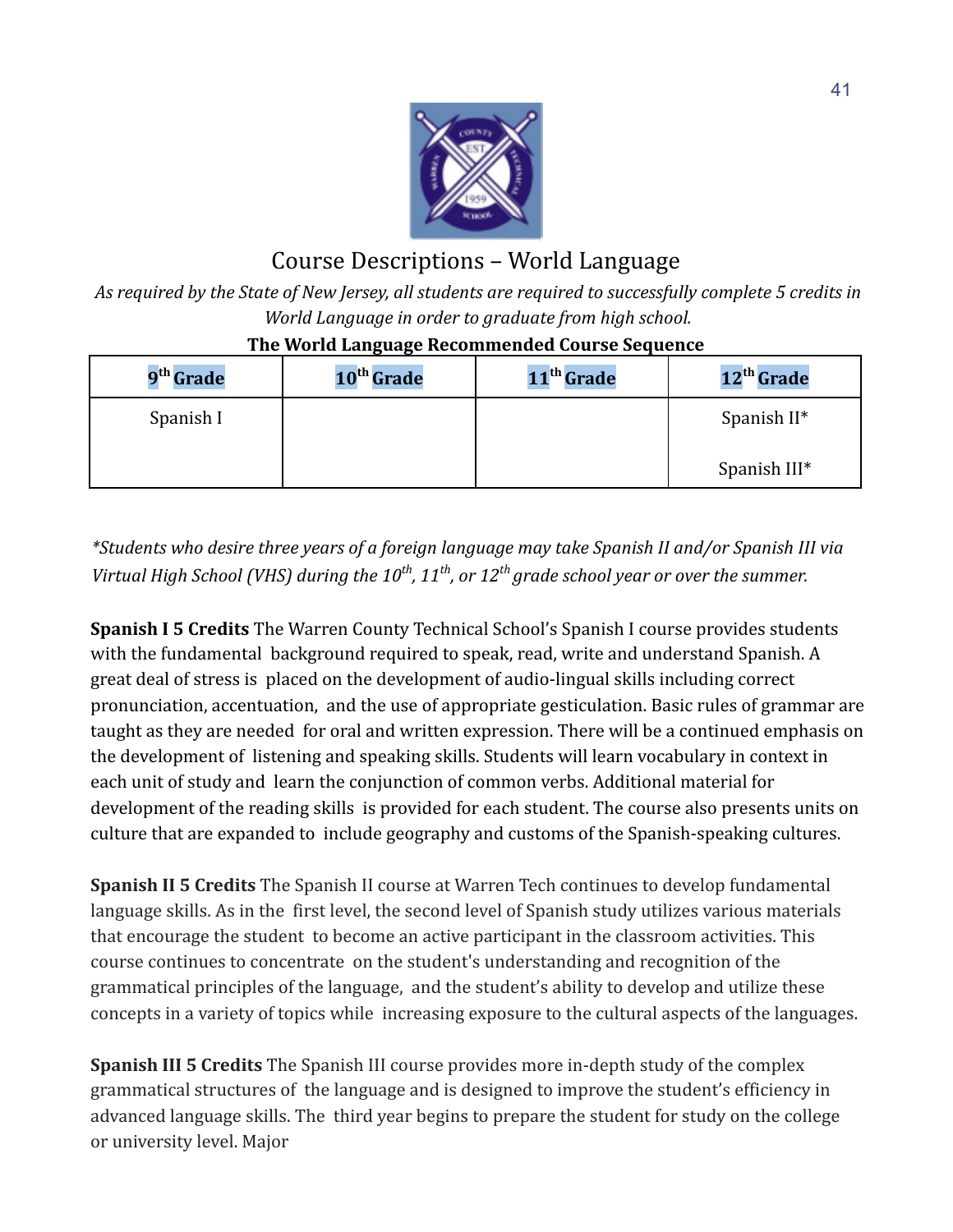emphasis is placed upon the conversational proficiency of the student. Contemporary literature is introduced and used as the basis for discussion about the intricacies of the respective cultures.



## Course Description – Freshman Seminar *All Ninth Grade students are required to take the full year Freshman Seminar Class.*

**Freshman Seminar 5 Credits** The Freshman Seminar Course at Warren County Technical School is a required, full-year course for all incoming ninth grade students. The course is broken up by semester into **Wellness** and **Strategies for Academic Success**. The purpose of the course is to assist students with the transition to high school and to provide them with the skills and tools that they need to be successful. In the course, students will receive instruction on skills for academic success, which include study skills, civics, character education, educational technology, and research strategies. Teachers of Freshman Seminar will work closely with Guidance staff to provide Social-Emotional Learning Curriculum into the course and assist students with positive mental health strategies to help them succeed*. Students in need of remediation and intervention will have specialized programming during Freshman Seminar to meet their academic needs.*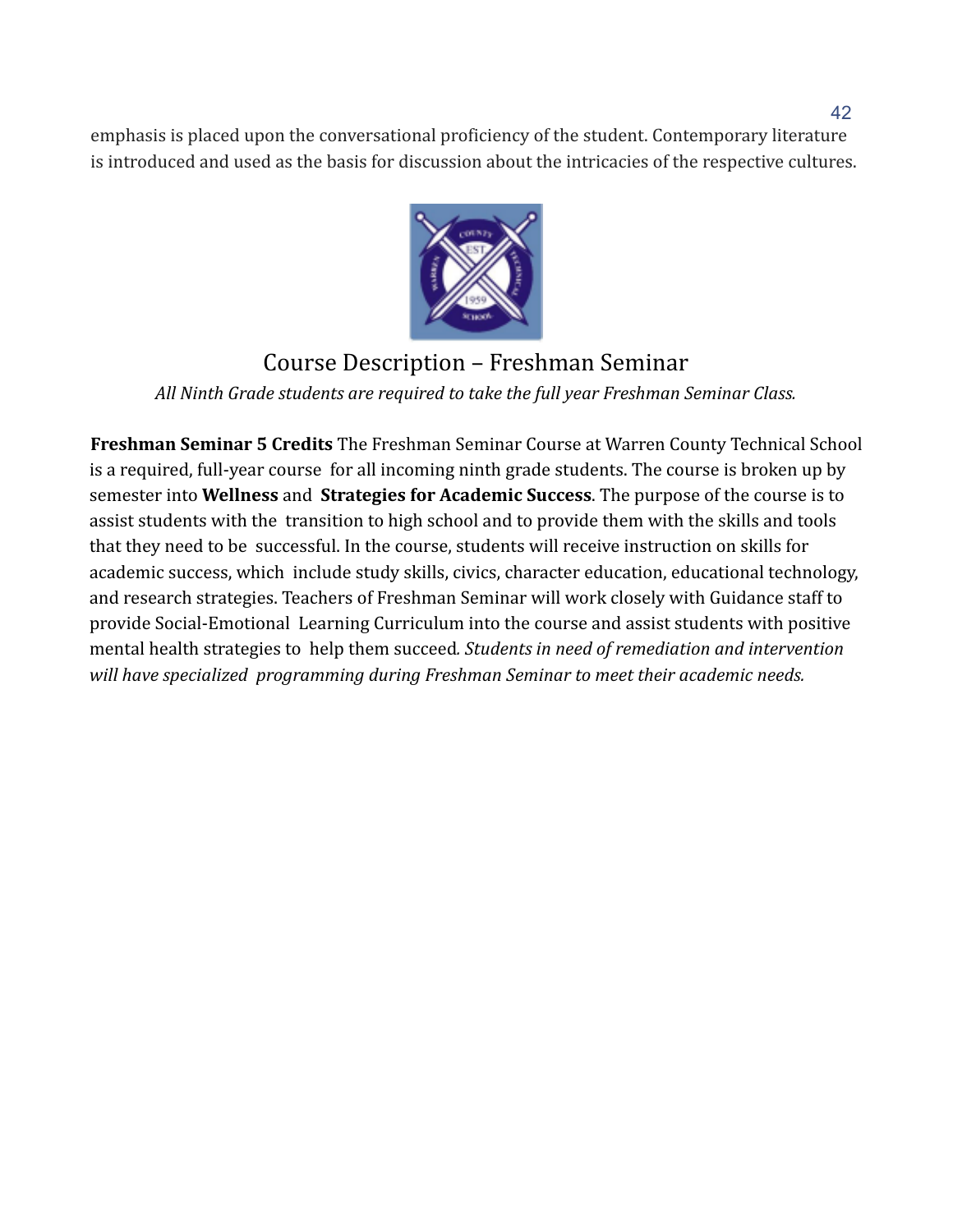## **Dual Enrollment and Articulation**



Dual Enrollment is a way to earn college credits for approved high school courses. Dual enrollment is defined as a student receiving high school credit toward a high school diploma and college credit toward an Associate's Degree, Bachelor's Degree or occupational credit toward a technical certificate. Students will be taught by a qualified high school instructor during the regular school day, and will be awarded credits for that course from both the high school and the participating college. In order to receive credit for the course, students must receive a C or better in the course. Dual enrollment credits are recorded on Warren County Community College or Centenary transcripts. Students must request official transcripts from Warren County Community College to transfer these credits. Warren County Technical School now has dual enrollment agreements with Warren County Community College.

**Agreements**

#### **Warren County Community College**

| <b>Warren Tech Course</b> | <b>Equivalent WCCC Course</b> | <b>Credits</b> |
|---------------------------|-------------------------------|----------------|
|---------------------------|-------------------------------|----------------|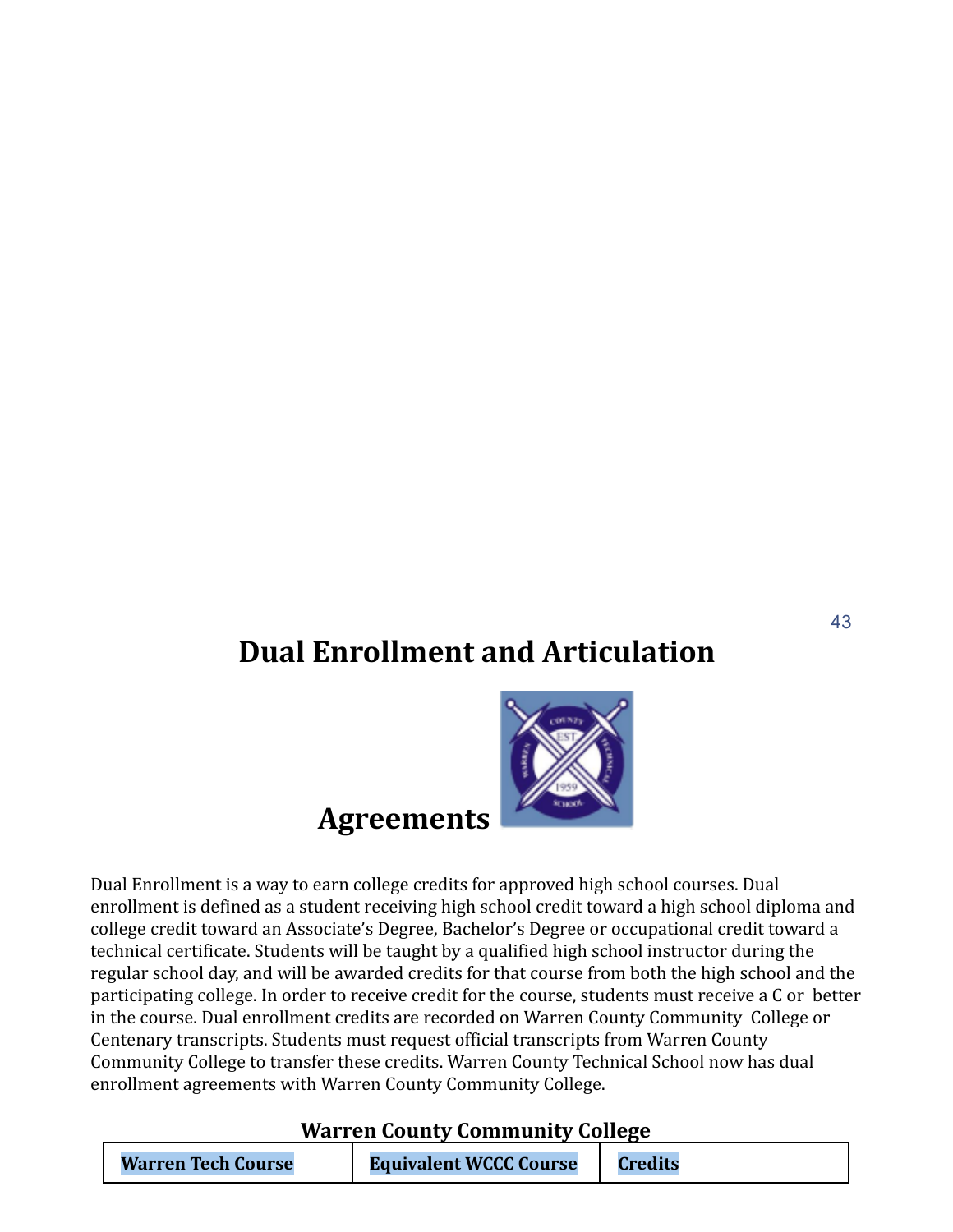| Honors Chemistry                | CHE 110 Introduction to<br>Chemistry                                                                         | 4      |
|---------------------------------|--------------------------------------------------------------------------------------------------------------|--------|
| <b>Honors Biology</b>           | <b>BIO 145</b><br><b>Principals of Biology</b>                                                               | 4      |
| <b>Forensic Science</b>         | CRJ 107 Forensic Science                                                                                     | 4      |
| Honors English 12               | ENG 141 English Comp I                                                                                       | 3      |
| <b>Introduction to Business</b> | <b>BUS 120</b><br><b>Business Organization</b><br>and Management                                             | 3      |
| Honors Algebra II               | MAT 131 College Algebra                                                                                      | 3      |
| Pre-Calculus                    | <b>MAT 131</b><br>College Algebra                                                                            | 3      |
| <b>Honors Pre-Calculus</b>      | <b>MAT 141</b><br>Pre-Calculus                                                                               | 3      |
| <b>Honors Calculus</b>          | MAT 201 Calculus I                                                                                           | 3      |
| Health Sciences III and IV      | <b>MED 177</b><br><b>Medical Terminology</b><br><b>MED 176</b><br>Intro to Anatomy,<br>Physiology, Pathology | 3<br>3 |

44

In addition to these courses, several career major programs have articulation agreements with other institutions of higher learning.

These include:

| Career Program               | Affiliated Institution of<br>Higher Learning     | Number of Credits Possible |
|------------------------------|--------------------------------------------------|----------------------------|
| <b>Automotive Technology</b> | <b>Warren County</b><br><b>Community College</b> | 16                         |
| Child Development            | <b>Warren County</b><br>Community College        | 9                          |
| <b>Computer Programming</b>  | <b>Warren County</b><br>Community College        | 6                          |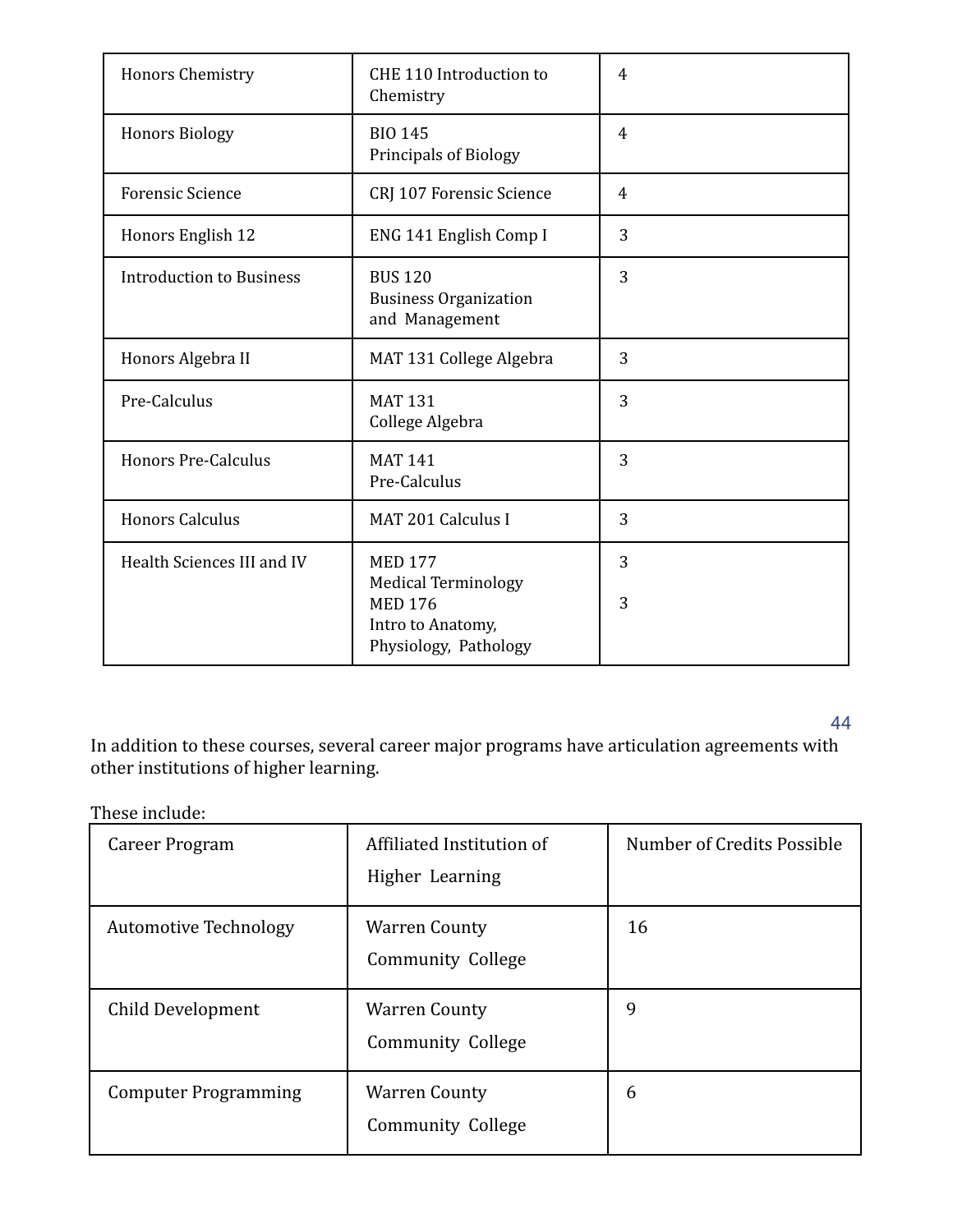| <b>Culinary Arts</b>  | <b>Warren County</b><br><b>Community College</b> | 3              |
|-----------------------|--------------------------------------------------|----------------|
| Engineering           | <b>NJIT</b>                                      | $\overline{4}$ |
| <b>Health Science</b> | <b>Rutgers University</b>                        | 17             |
| Law and Public Safety | <b>Warren County</b><br><b>Community College</b> | 12             |
| Welding               | Northampton<br><b>Community College</b>          | 12             |

*Warren Tech is continuing to expand the number of offerings in order to better assist our students in their transition to post-secondary education. As such, this list may not be current.*



45

Virtual High School (VHS) Course Descriptions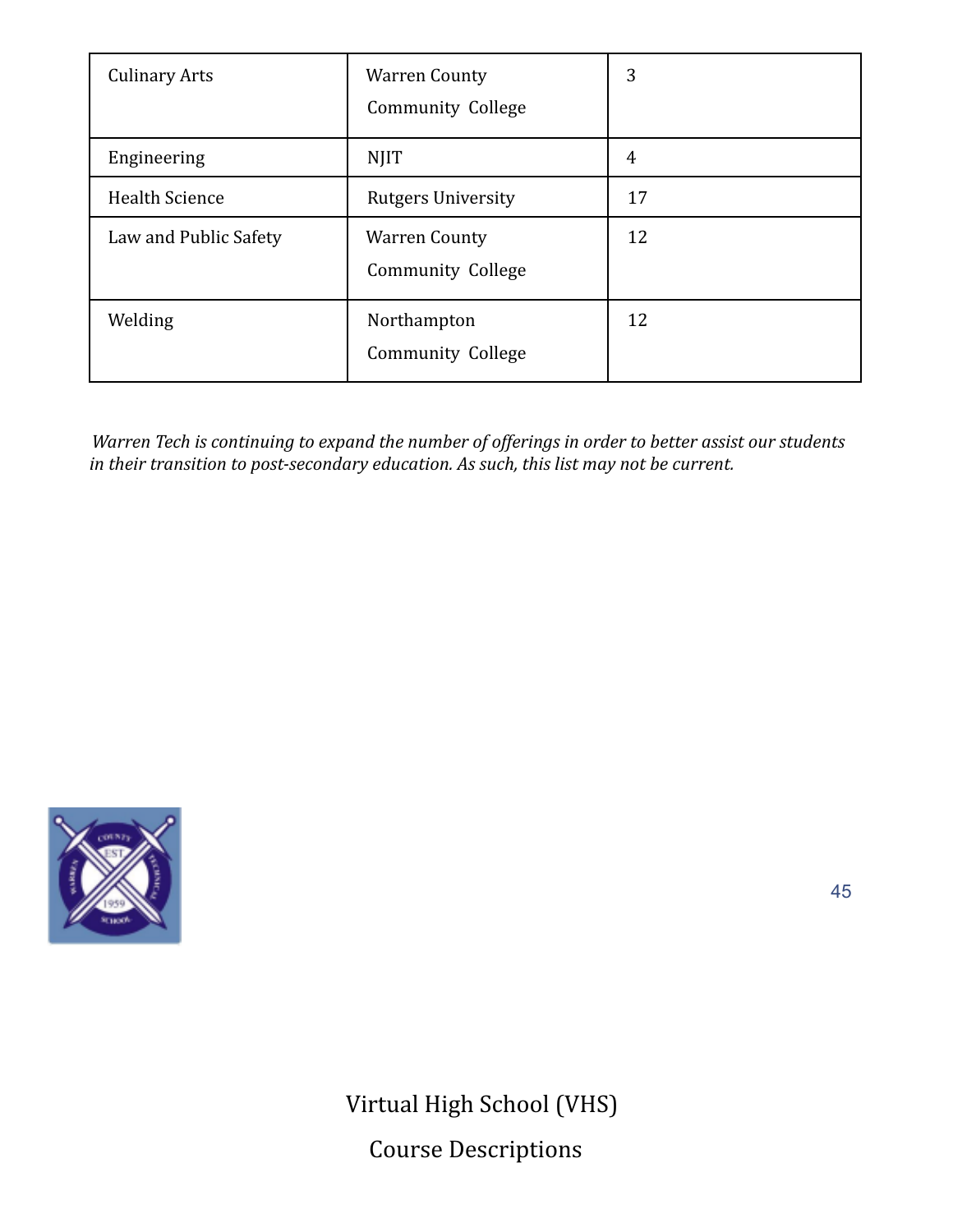**AP Calculus AB 5 Credits** This college-level, yearlong course prepares students for the Advanced Placement (AP) Calculus AB Exam. Major topics of study in this full-year course include a review of pre-calculus, limits, derivatives, definite integrals, mathematical modeling of differential equations, and the applications of these concepts. Emphasis is placed on the use of technology to solve problems and draw conclusions. The course utilizes a multi-representative approach to calculus with concepts and problems expressed numerically, graphically, verbally, and analytically.

**AP English Language & Composition 5 Credits** This college-level course prepares students for the AP® English Language and Composition Exam while exploring and analyzing a variety of rhetorical contexts. This is a fast-paced, upper level course designed for highly motivated students. Multiple opportunities are provided to enhance test-taking skills through critical reading, writing, classroom assignments, and discussion activities. AP English Language and Composition practice assessments and essays will be given throughout the course as well. This course provides students an opportunity to increase knowledge concerning prose of many styles and genres, including essays, journalistic writing, political writing, science writing, nature writing, autobiographies/biographies, diaries, speeches, history writing, and critical writing. Throughout the course, there is an intense focus on writing and revising expository, analytical, and argumentative essays to prepare students for a broad range of writing purposes.

**AP Psychology 5 Credits** Psychology will introduce students to the systematic study of the behavior and mental processes of human means and animals. Students are exposed to the psychological facts, principles, and phenomena associated with the major fields within psychology. Students also learn about the methods psychologists use in their science and practice. The major aim of this course is to provide each student with a learning experience equivalent to that obtained in most introductory college psychology courses. In addition, this course has been designed to help students successfully achieve a passing score on the AP® Psychology exam.

**AP US History 5 Credits** This course surveys the history of the United States from the settlement of the New World to modern times and prepares students for the AP® United States History Exam. The course emphasizes themes such as national identity, economic transformation, immigration, politics, international relations, geography, and social and cultural change. Students learn to assess historical materials, weigh the evidence and interpretations presented in historical scholarship, and analyze and express historical understanding in writing.

#### **Virtual High School Elective Course Options**

46

#### **Math**

**Financial Math 5 Credits** Connecting practical mathematical concepts to personal and business settings, this course offers informative and useful lessons that challenge students to gain a deeper understanding of financial math. Relevant, project-based learning activities cover stimulating topics such as personal financial planning, budgeting and wise spending, banking, paying taxes, the importance of insurance, long-term investing, buying a house, consumer loans, economic principles, traveling abroad, starting a business, and analyzing business data. Offered as a two-semester course for high school students, this course encourages mastery of math skill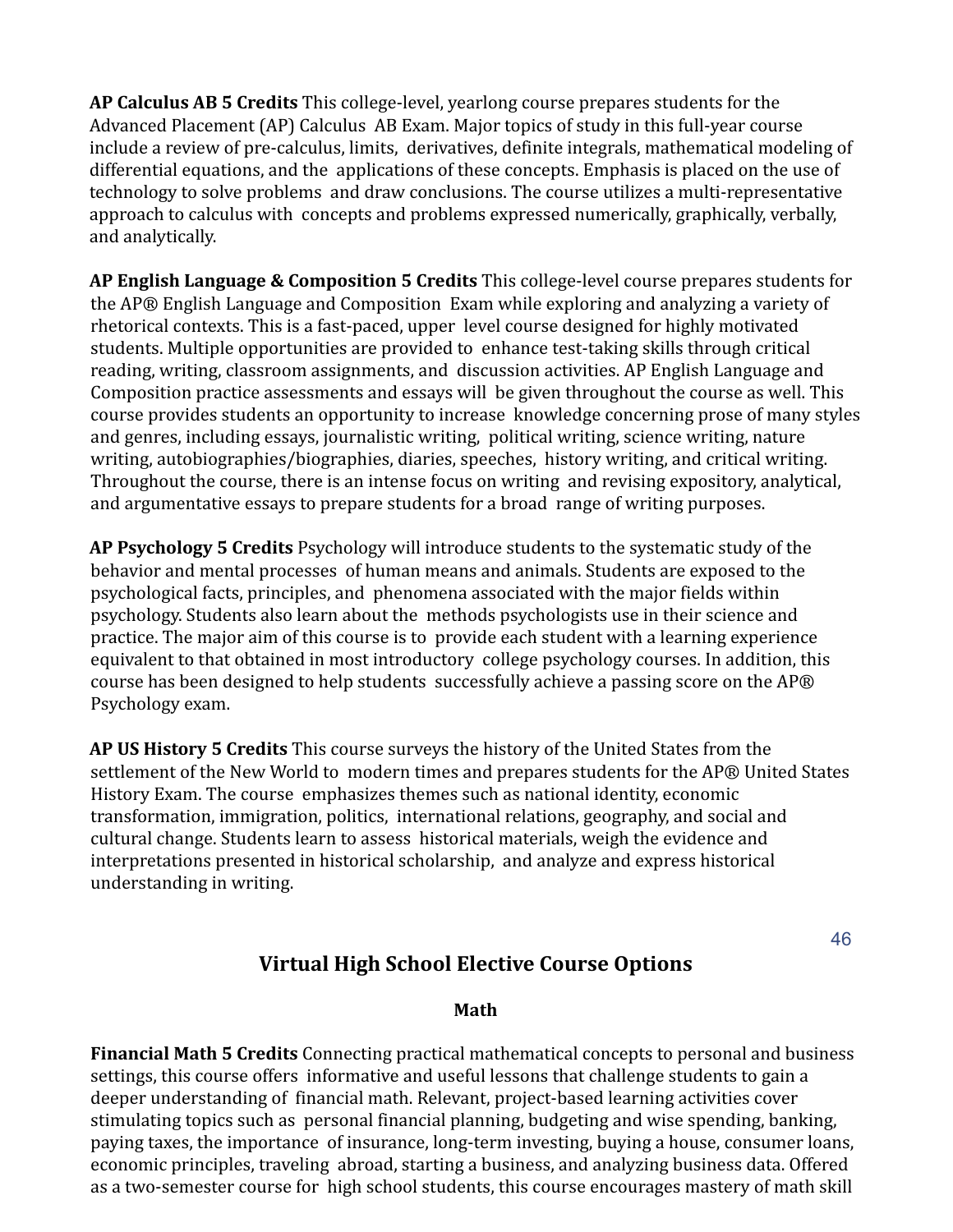sets, including percentages, proportions, data analysis, linear systems, and exponential functions.

**Concepts in Probability and Statistics 5 Credits** This full-year high school course provides an alternative math credit for students who may not wish to pursue more advanced mathematics courses such as Algebra II and Pre-Calculus. The first half of the course begins with an in-depth study of probability and an exploration of sampling and comparing populations and closes with units on data distributions and data analysis. In the second half of the course, students create and analyze scatter plots and study two-way tables and normal distributions. Finally, students apply probability to topics such as conditional probability, combinations and permutations, and sets.

#### **English Language Arts**

**Expository Reading & Writing 5 Credits** This elective English course is designed to develop critical reading and writing skills while preparing high school students to meet the demands of college-level work. While students will explore some critical reading skills in fiction, poetry, and drama the focus of this course will be on expository and persuasive texts and the analytical reading skills that are necessary for college success. Students will read a range of short but complex texts, including works by Walt Whitman, Abraham Lincoln, Cesar Chavez, Martin Luther King Jr., Langston Hughes, Julia Alvarez, Edna St. Vincent Millay, and Gary Soto.

**Introduction to Communications & Speech 5 Credits** Beginning with an introduction that builds student understanding of the elements, principles, and characteristics of human communication, this course offers fascinating insight into verbal and nonverbal messages and cultural and gender differences in the areas of listening and responding. High school students enrolled in this one-semester course will be guided through engaging lectures and interactive activities, exploring themes of self-awareness and perception in communication. The course concludes with units on informative and persuasive speeches, and students are given the opportunity to critique and analyze speeches.

#### **Social Studies**

**Modern World History 5 Credits** This yearlong course examines the major events and turning points of world history from the Enlightenment to the present. Edgenuity Course Catalog PAGE 14 Social Studies Courses Students investigate the foundational ideas that shaped the modern world in the Middle East,

47

Africa, Europe, Asia, and the Americas, and then explore the economic, political, and social revolutions that have transformed human history. This rigorous study of modern history examines recurring themes, such as social history, democratic government, and the relationship between history and the arts, allowing students to draw connections between the past and the present, across cultures, and among multiple perspectives. Students use a variety of primary and secondary sources, including legal documents, essays, historical writings, and political cartoons to evaluate the reliability of historical evidence and to draw conclusions about historical events. Students also sharpen their writing skills in shorter tasks and assignments, and practice outlining and drafting skills by writing full informative and argumentative essays.

**US Government (semester) 2.5 Credits** This semester-long course provides students with a practical understanding of the principles and procedures of government. The course begins by establishing the origins and founding principles of American government. After a rigorous review of the Constitution and its amendments, students investigate the development and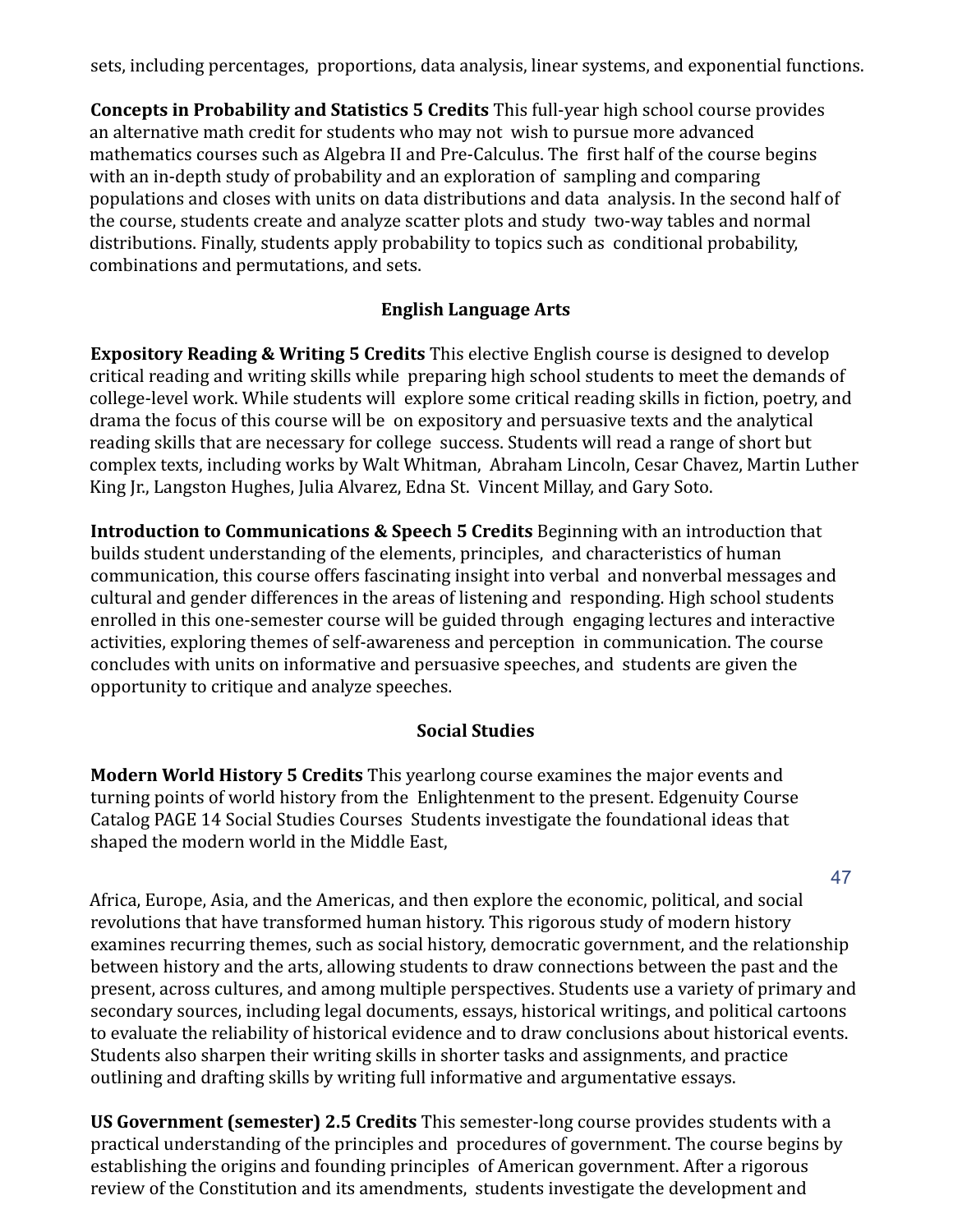extension of civil rights and liberties. Lessons also introduce influential Supreme Court decisions to demonstrate the impact and importance of constitutional rights. The course builds on this foundation by guiding students through the function of government today and the role of citizens in the civic process and culminates in an examination of public policy and the roles of citizens and organizations in promoting policy changes. Throughout the course, students examine primary and secondary sources, including political cartoons, essays, and judicial opinions. Students also sharpen their writing skills in shorter tasks and assignments and practice outlining and drafting skills by writing full informative and argumentative essays.

**Economics 2.5 or 5 Credits** Available as either a semester or a full year, this course invites students to broaden their understanding of how economic concepts apply to their everyday lives—including microeconomic and macroeconomic theory and the characteristics of mixed-market economies, the role of government in a free-enterprise system and the global economy, and personal finance strategies. Throughout the course, students apply critical-thinking skills while making practical economic choices. Students also master literacy skills through rigorous reading and writing activities. Students analyze data displays and write routinely and responsively in tasks and assignments that are based on scenarios, texts, activities, and examples. In more extensive, process-based writing lessons, students write full-length essays in informative and argumentative formats.

**Psychology 5 Credits** This two-semester course introduces high school students to the study of psychology and helps them master fundamental concepts in research, theory, and human behavior. Students analyze human growth, learning, personality, and behavior from the perspective of major theories within psychology, including the biological, psychosocial, and cognitive perspectives. From a psychological point of view, students investigate the nature of being human as they build a comprehensive understanding of traditional psychological concepts and contemporary perspectives in the field. Course components include an introduction to the history, perspectives, and research of psychology; an understanding of topics such as the biological aspects of psychology, learning, and cognitive development; the stages of human development; aspects of personality and intelligence; the classification and treatment of psychological disorders; and psychological aspects of social interactions.

#### **Sociology (semester) 2.5 Credits**

48

Providing insight into the human dynamics of our diverse society, this is an engaging, one semester course that delves into the fundamental concepts of sociology. This interactive course, designed for high school students, covers cultural diversity and conformity, basic structures of society, individuals and socialization, stages of human development as they relate to sociology, deviance from social norms, social stratification, racial and ethnic interactions, gender roles, family structure, the economic and political aspects of sociology, the sociology of public institutions, and collective human behavior, both historically and in modern times.

**Strategies for Academic Success (semester) 2.5 Credits** Offering a comprehensive analysis of different types of motivation, study habits, and learning styles, this one-semester course encourages high school and middle school students to take control of their learning by exploring varying strategies for success. Providing engaging lessons that will help students identify what works best for them individually, this one-semester course covers important study skills, such as strategies for taking high-quality notes, memorization techniques, test-taking strategies, benefits of visual aids, and reading techniques.